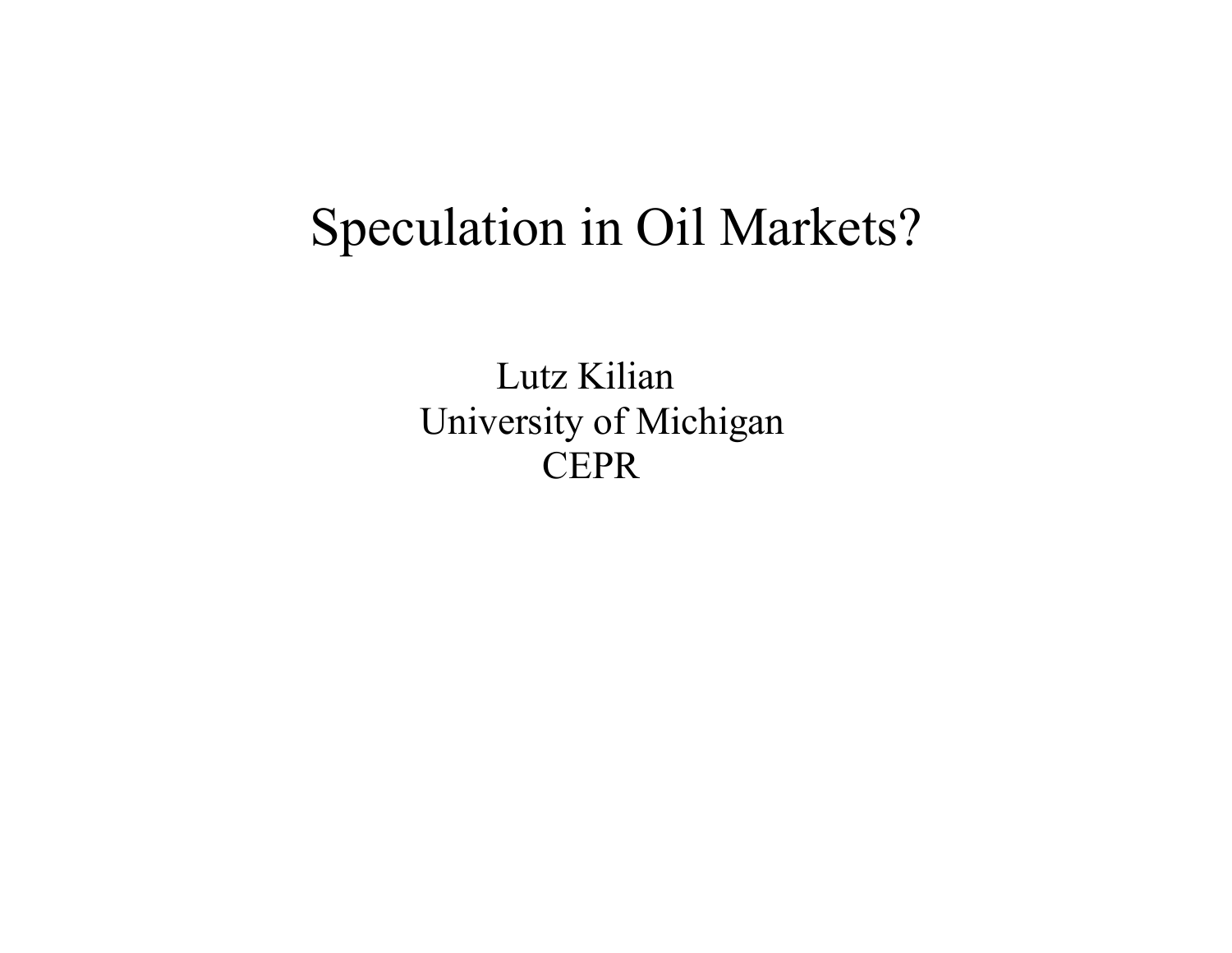Competing Views of the Global Market for Crude Oil 1. The price of oil is determined by shocks to the flow supply of oil and to the flow demand for oil.

2. The price of oil is determined by desired stocks. Shifts in the expectations of forward-looking traders are immediately reflected in changes in the price of oil through a shift in inventory demand.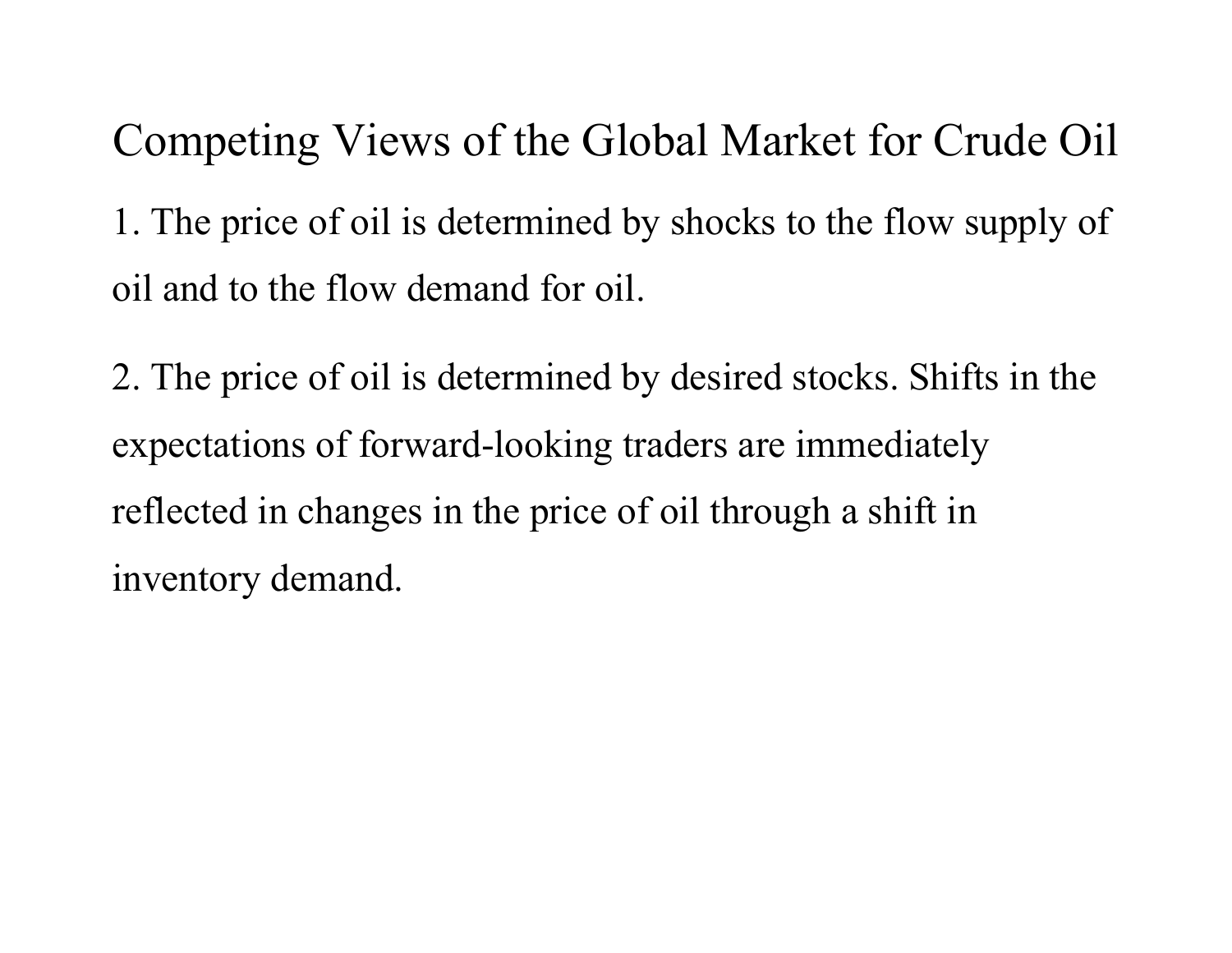### Key Contributions of this Paper

1. We propose the first empirical model of the global market for crude oil that nests the stock demand and flow demand explanations of the determination of the real price of oil. 2. Using a new approach to identification, we show how the forward-looking element of the real price of oil can be identified with the help of data on crude oil inventories.

3. This allows us to shed light on the extent of speculation in oil markets since the late 1970s.

4. We provide for the first time a properly identified estimate of the short-run price elasticity of oil demand.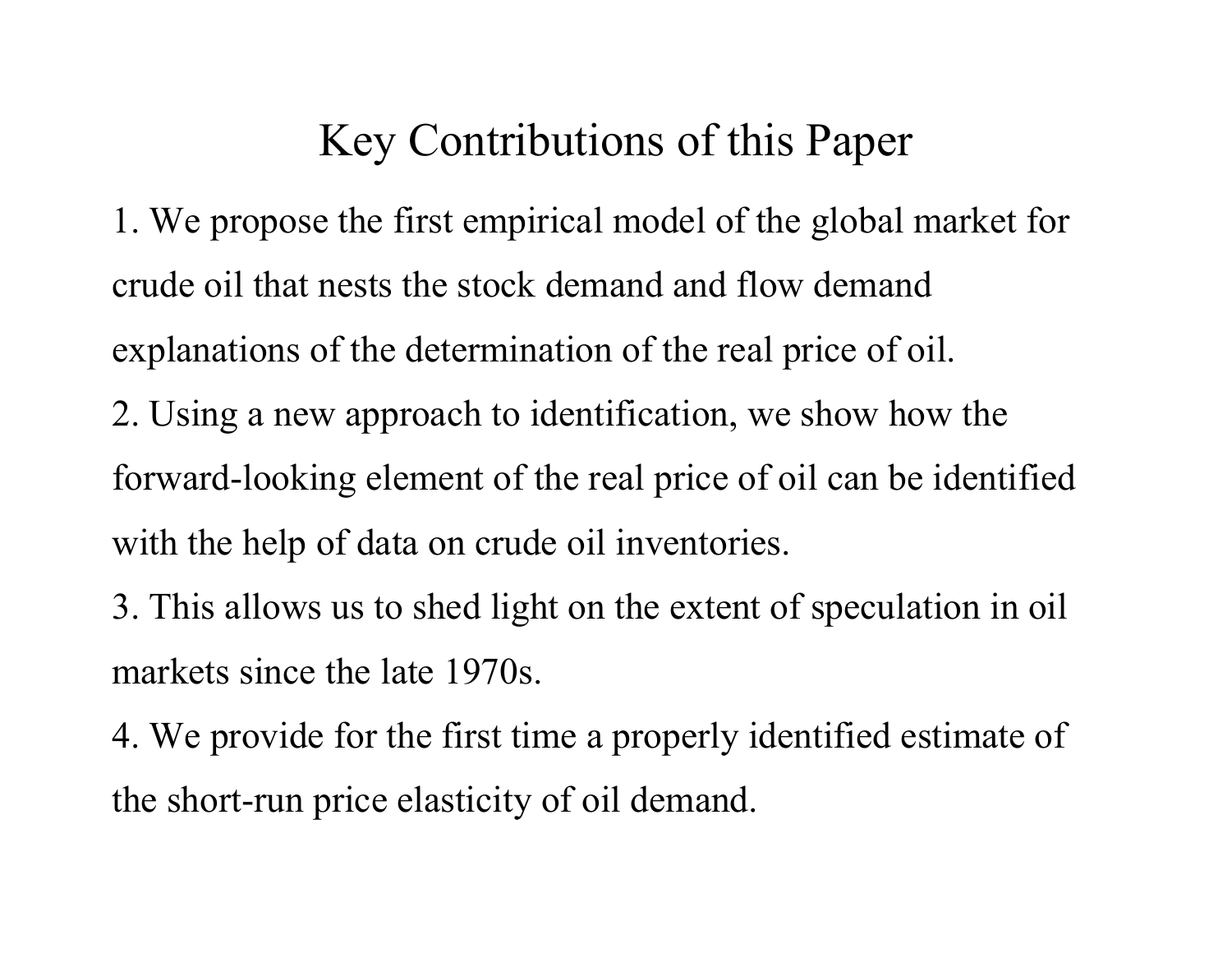# Limitations of Traditional Oil Market Models

- $\Rightarrow$  Market expectations of future oil demand and oil supply conditions are equated with econometric expectations.
- $\Rightarrow$  Problem:

There is a potentially important forward-looking element in the real price of oil not captured by past data on global oil prices, oil production, or real activity.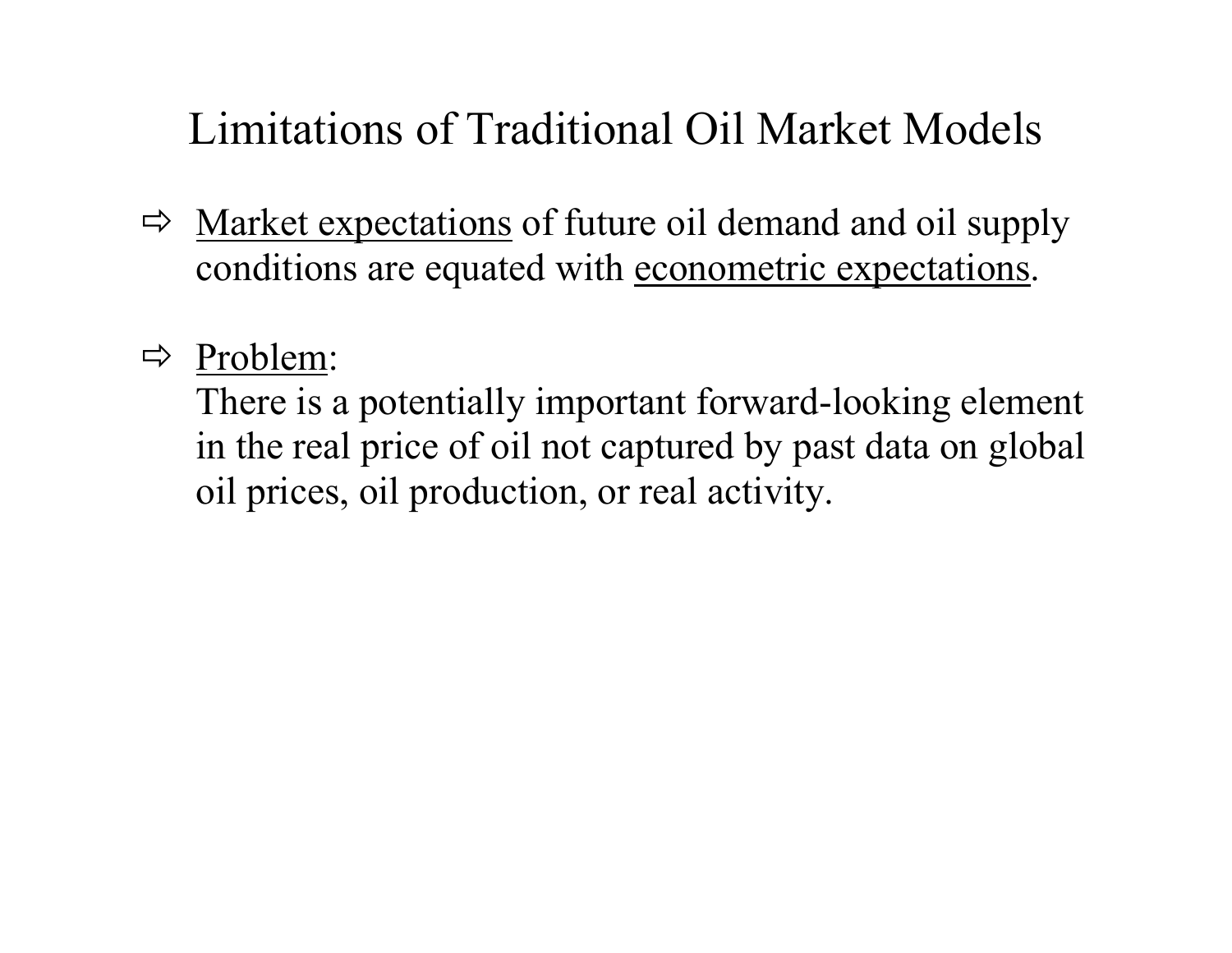# Examples of Forward-Looking Elements in Expectations of Oil Demand and Supply Conditions

- Supply side: New oil discoveries (Brazilian off-shore oil fields) Anticipation of a War in the Middle East Anticipation of "peak oil" effects
- Demand side: Anticipation of a booming world economy Anticipation of a major global recession Anticipation of new energy-saving technologies
- Both sides: Shifts in Uncertainty about Future Oil Supply Shortfalls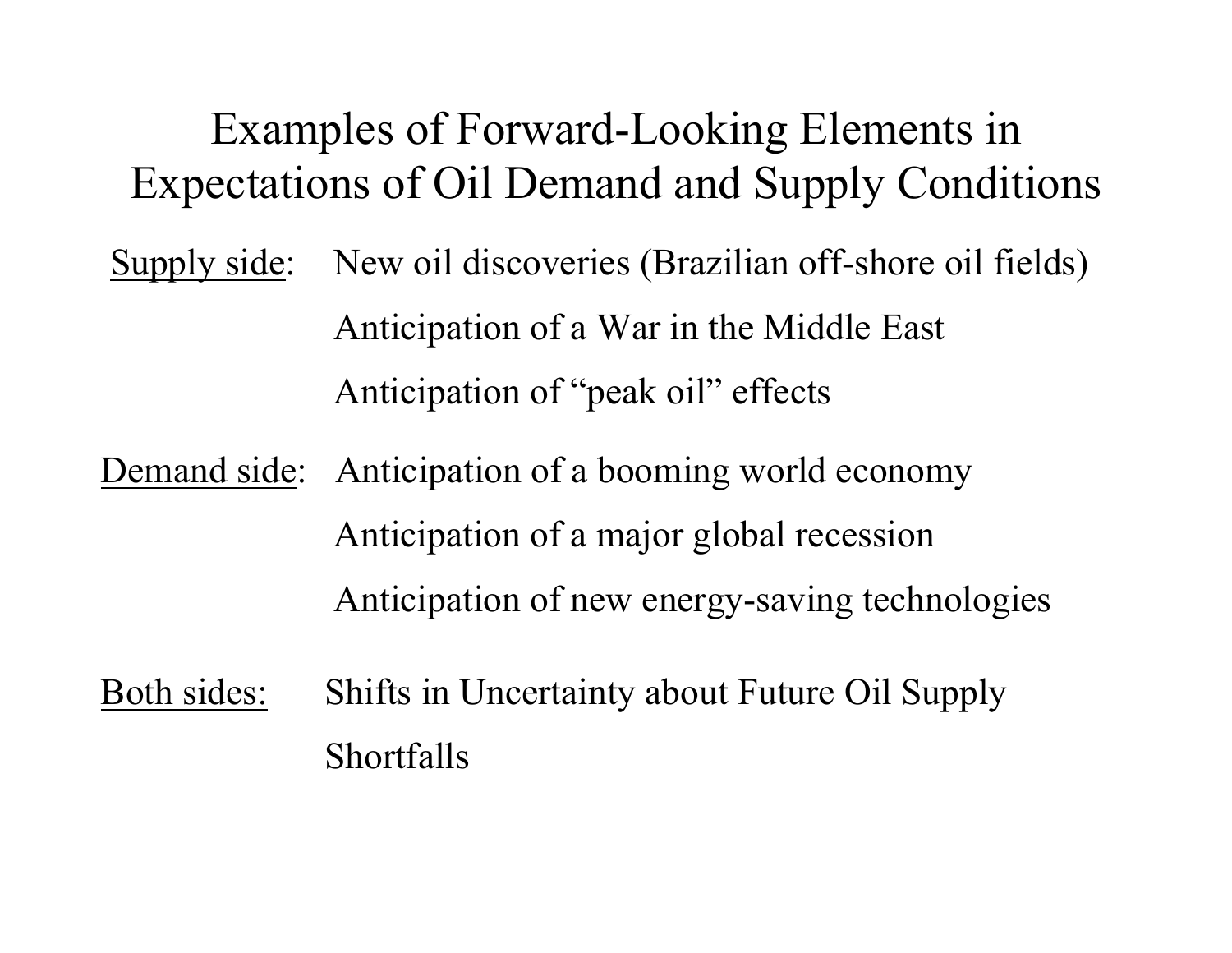# Key Insights

Shifts in expectations about future oil demand and/or oil supply conditions manifest themselves as shifts in the demand for oil inventories:

- $\Rightarrow$  Expectation shifts cause a shift of the oil demand curve along the oil supply curve, conditional on past data
- $\Rightarrow$  Raw data on inventories are not informative. We need to model all structural determinants of oil inventories simultaneously, if we want to capture the expectationsdriven component in the inventories.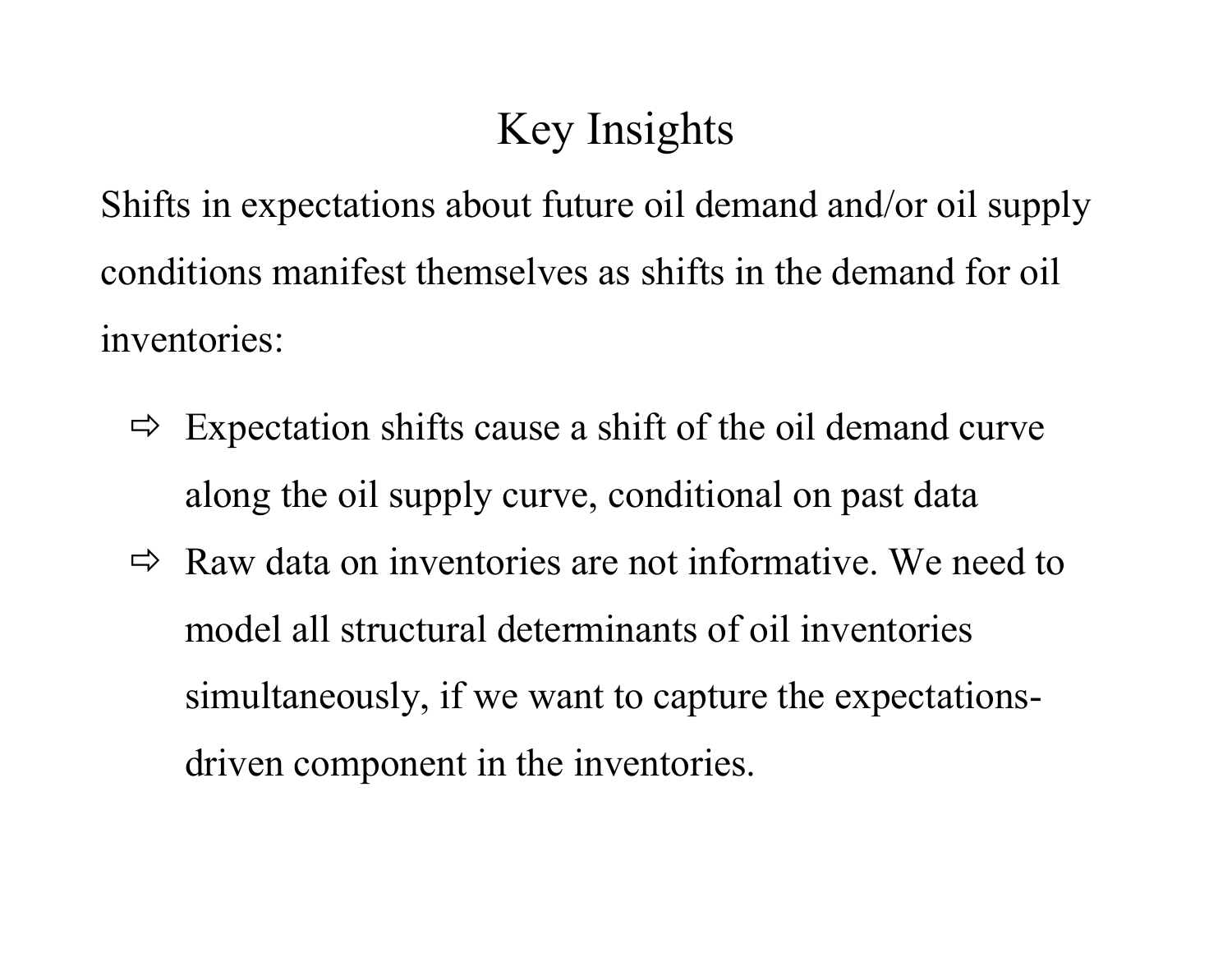# Expectations and Speculative Demand

• The most general economic definition of a speculator is anyone buying crude oil not for current consumption, but for future use (see Fattouh, Kilian and Mahadeva 2012).

• What is common to all speculative purchases of oil is that the buyer is anticipating rising oil prices.

• In other words speculation is driven by expectations of future oil supply shortfalls.

- $\Rightarrow$  Expectations-driven inventory demand shocks are speculative demand shocks by construction.
- $\Rightarrow$  Whether this speculation is normal or excessive or why speculators expect the oil market to tighten is left open by our approach.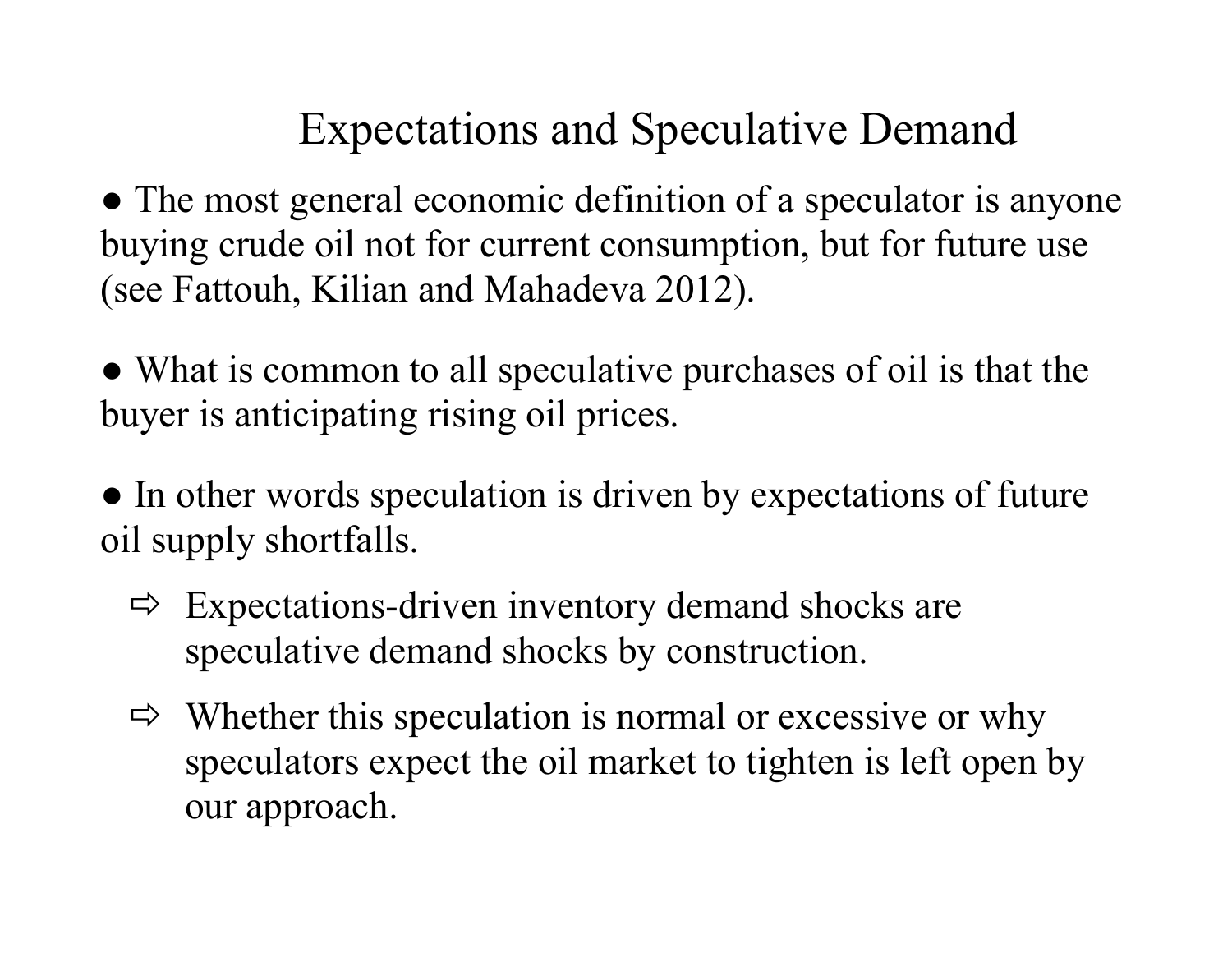Structural Model of the Global Crude Oil Market Monthly data for 1973.2-2010.6:

- 1. Percent change in global crude oil production
- 2. Index of global real activity (in deviations from trend)
- 3. Real price of oil
- 4. Change in above-ground global crude oil inventories
- $\bullet$  VAR(24) with seasonal dummies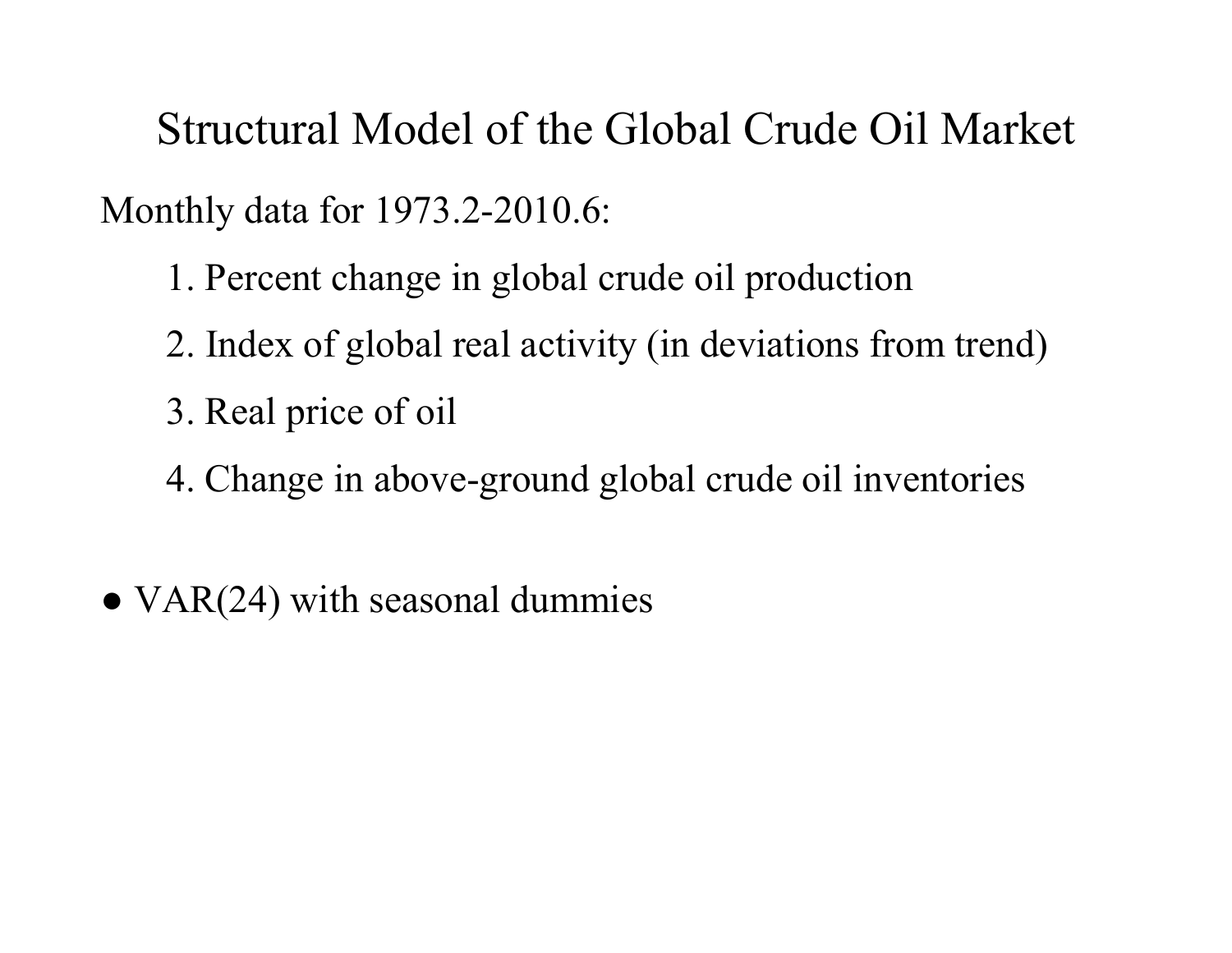#### Four Structural Shocks

- 1. Shock to the flow of crude oil production ("flow supply shock")
- 2. Shock to the demand for crude oil associated with the global business cycle ("flow demand shock")
- 3. Shock to the demand for above-ground oil inventories arising from forward-looking behavior ("speculative demand shock")
- 4. Residual demand shock that captures all structural shocks not otherwise accounted for and has no direct economic interpretation (e.g., weather shocks, shocks to inventory technology or preferences, idiosyncratic changes in SPR).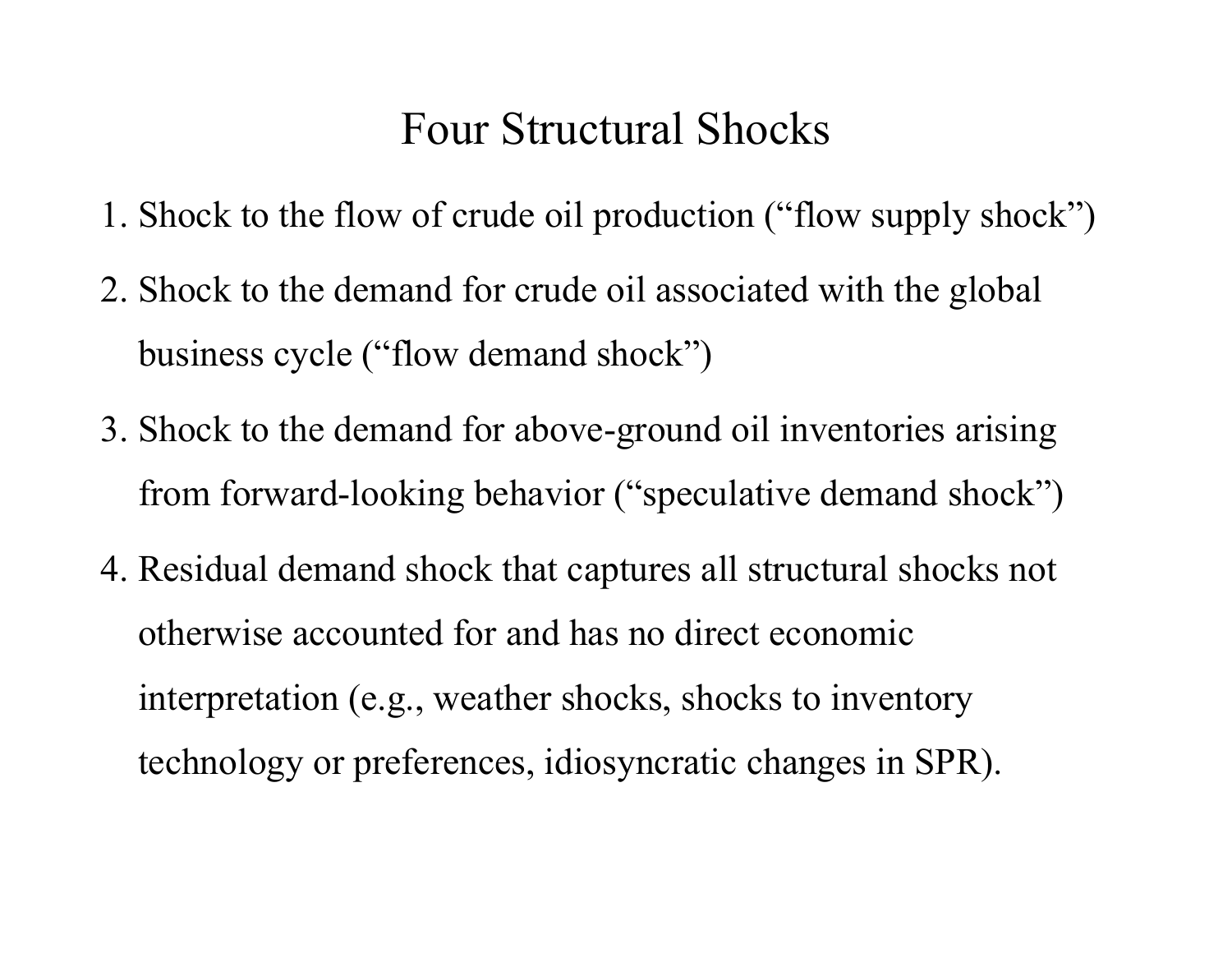1. Identifying Assumptions on Sign of Impact Responses

|                       | <b>Flow Supply</b><br><b>Flow Demand</b> |              | Speculative         |
|-----------------------|------------------------------------------|--------------|---------------------|
|                       | <b>Shock</b>                             | <b>Shock</b> | <b>Demand Shock</b> |
| Oil Production        | $\blacksquare$                           | ╈            | 十                   |
| <b>Real Activity</b>  |                                          | $\pm$        | $\blacksquare$      |
| <b>Real Oil Price</b> | ┿                                        | $\pm$        | $\boldsymbol{+}$    |
| Inventories           |                                          |              |                     |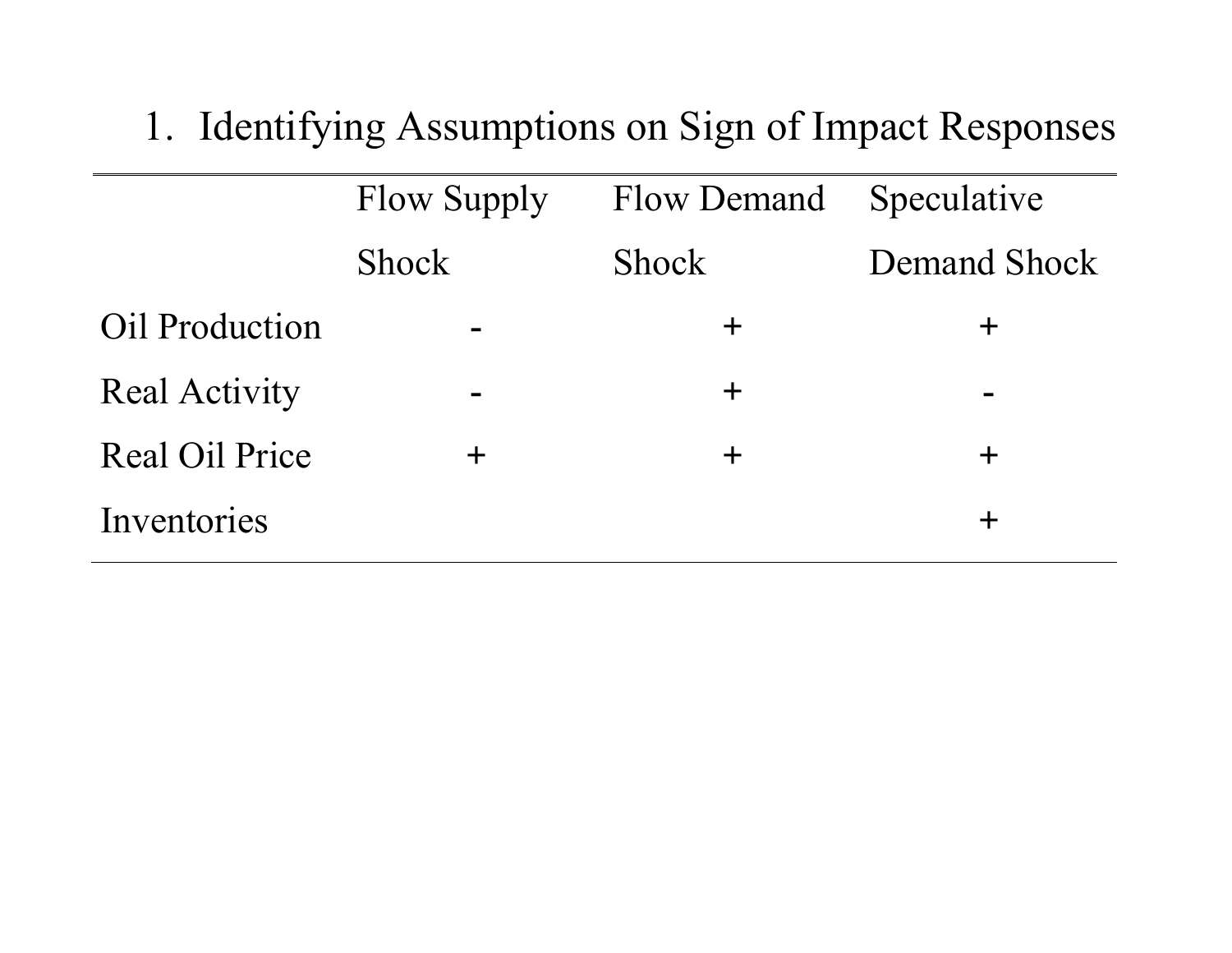2. Bound on One-Month Price Elasticity of Supply

Consensus: The impact price elasticity of oil supply is near zero.

- Oil supply elasticity bound:  $\eta^{Oil \text{ Supply}} \leq 0.025$  (baseline)
- Our main results are robust to using a bound as high as 0.1.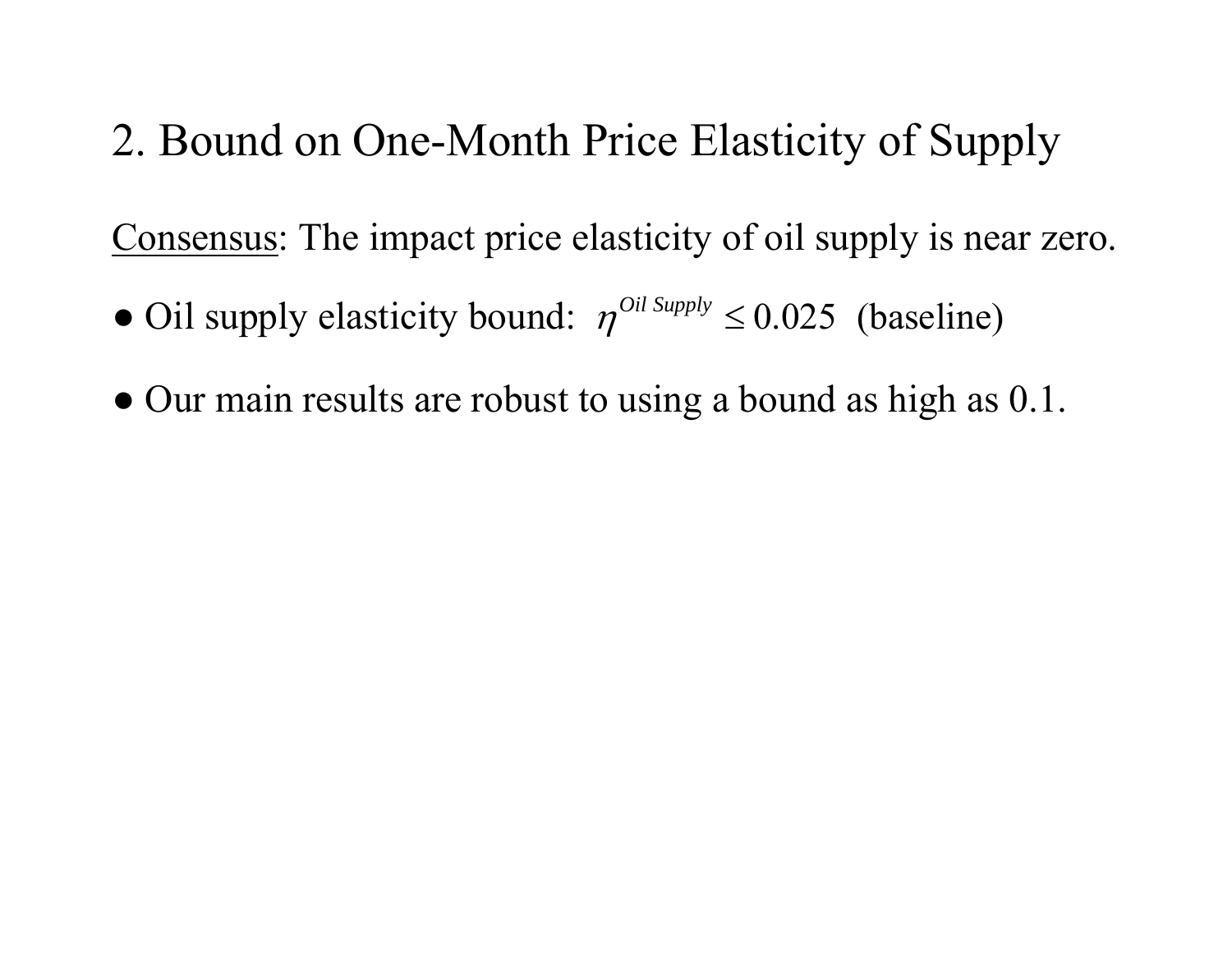# 3. Bound on One-Month Price Elasticity of Demand

- Standard demand elasticity measures equate the production of oil with the consumption of oil and ignore the role of inventory changes.
- We restrict the impact *price elasticity of oil demand in use*, which accounts for changes in inventories:

$$
-0.8 \leq \eta^{Oil\,Use} \leq 0
$$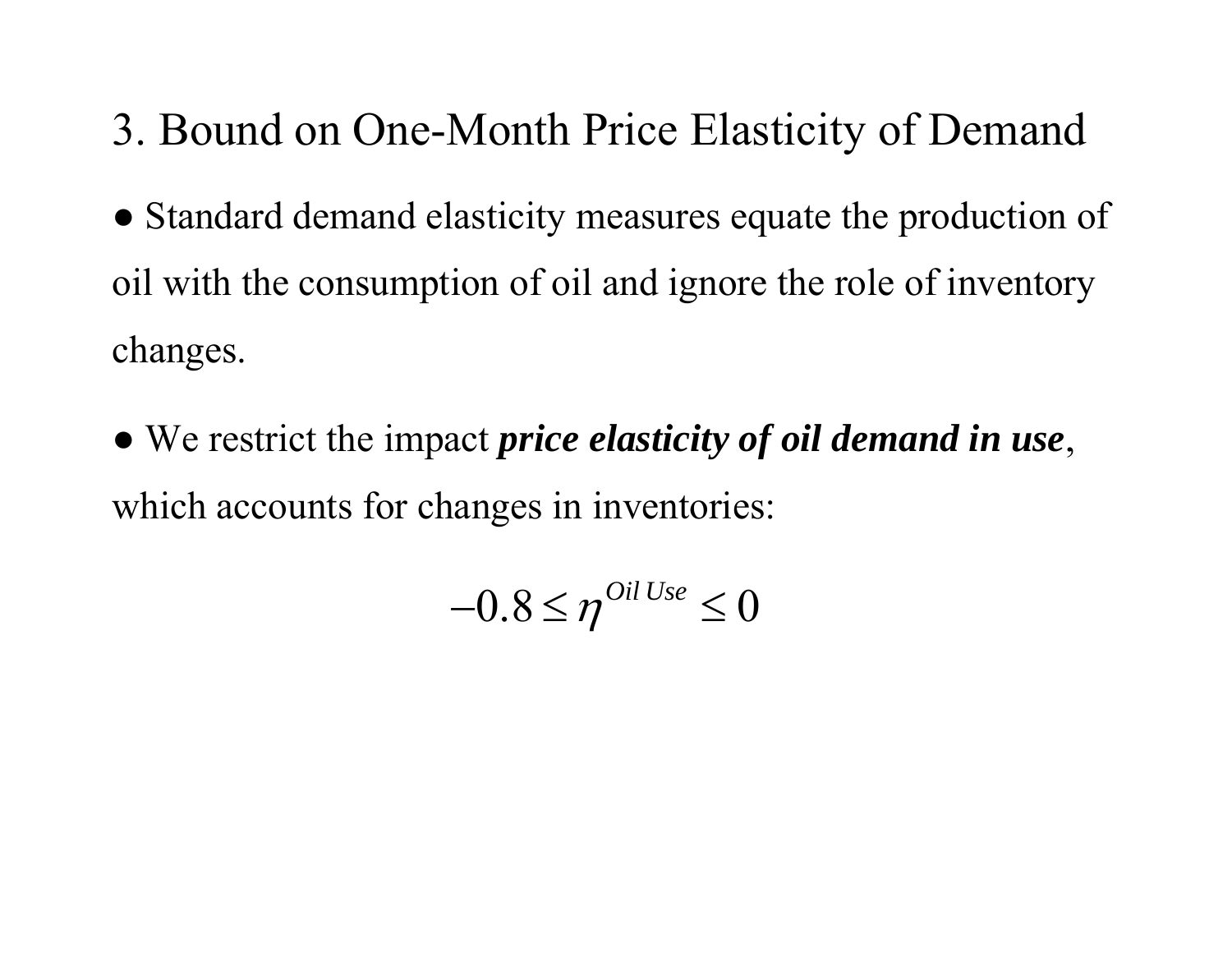### 4. Dynamic Sign Restriction

• An unexpected flow supply disruption is associated with a positive response of the real price of oil and a negative response of oil production and global real activity for the first year.

This assumption helps rule out models that are inconsistent with conventional views of the effects of flow supply shocks.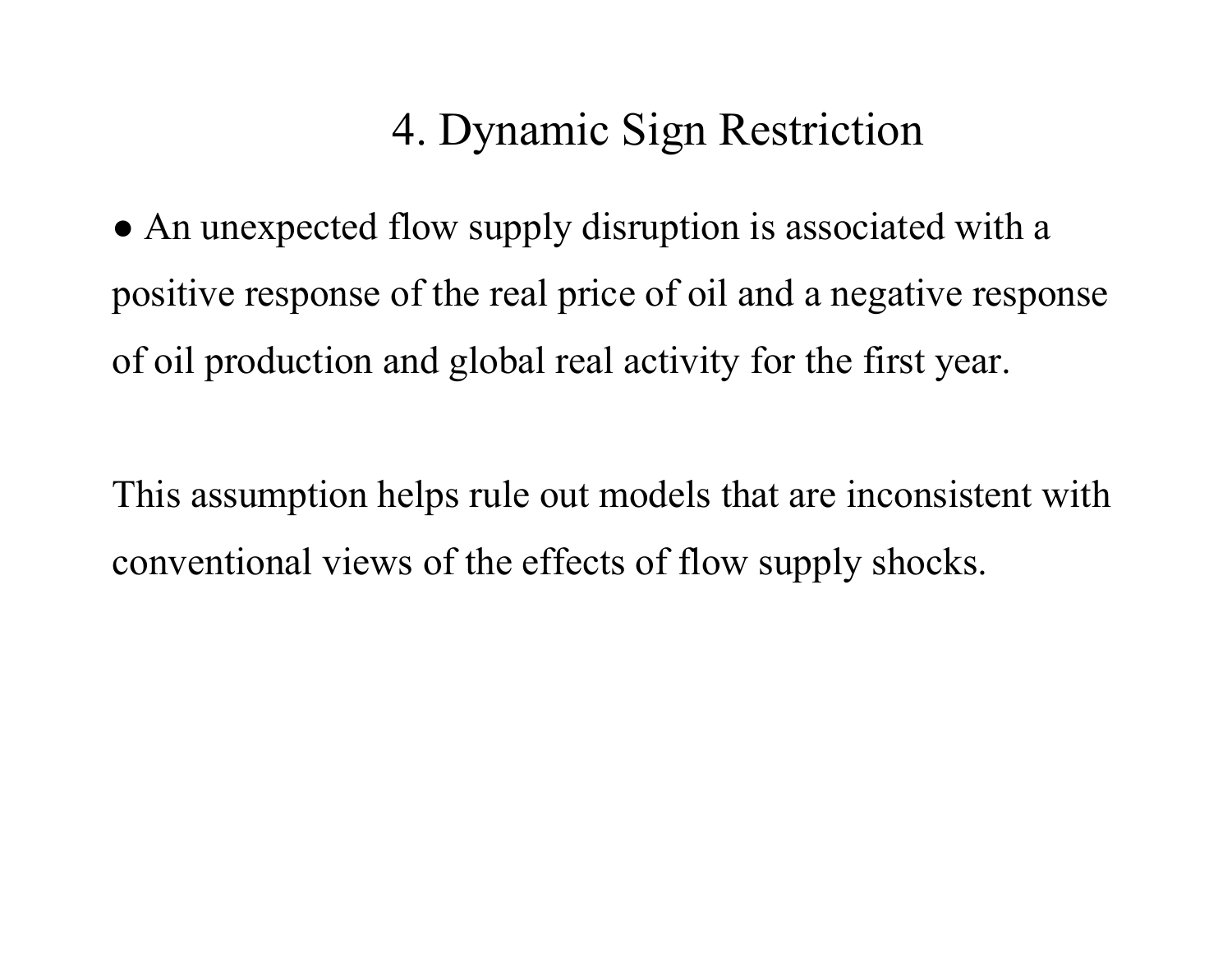Why do we not include the oil futures spread?

• Spot market and futures market are two distinct markets linked by an arbitrage condition (Alquist and Kilian 2010).

● Inventory data will capture spillover from oil futures market.

● Testable implication: Oil futures spread does not Grangercause the variables included in the VAR model (Giannone & Reichlin JEEA 2006).

• In the absence of an oil futures market (or when arbitrage fails), our model would remain well-specified.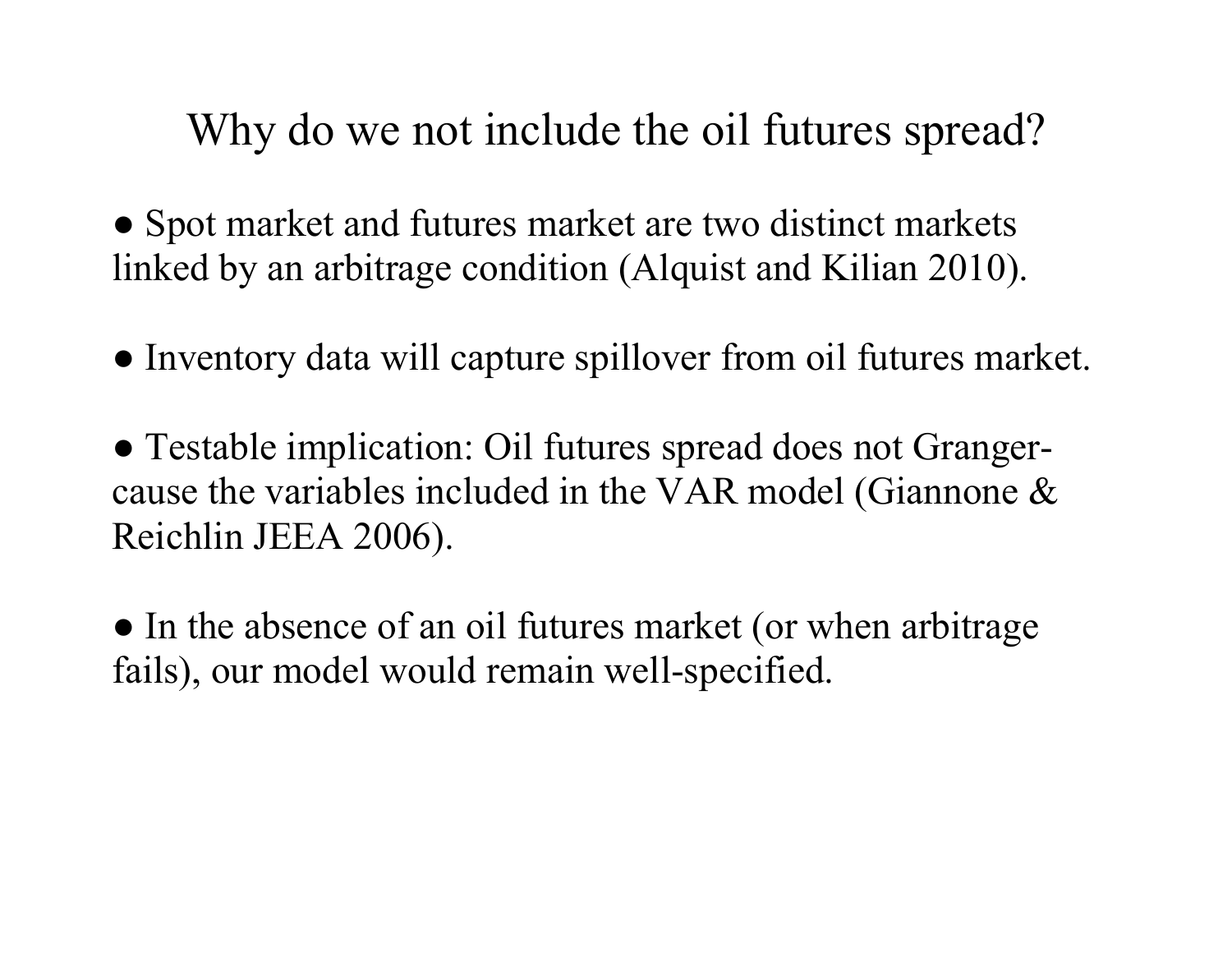#### Implementation

- Reduced-form VAR model  $A(L) y_t = e_t$ , where  $e_t$  is the vector of white noise reduced-form innovations with variancecovariance matrix  $\Sigma_e$  such that  $e_t = \tilde{B} \varepsilon_t$ .
- *B* satisfies  $\Sigma_e = BB'$ . Then  $\tilde{B}$  $B = BD$  also satisfies  $BB' = \sum_{e}$  $\mathbf{\tilde{p}}\mathbf{\tilde{R}^{\prime}}$  $\prime = \Sigma$  for any conformable orthogonal matrix *D*.

 $\bullet$  Construct many candidate solutions  $\tilde{B}$  by repeatedly drawing at random from the set of orthogonal matrices *D*. Discard all candidate solutions that do not satisfy the identifying restrictions and retain the set of admissible models.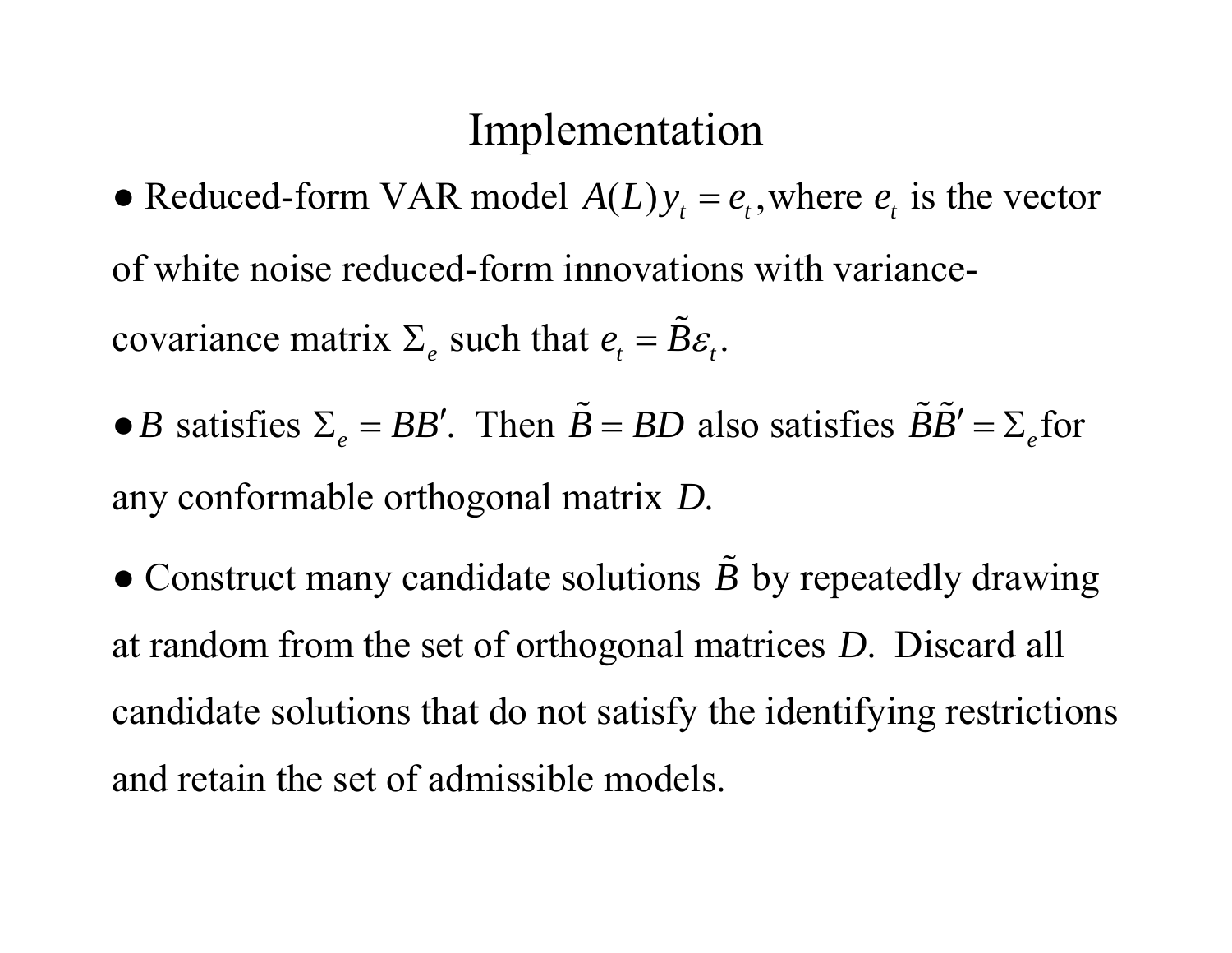### Benchmark Model

• Median response functions are invalid (Fry and Pagan JEL 2011; Kilian and Murphy, forthcoming: JEEA; Inoue and Kilian 2011).

- All our admissible models have nearly observationally equivalent responses.
- We report one admissible model WLOG.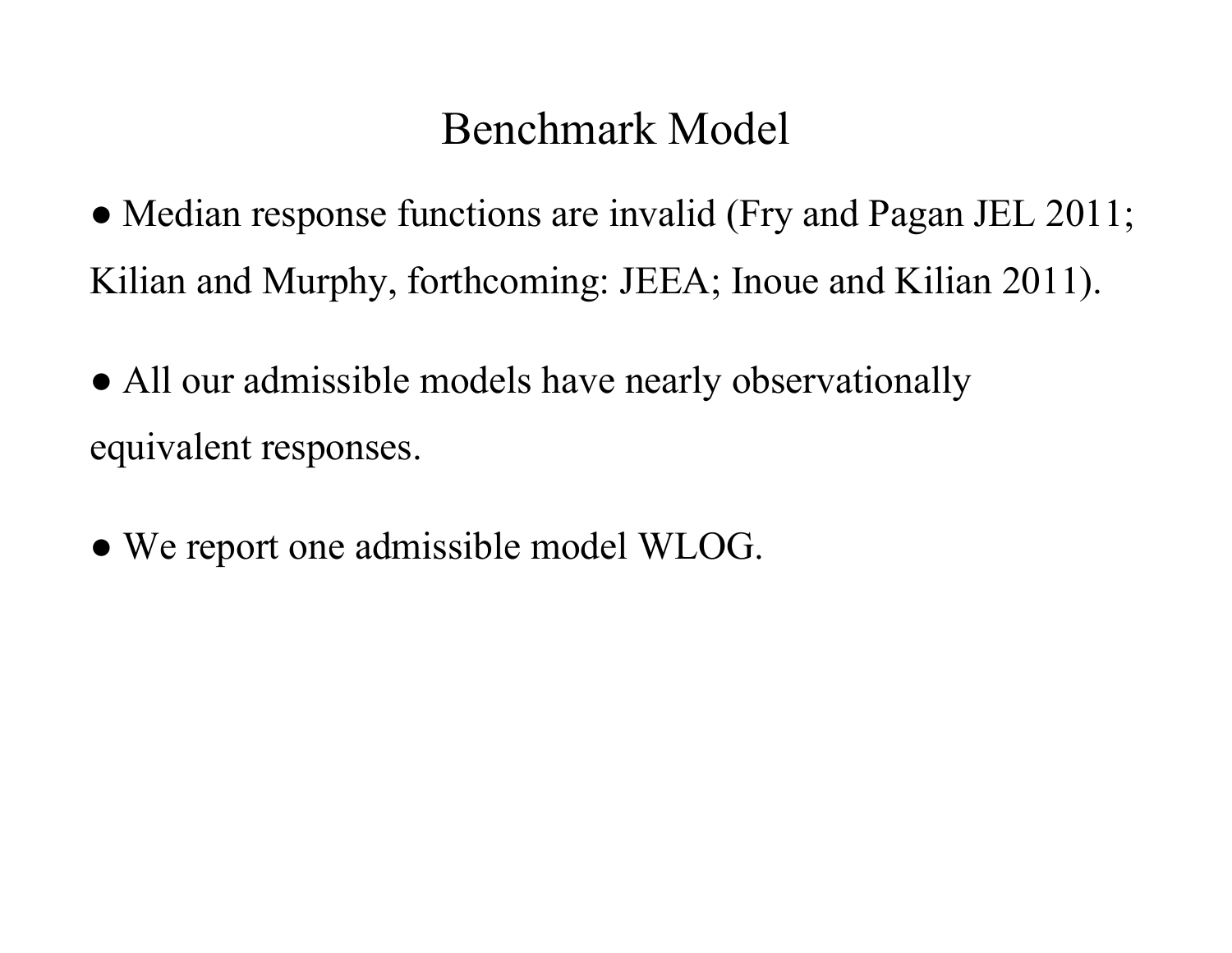

#### Structural Impulse Responses: 1973.2-2009.8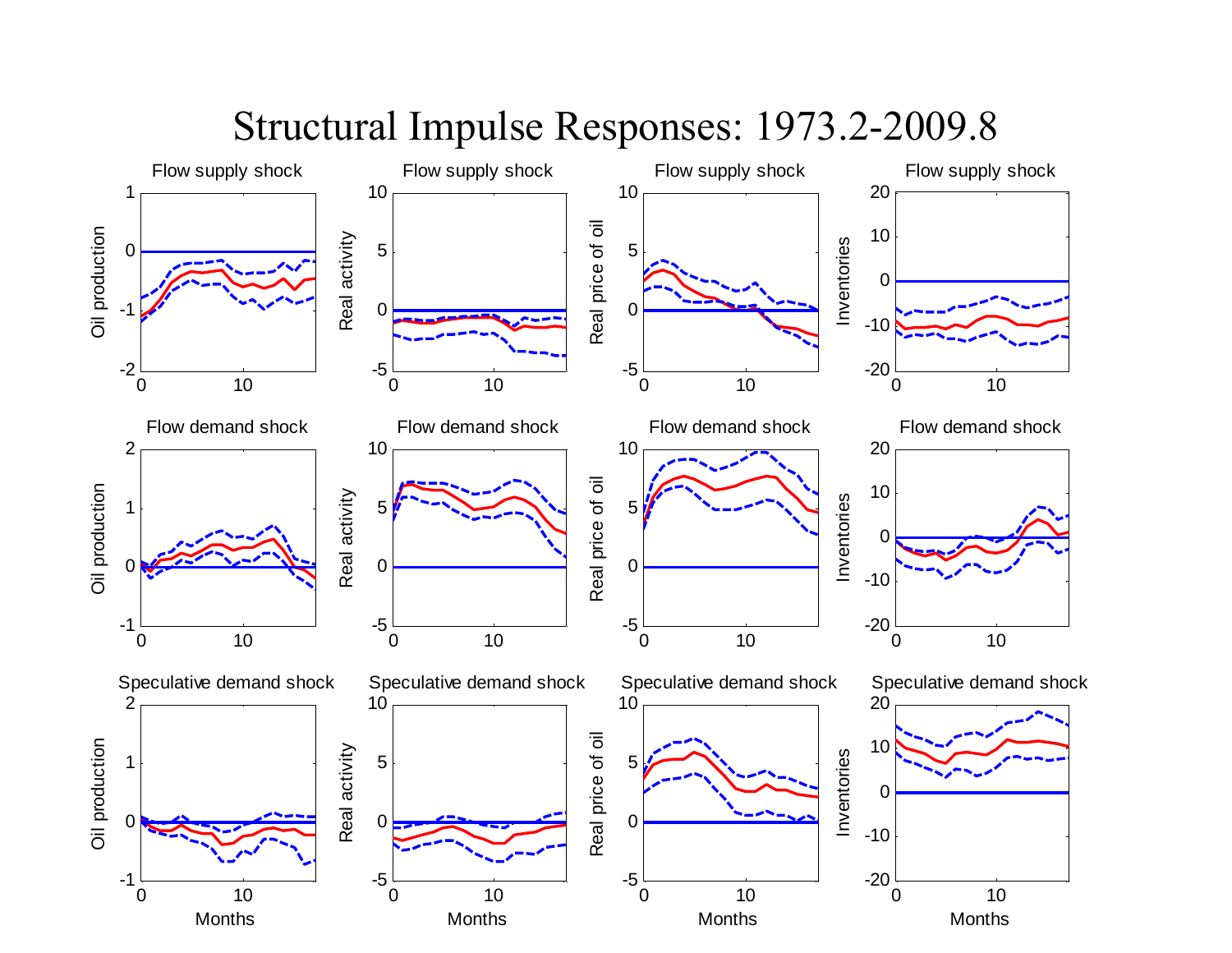#### Historical Decompositions for 1978.6-2010.6

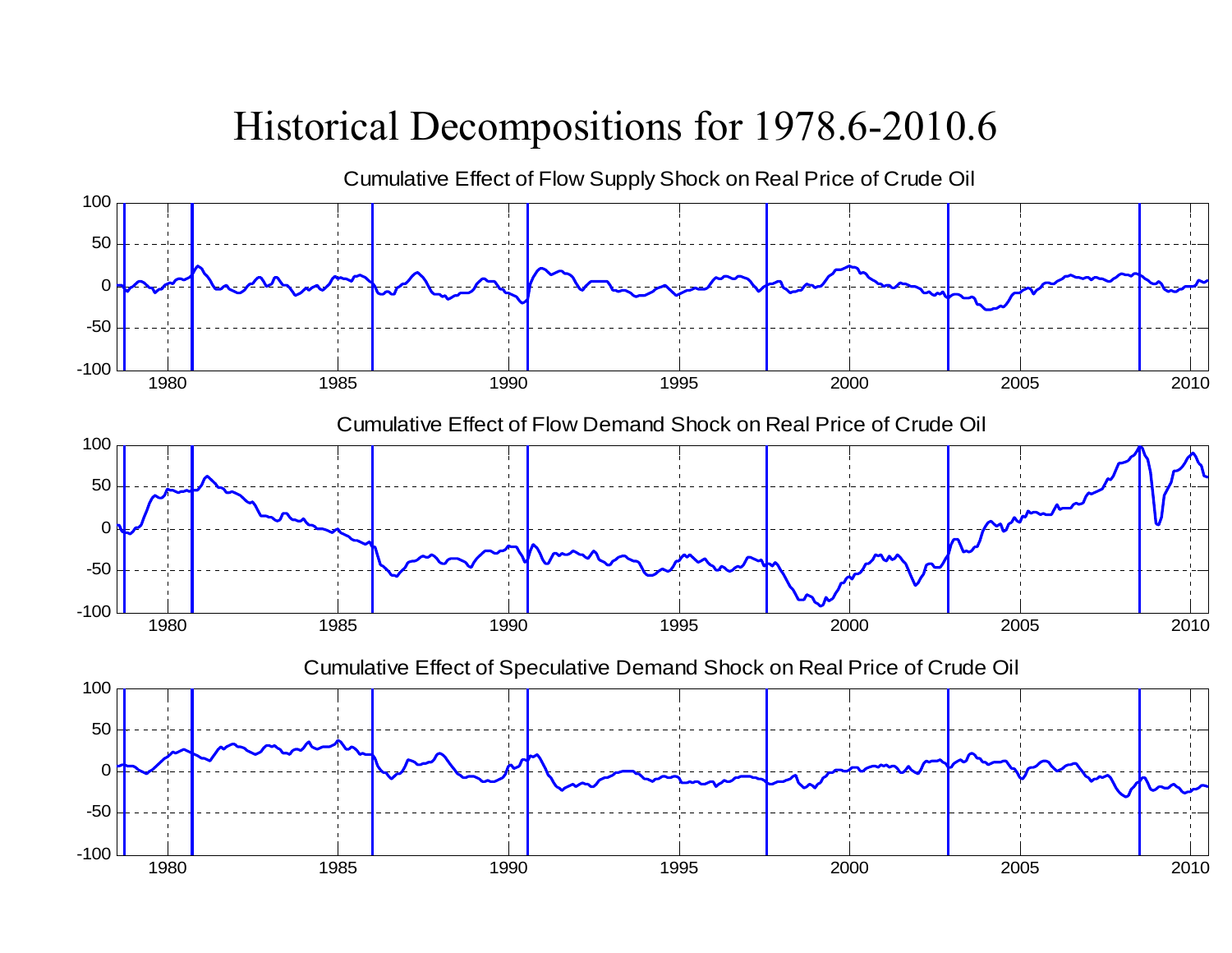### The Inventory Puzzle

On August 2, 1990, Iraq invaded Kuwait and the real price of oil spiked. Starting in late 1990, the real price collapsed.

• Oil inventories did not increase in August of 1990 as one would have expected in response to a positive speculative demand shock (Hamilton, BPEA 2009).

● The absence of a sharp decline in oil inventories in August of 1990 is inconsistent with the view that the price increase reflected a negative oil supply shock.

There was no positive supply shock in late 1990 that could explain the sharp decline in the real price (Kilian, REStat 2008).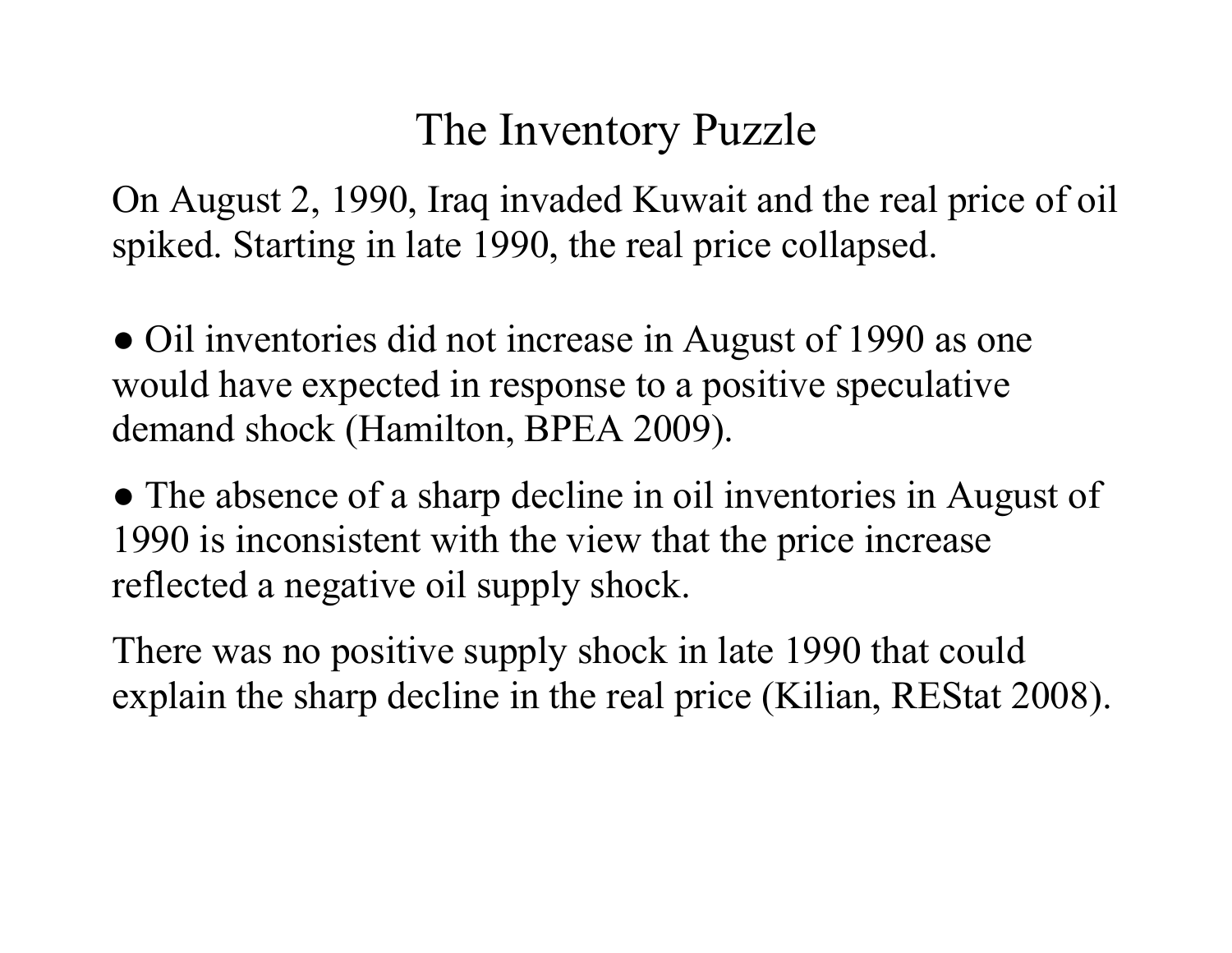#### 1990.7 1990.8 1990.9 1990.10 1990.11 1990.12 1991.1 1991.2 -30 -20 -10010 20 30Real price of oil Cumulative effect of flow supply shock Cumulative effect of speculative demand shock 1990.7 1990.8 1990.9 1990.10 1990.11 1990.12 1991.1 1991.2 -50 -40-30 -20 -10010 20 Change in oil inventories

#### **Historical Decompositions for the Persian Gulf War Episode**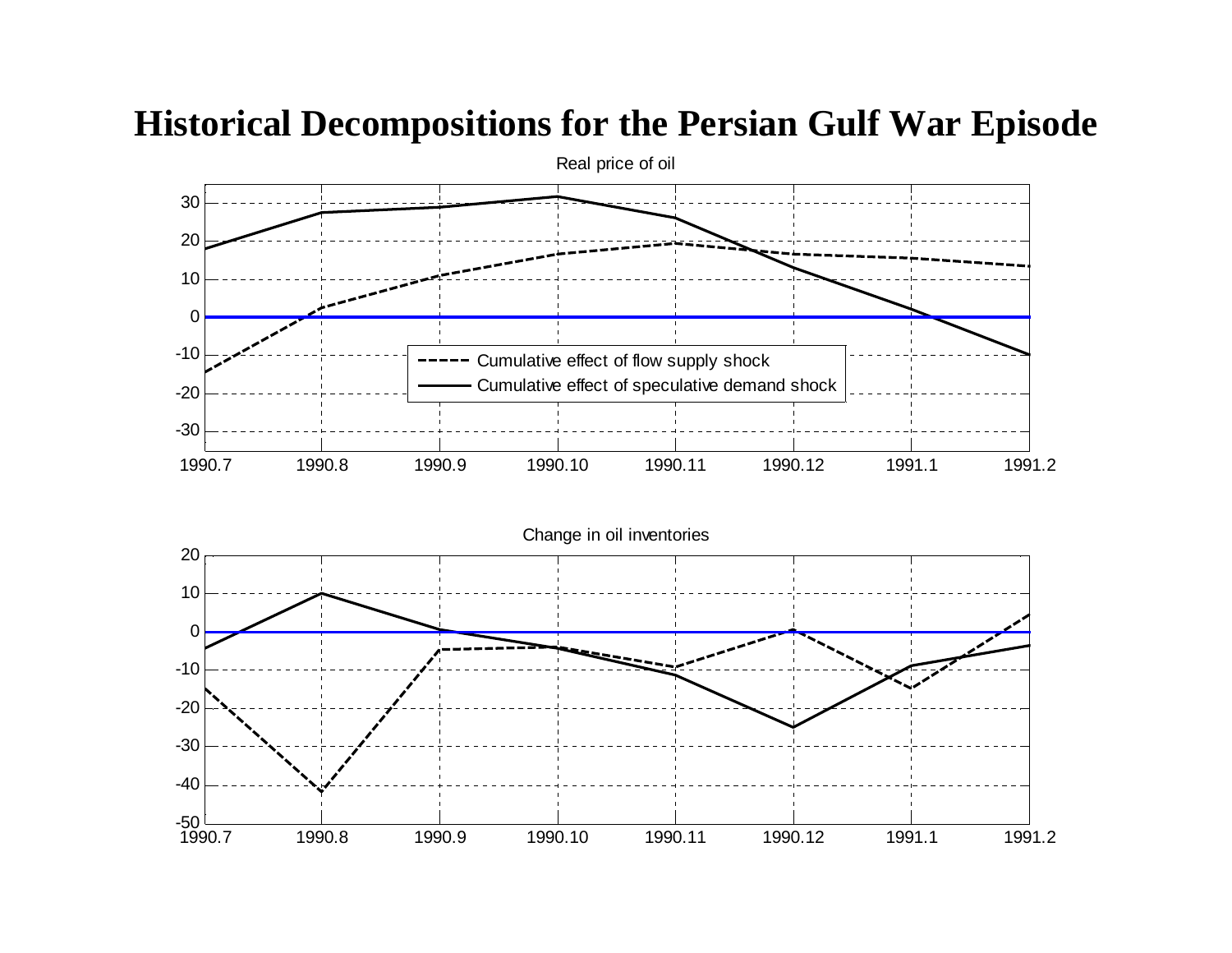#### **Historical Decompositions for 1978.6-2009.8**

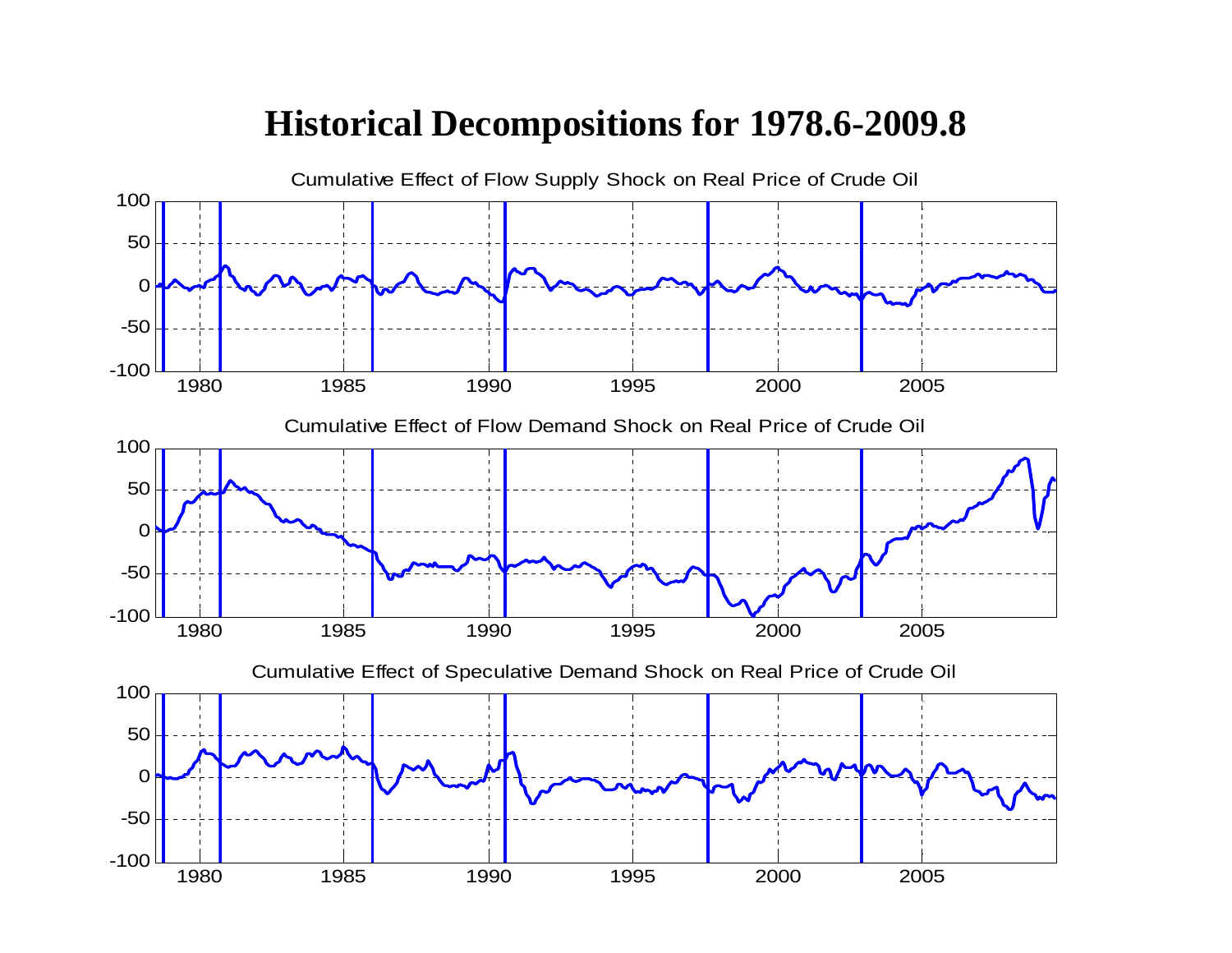#### Real price of oil 40Cumulative effect of flow supply shock Cumulative effect of speculative demand shock 200 ---20 1978.10 1979.1 1979.4 1979.7 1980.1 Change in oil inventories 4020  $\Omega$ -20 1978.101979.1 1979.4 1979.7 1980.1

#### **Historical Decompositions for the Iranian Revolution**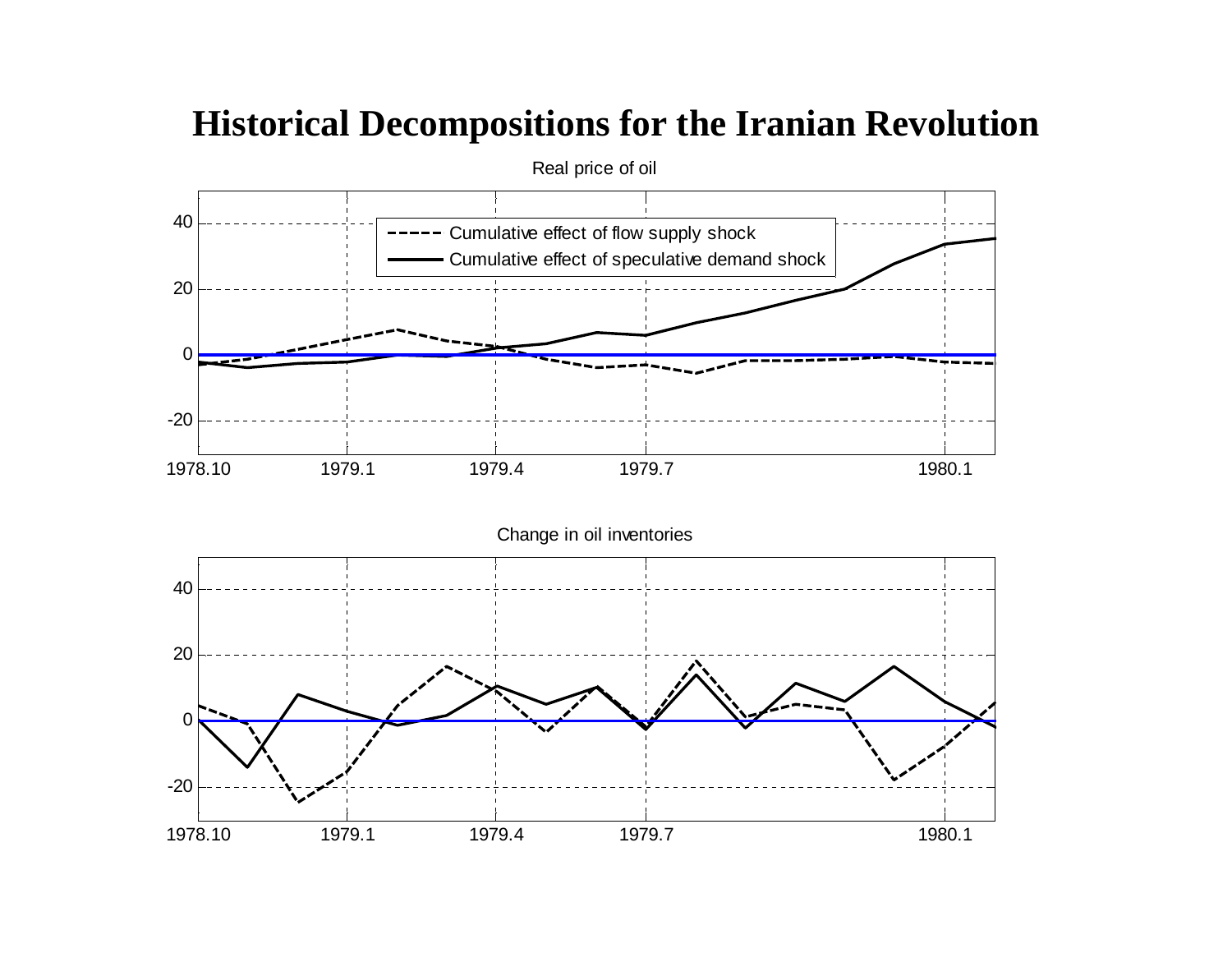#### **Historical Decompositions for the Collapse of OPEC in 1986**

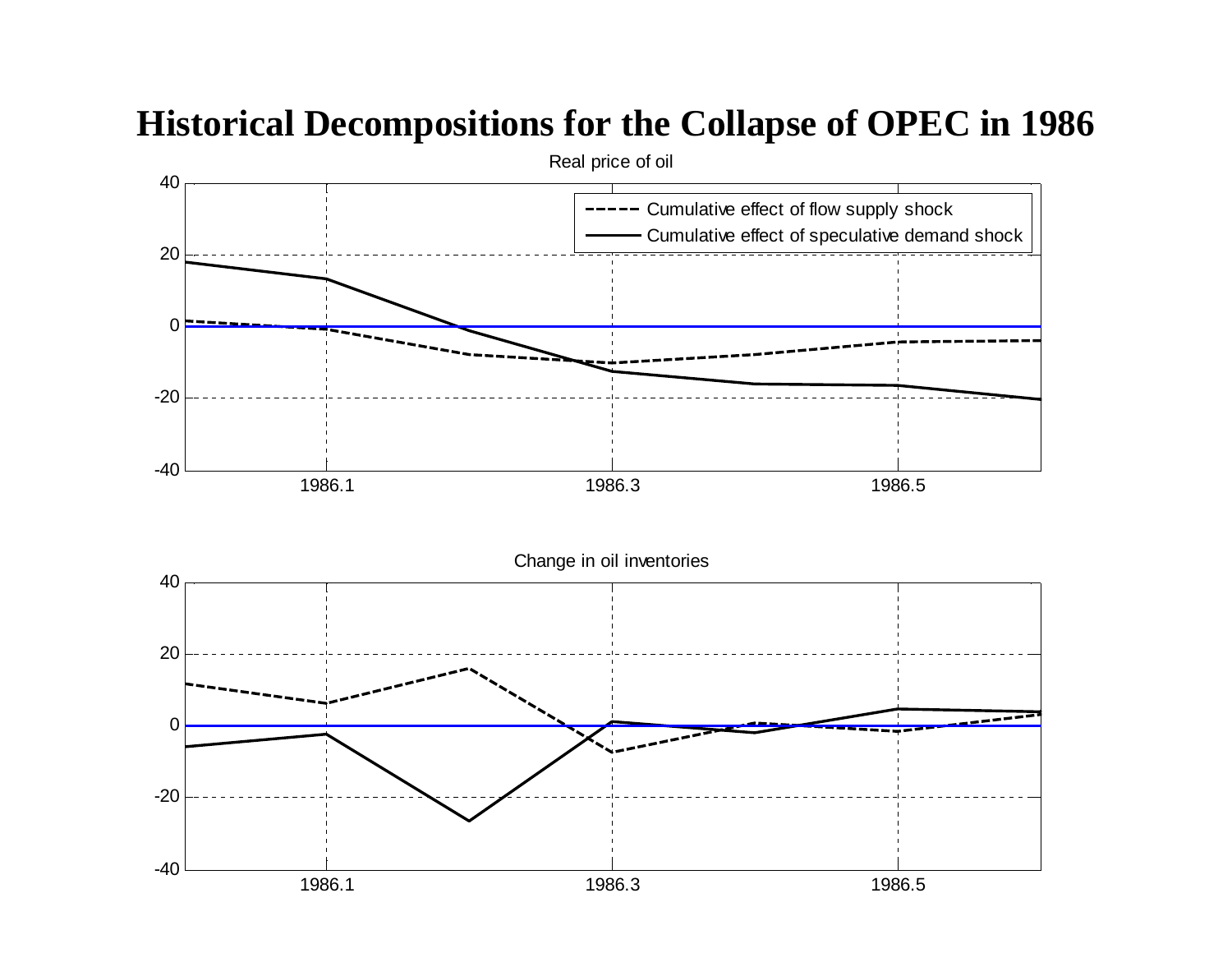#### **Historical Decompositions for Venezuelan Crisis and Iraq War**

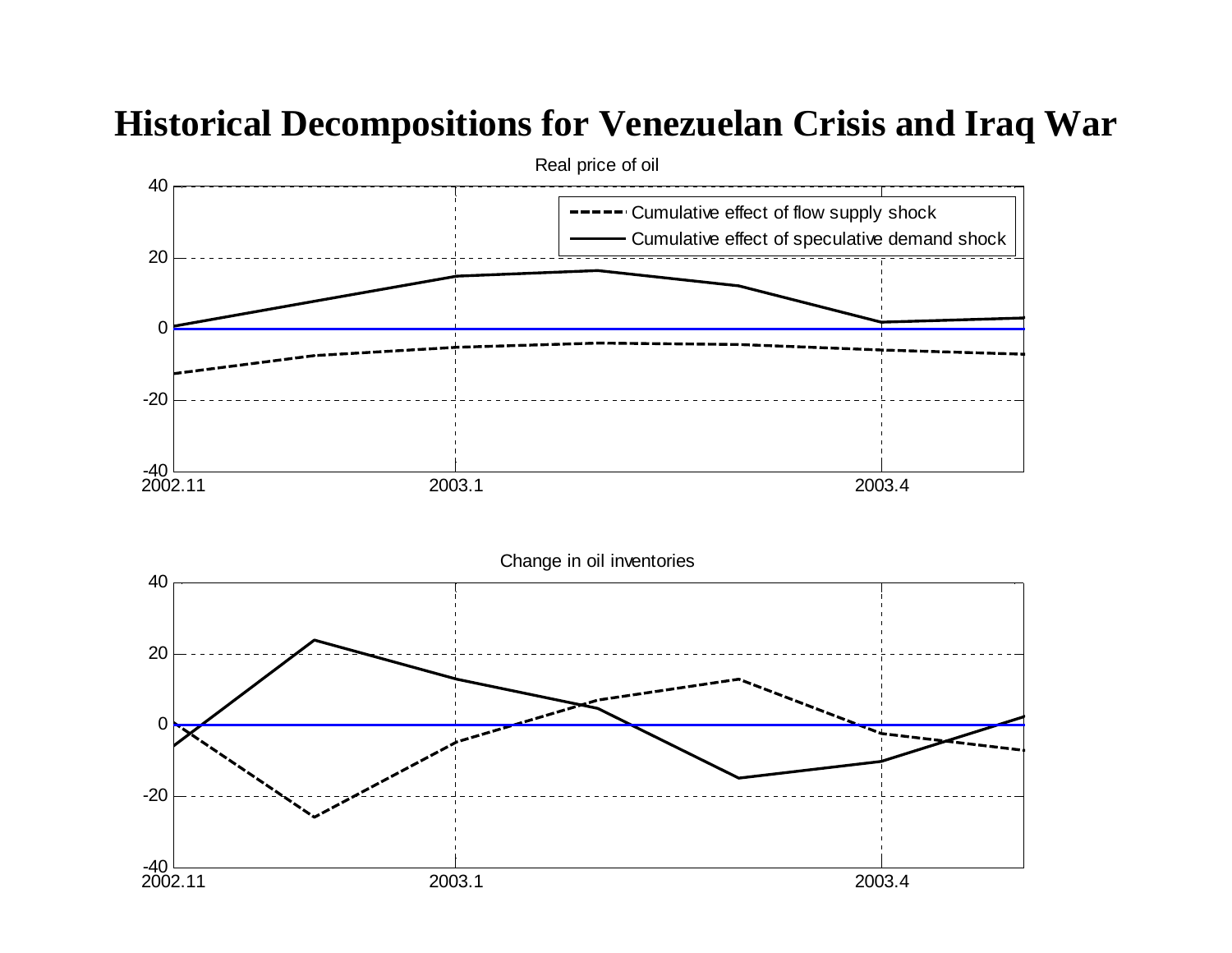What Explains the 2003-08 Oil Price Surge?

- No evidence that speculation by oil traders was responsible (so whether speculation is desirable or not is moot).
- No evidence that OPEC was behind the oil price increase.
- No evidence that "peak oil" has been the cause.
- Strong evidence that an unexpectedly booming world economy was the cause.

Related evidence in Kilian and Hicks (forthcoming):

- $\Rightarrow$  Systematic errors by professional forecasters
- $\Rightarrow$  Key role for emerging Asia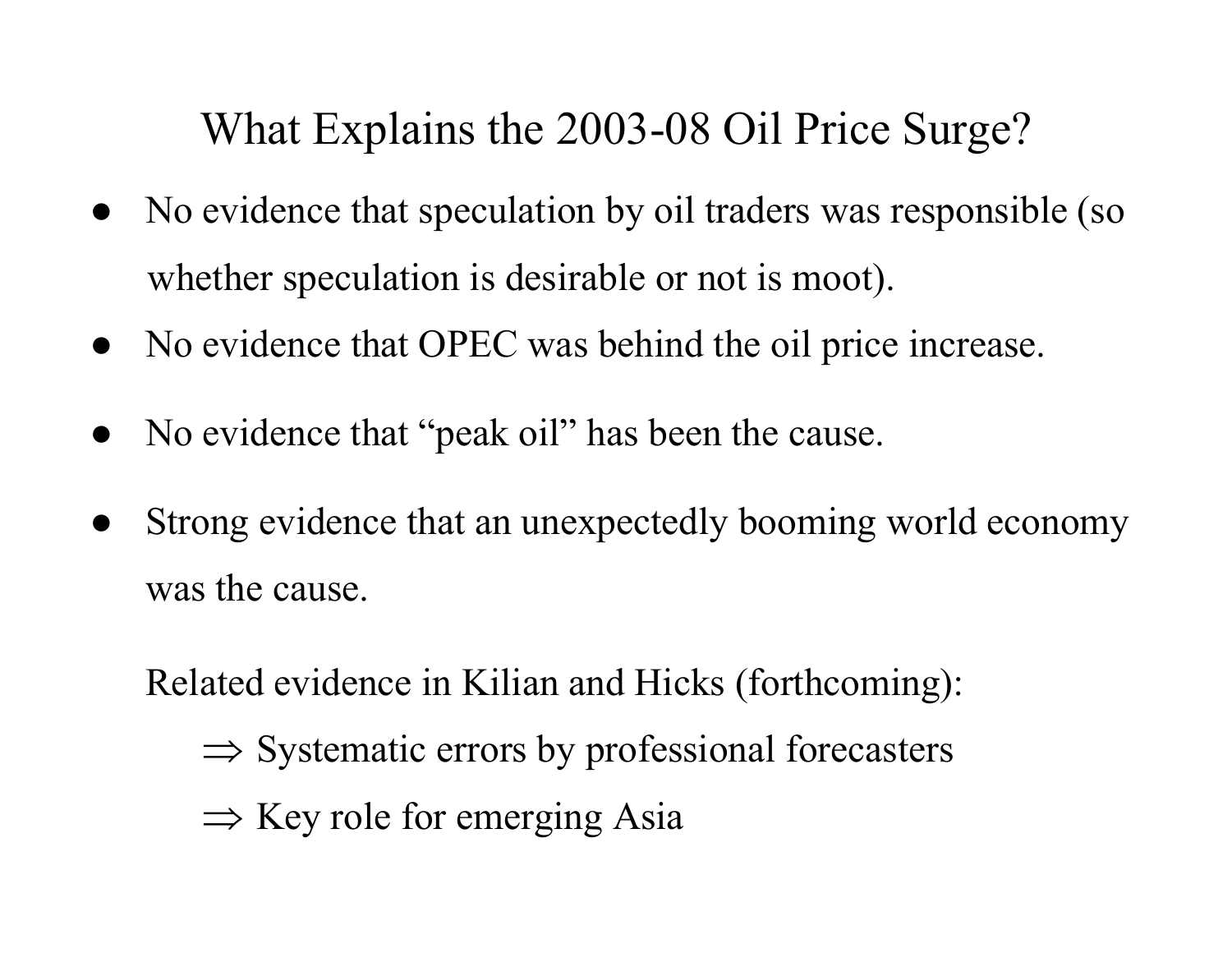# Three Policy Conclusions

1. Increased regulation of oil traders will not keep the real price of oil down.

2. Increased domestic oil production in the U.S. will not lower the real price of oil materially.

3. Efforts to revive the world economy will cause the real price of oil to recover, creating a policy dilemma.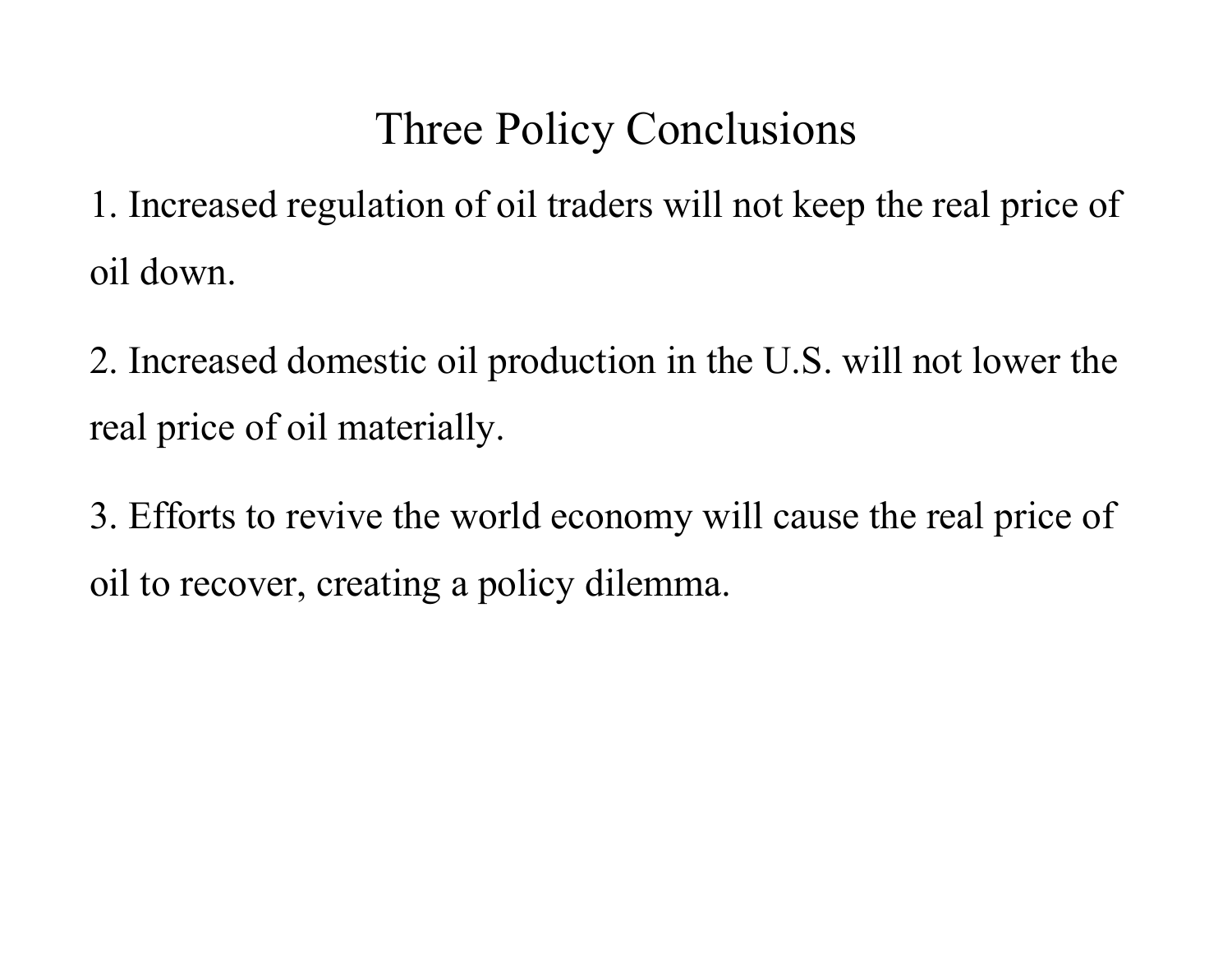# Digression: Speculation without a Change in Oil Inventories?

- Hamilton (BPEA 2009): Possible if the short-run price elasticity of gasoline demand is zero.
- This elasticity is closely related to the short-run price elasticity of oil demand:  $\eta^{Gasoline} \approx \eta^{Oil\ln Use}$

Consensus view on short-run price elasticity of oil demand: Dahl (1993); Cooper (2003): -0.05, -0.07.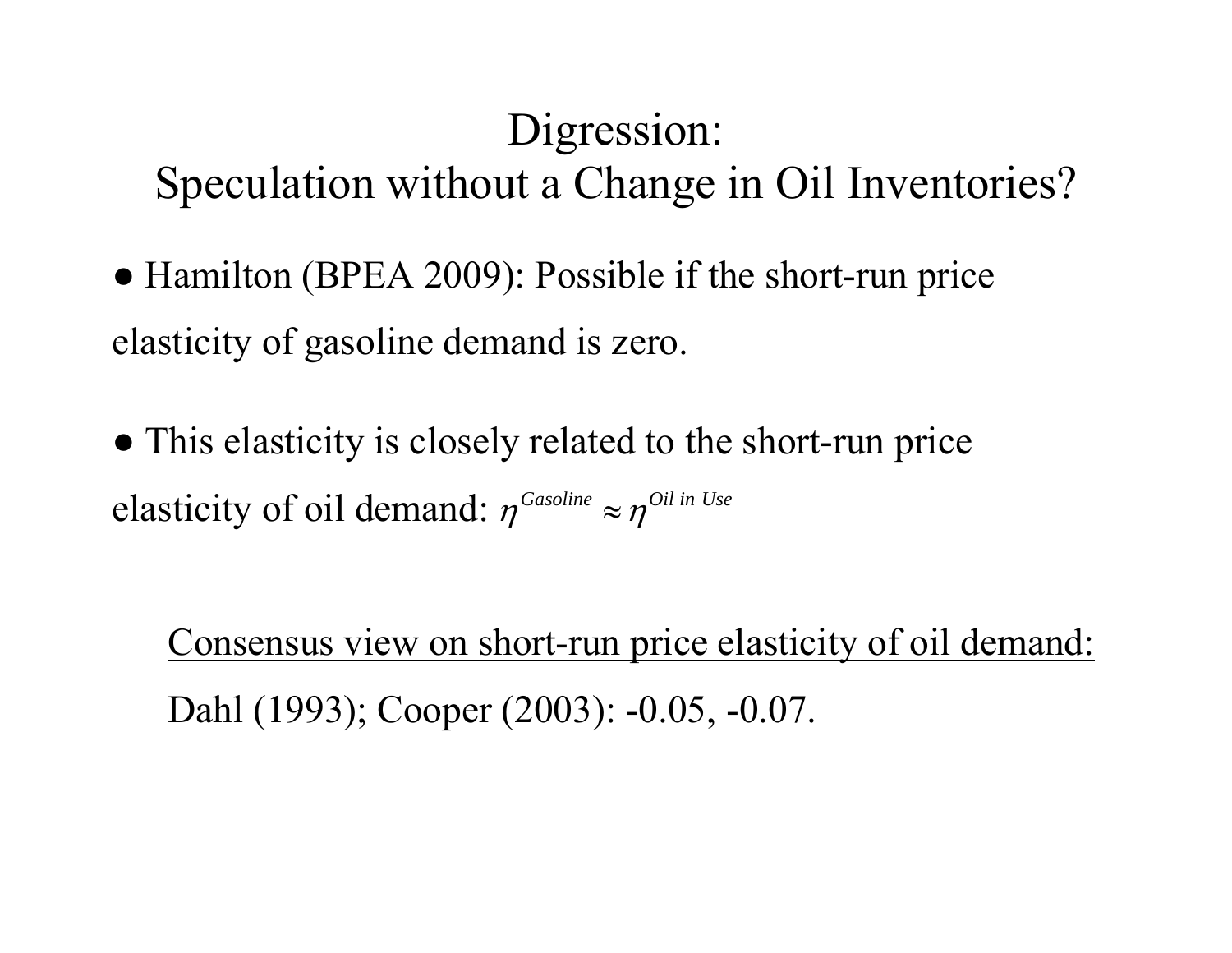Problems with the Consensus on the Demand Elasticity

- The identification of this parameter requires an exogenous shift of the oil supply curve along the oil demand curve.
- Most of literature on estimating oil demand elasticities does not distinguish between oil demand and oil supply shocks.
- Standard reduced form approach suffers from downward bias. IV is infeasible, but our structural model provides an alternative.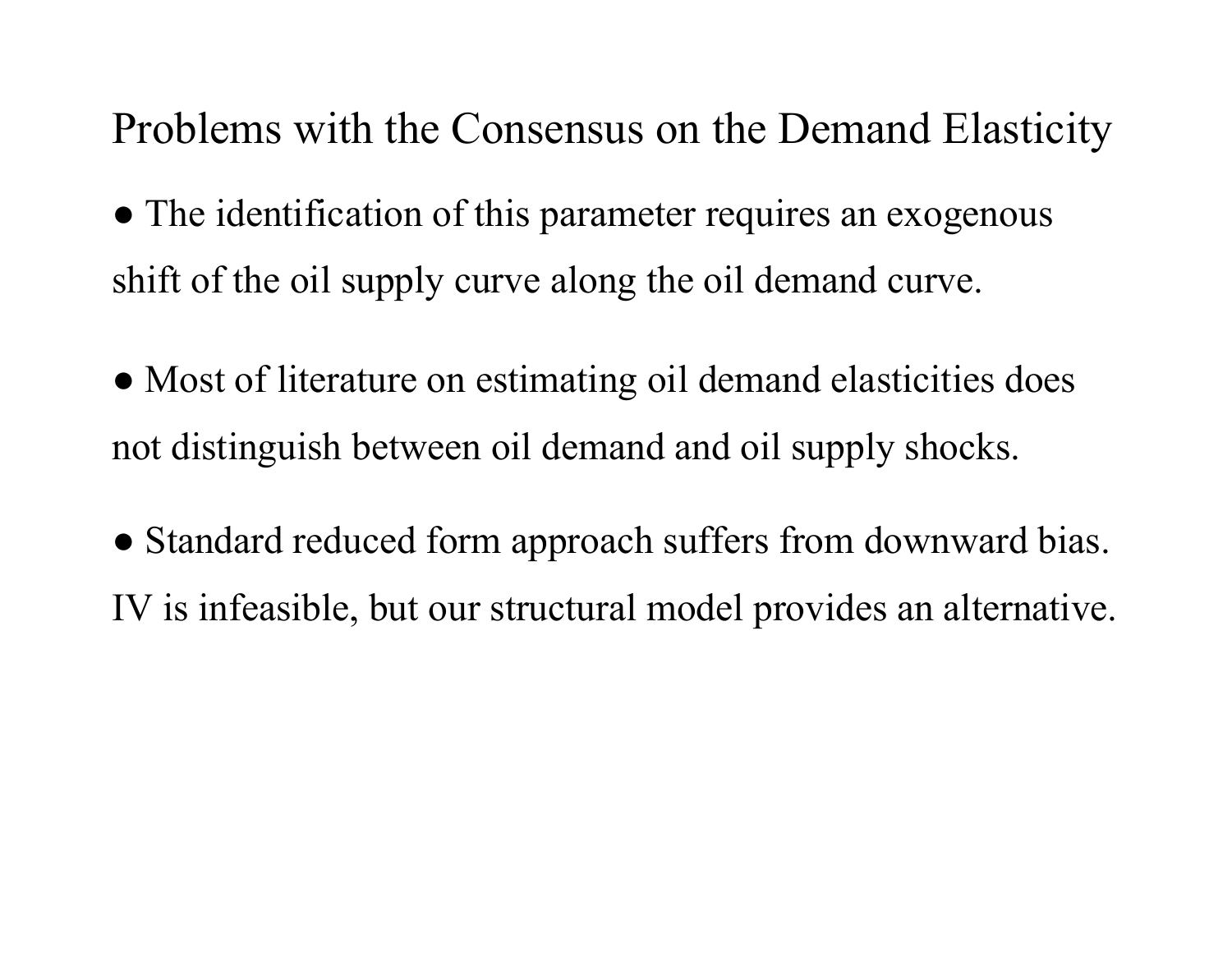#### **Posterior Probability Distribution of the Short-Run Impact Price Elasticity of Demand for Crude Oil**

|                             | $n^{Oil\ {\rm Fr}\,oduction}$ | $n^{Oil\,Use}$ |
|-----------------------------|-------------------------------|----------------|
| $16th$ Percentile           | $-0.80$                       | $-0.54$        |
| 50 <sup>th</sup> Percentile | $-0.44$                       | $-0.26$        |
| 84 <sup>th</sup> Percentile | $-0.23$                       | $-0.09$        |

Traditional reduced-from estimate on our data:

$$
\eta^{0il\,\mathrm{Pr}\,oduction}=-0.02
$$

Related structural estimates in literature:

Baumeister and Peersman (2009):  $\eta^{Oil\ Production} = -0.38$  $-0.38$  (median) Serletis (2009):  $\eta^{Oil\ Production} = -0.35$ Bodenstein and Guerrieri (2011):  $\eta^{Oil\ Production} = -0.41$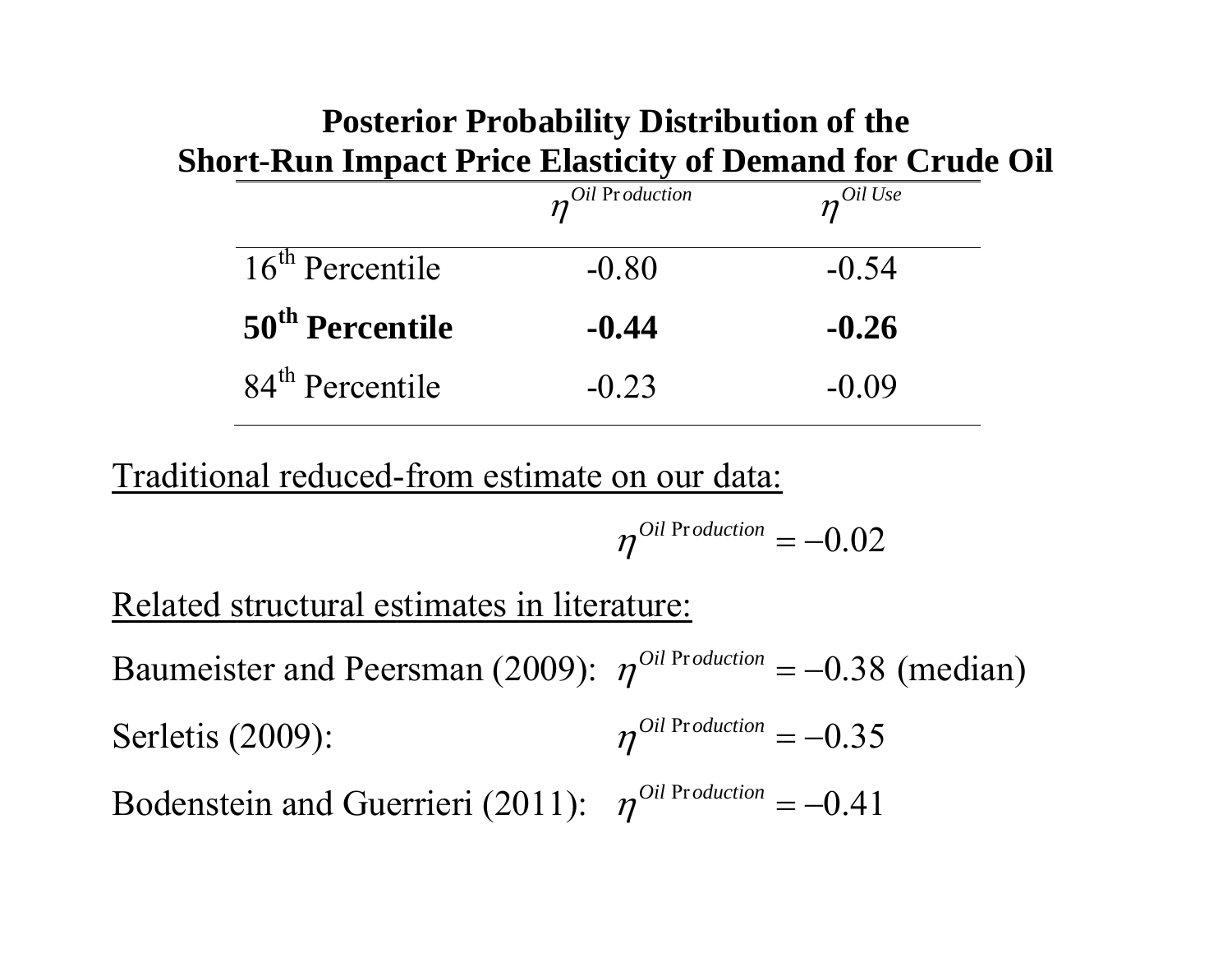#### U.S. Gasoline Consumption 1973.10-2008.10

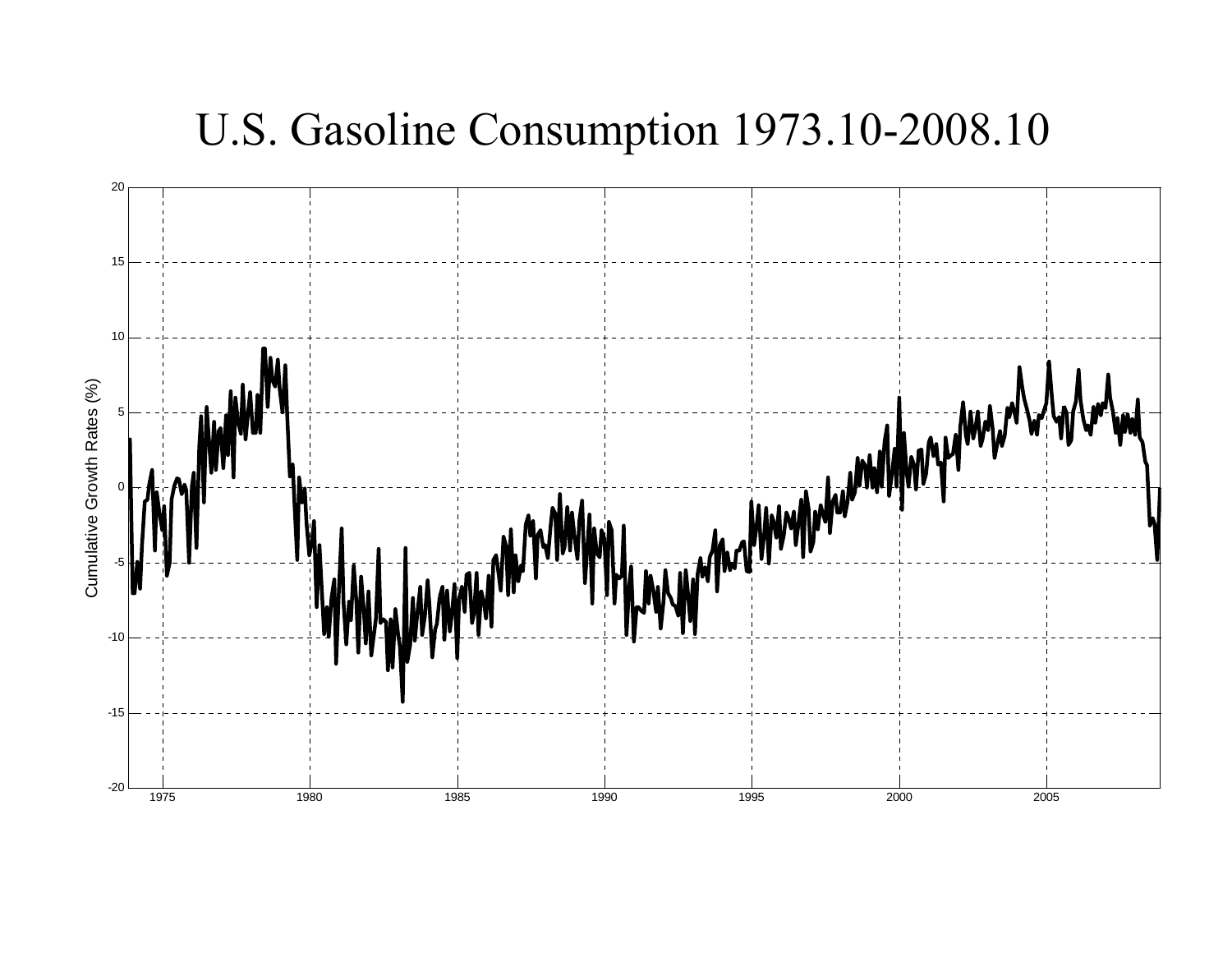#### Is Financial Speculation Different?

• A popular view is that the unprecedented surge in the spot price of oil during 2003-08 cannot be explained by changes in economic fundamentals, but was driven by the increased financialization of oil futures markets.

• It is well documented that, starting in 2003, there was an influx of financial investors such as index funds into oil futures markets.

● At about the same time, both spot and futures prices of crude oil began to surge, soon reaching unprecedented levels and peaking at a record high in mid-2008.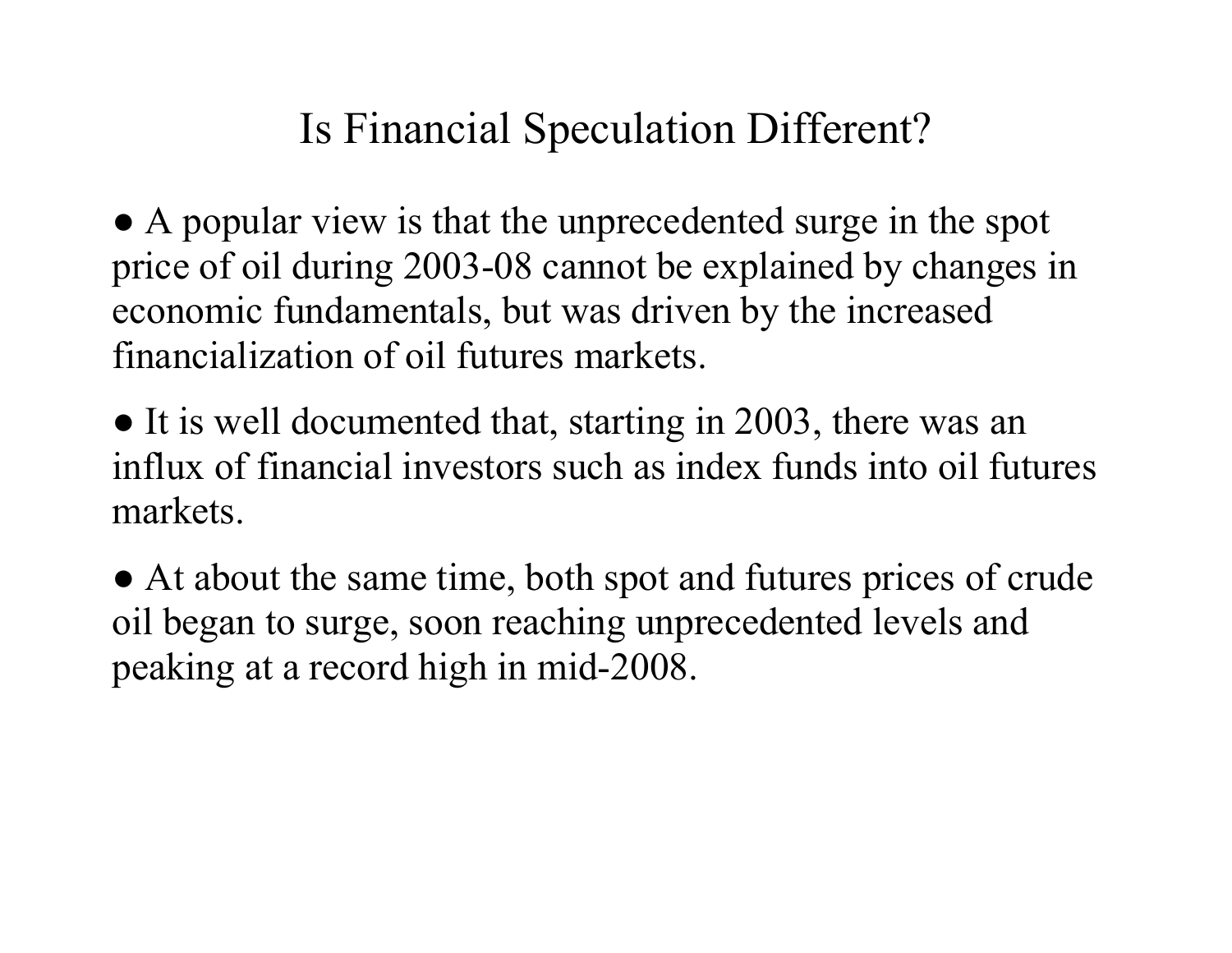#### The Masters Hypothesis

• Non-academics such as Michael Masters and George Soros testified before the U.S. Congress that financial investors were taking speculative positions that resulted in rising oil futures prices, which in turn were responsible for a surge in the spot price of oil.

• The veracity of this view is not obvious at all and much of the academic debate centers on the evidence, if any, supporting this hypothesis.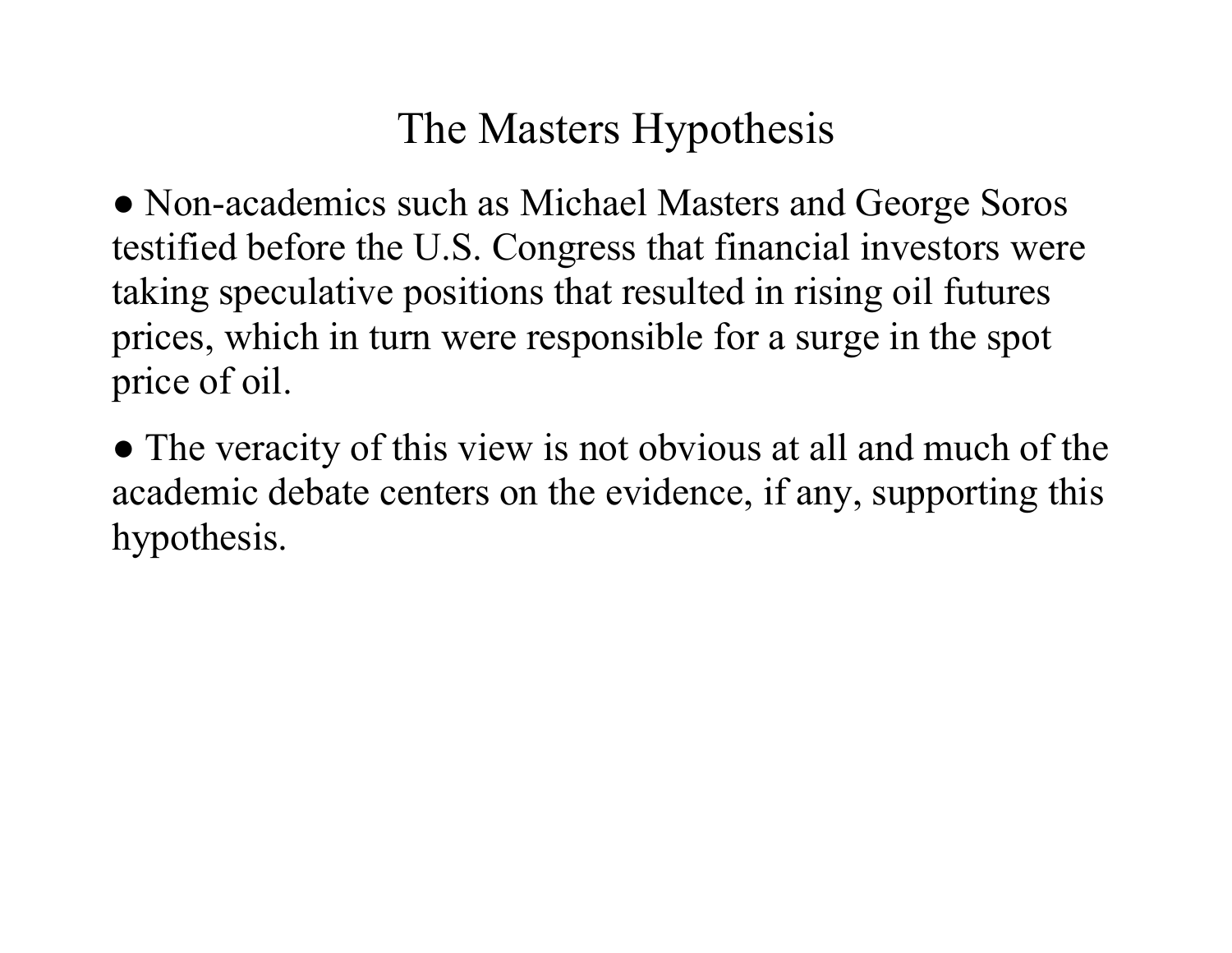# A Stylized Model of Financial Speculation

1. Financial investors (e.g., index funds) after 2003 for exogenous reasons take long positions in the oil futures market.

2. Their demand for long positions drives up the oil futures price.

3. Higher futures prices signal expectations of rising spot prices and hence drive up demand for oil inventories above and/or below ground.

4. Higher inventory demand raises the spot price.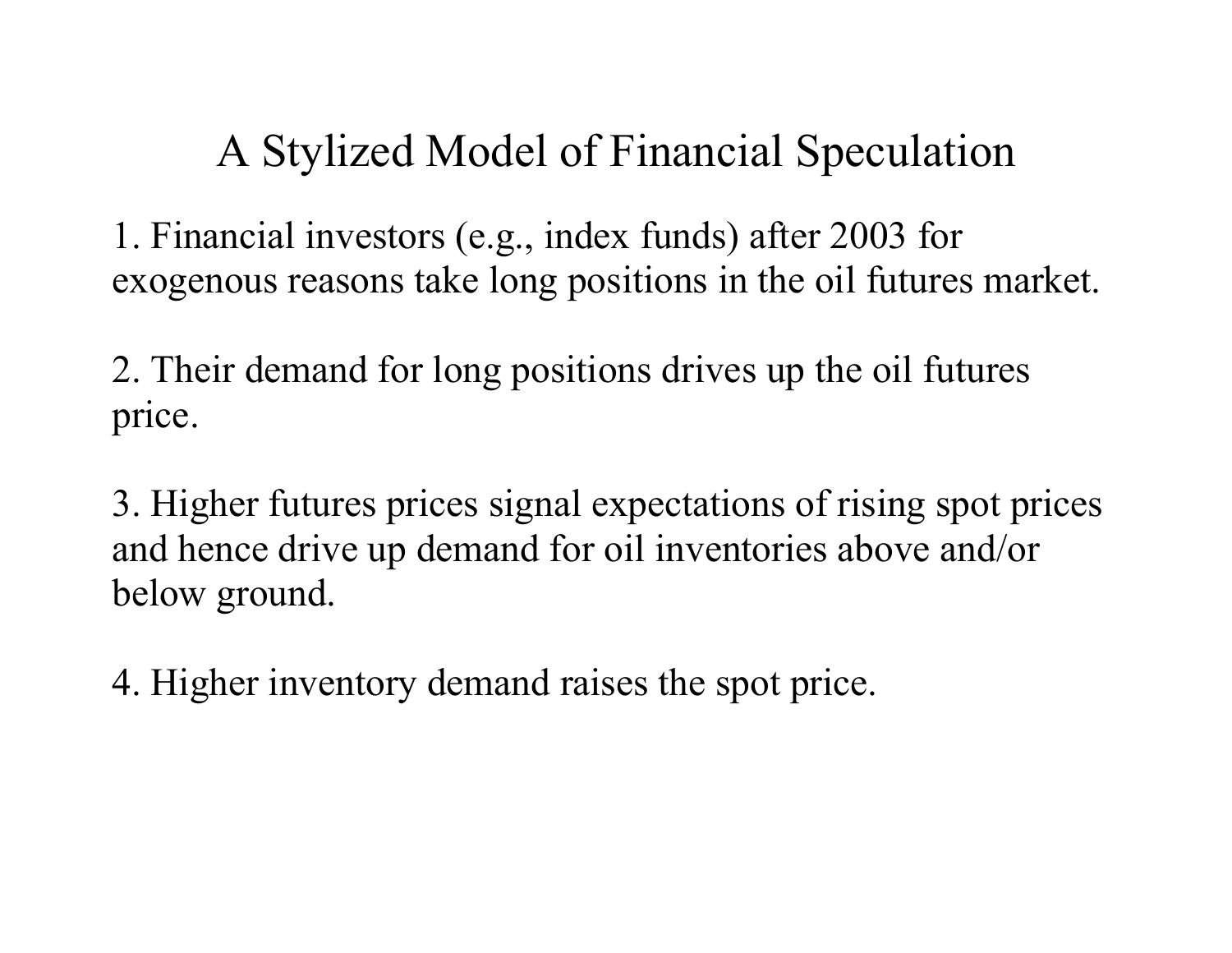Why Do Policy Makers Pay So Much Attention?

• The Masters hypothesis seems to provide an obvious remedy to the problem of rising oil prices:

To the extent that financial speculation is the cause of the problem of rising oil prices, policies aimed at controlling trades in oil futures markets can be expected to prevent increases in the price of oil.

• This interpretation has informed recent policy efforts to regulate oil futures markets as part of a larger effort by the G20 governments to impose more control on financial markets.

While these policy reactions are perhaps understandable within the broader context of the global housing and banking crisis, they are not based on solid evidence.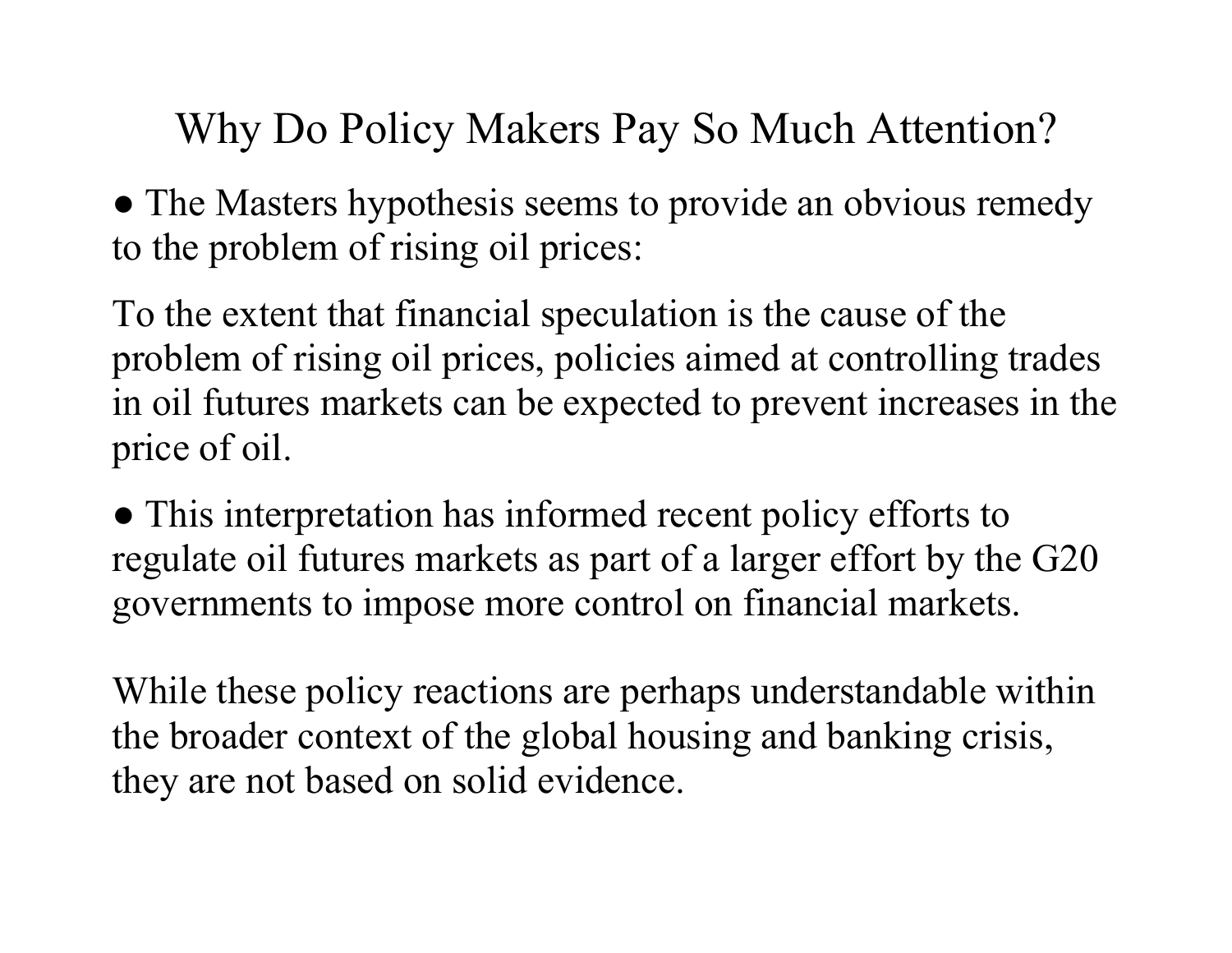# Reminder: The Role of Speculation in Oil Markets

Speculation indeed is an important aspect of a functioning oil market and need not be morally reprehensible:

● For example, it seems entirely reasonable for oil companies to stock up on crude oil in anticipation of a disruption of oil supplies (or of rising oil demand) because these stocks help oil companies smooth the production of refined products such as gasoline.

• The resulting oil price response provides incentives for additional exploration, curbs current consumption, and helps alleviate future shortages. Hence, it would be ill-advised for policymakers to prevent such oil price increases.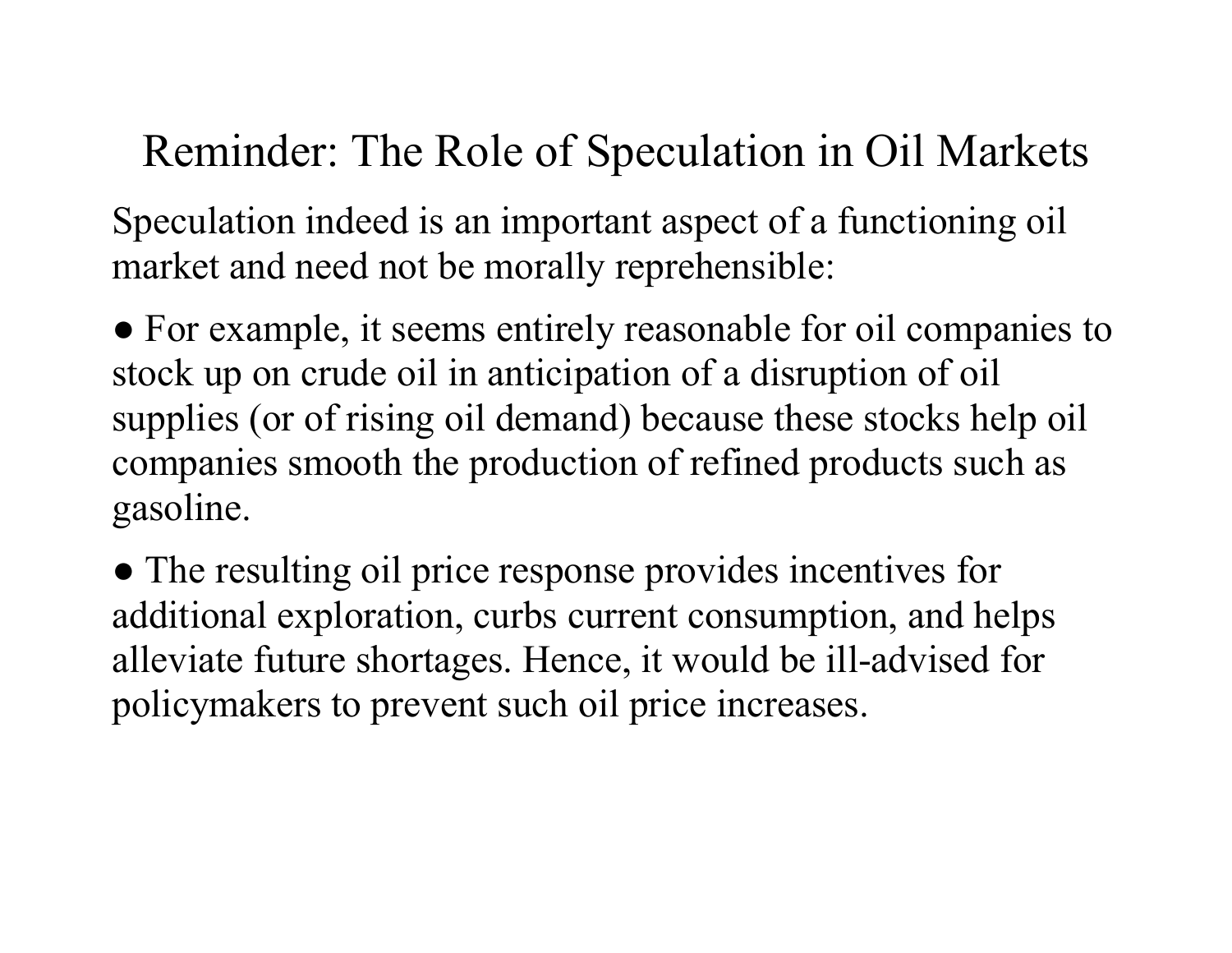# Speculation versus Excessive Speculation

• The preceding discussion illustrates that speculation is a natural and essential component of the market for crude oil.

• In the public mind, however, speculation (and in particular financial speculation) has a negative connotation because it is viewed as excessive.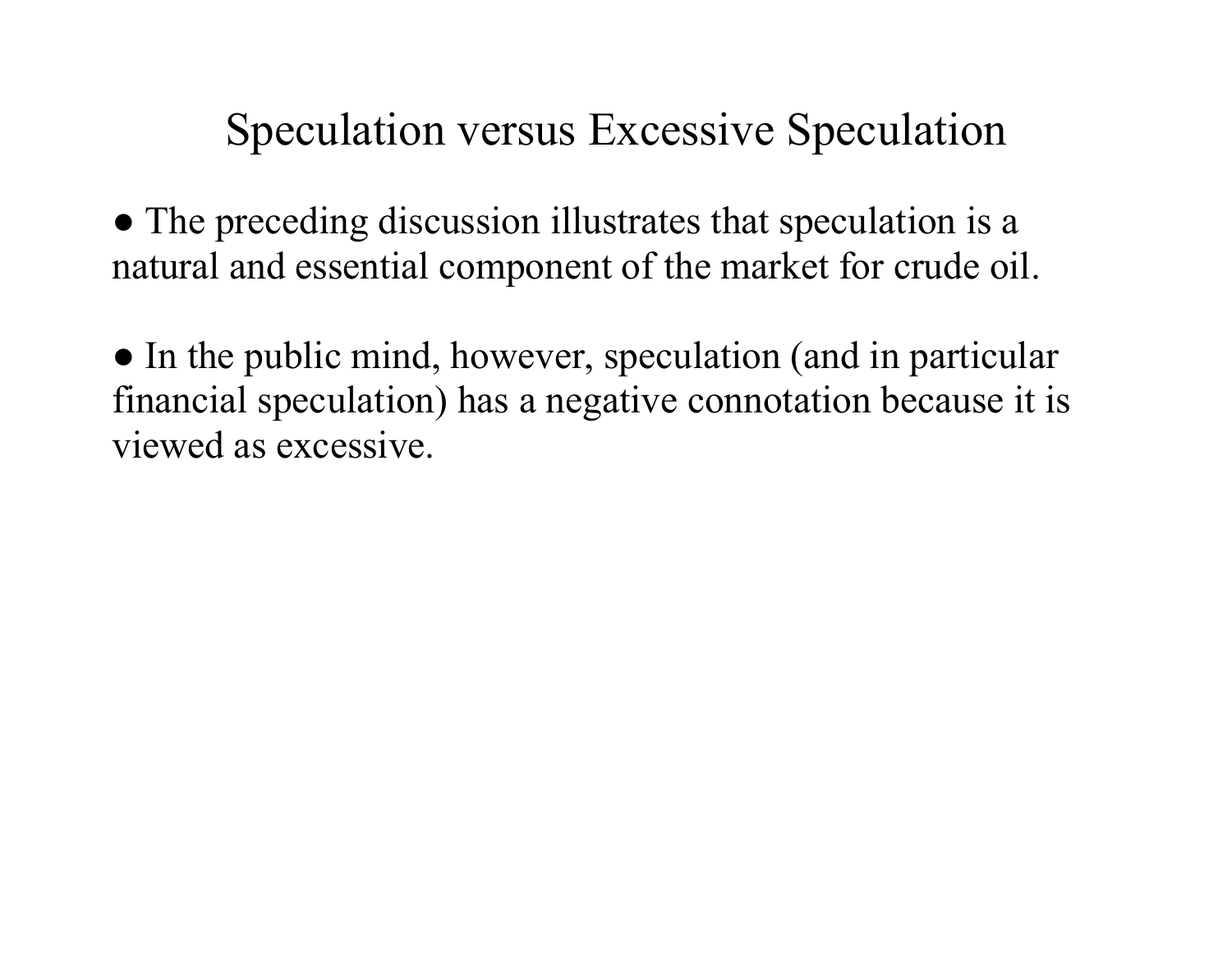# What is Excessive Speculation?

• Excessive speculation might be defined as speculation that is beneficial from a private point of view, but would not be beneficial from a social planner's point of view. It follows naturally that the public has an interest in preventing excessive speculation.

• The broad definition of speculation we discussed earlier makes no distinction between socially desirable and undesirable speculation. Indeed, that distinction does not matter for the results in Kilian and Murphy (2010) as long as overall speculation is negligible.

• Defining excessive speculative trading is difficult. The policy debate has focused on four definitions.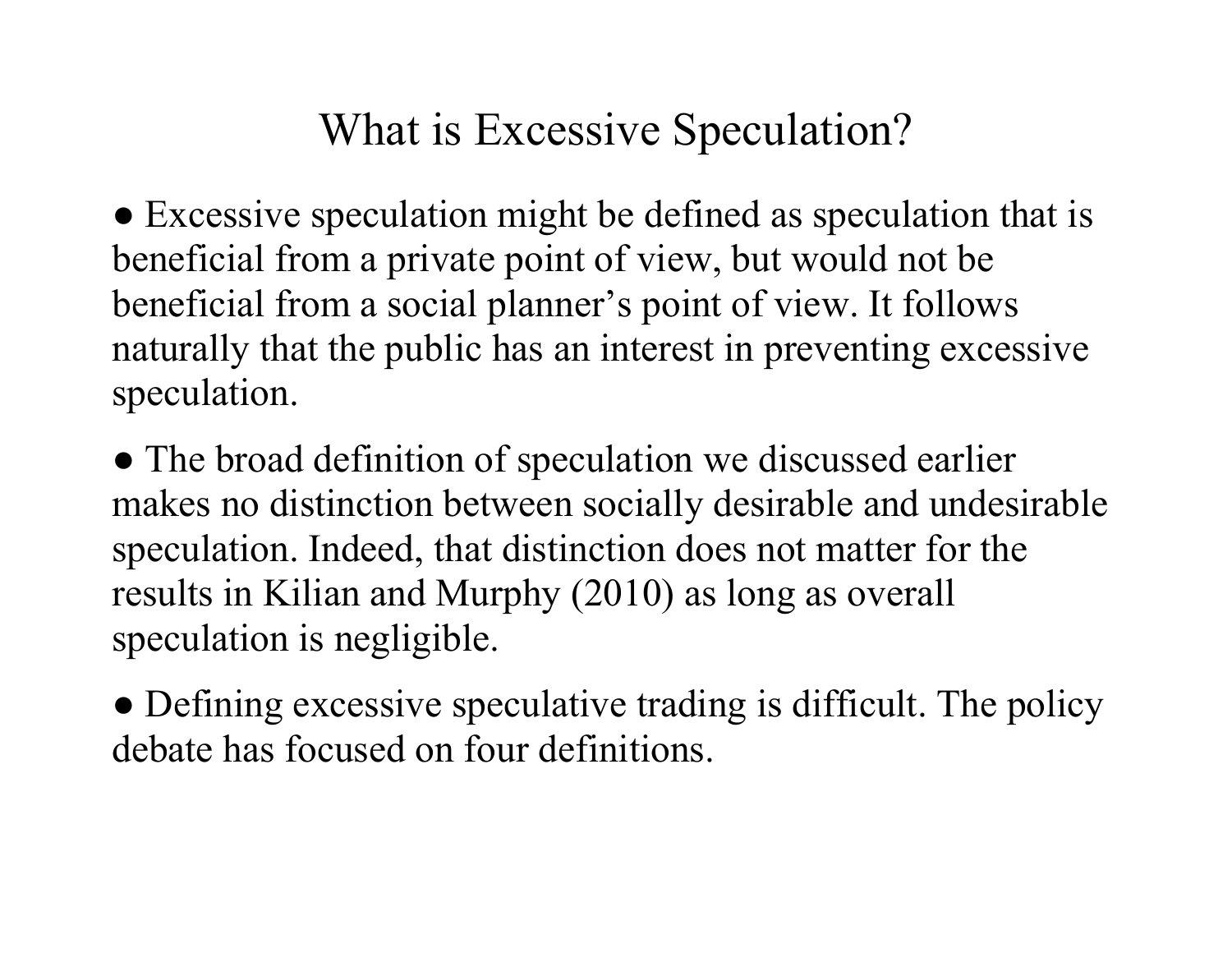Traditionally, traders in oil futures markets with a commercial interest in or a physical exposure to oil have been called hedgers, while those without a physical position to offset have been called speculators. This accounting definition is arbitrary, however:

1. The oil futures market cannot function without speculative traders providing liquidity and assisting in the price discovery. The presence of speculators defined as non-commercial traders tells us nothing about whether speculation is excessive.

2. In practice, commercial traders may take a stance on the price of a commodity or may not hedge in the futures market despite having an exposure to the commodity. Both positions could be considered speculative.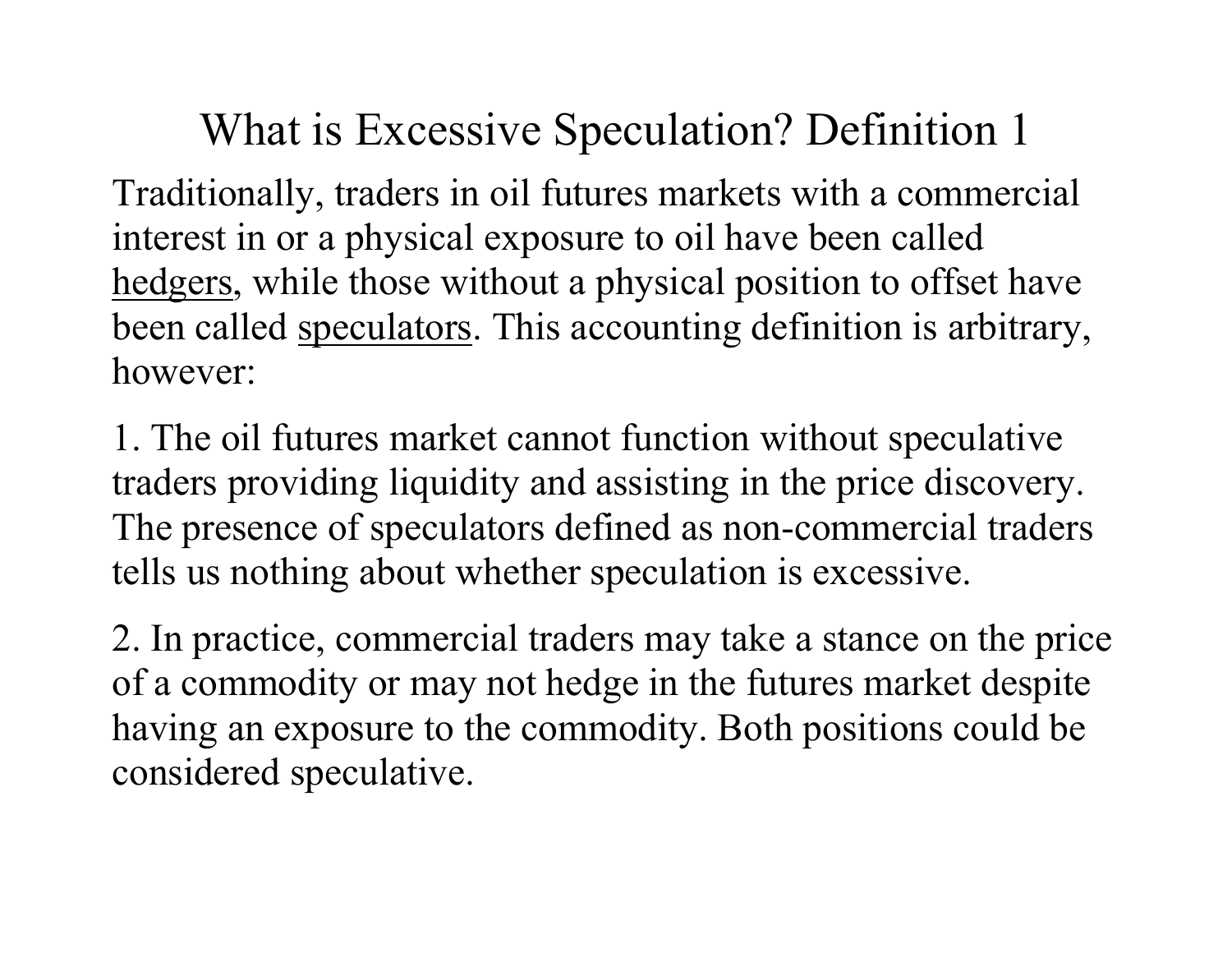Yet another argument has been based on the relative size of the oil futures market and the physical market for oil:

It is often asserted that the daily trading volume in oil futures markets is several times as high as daily physical oil production, fuelling the suspicion that speculators are dominating this market.

Academic research, however, shows that this ratio – after taking account of the number of days to delivery for the oil futures contract - is a fraction of about one half of daily U.S. oil usage rather than a multiple, invalidating this argument.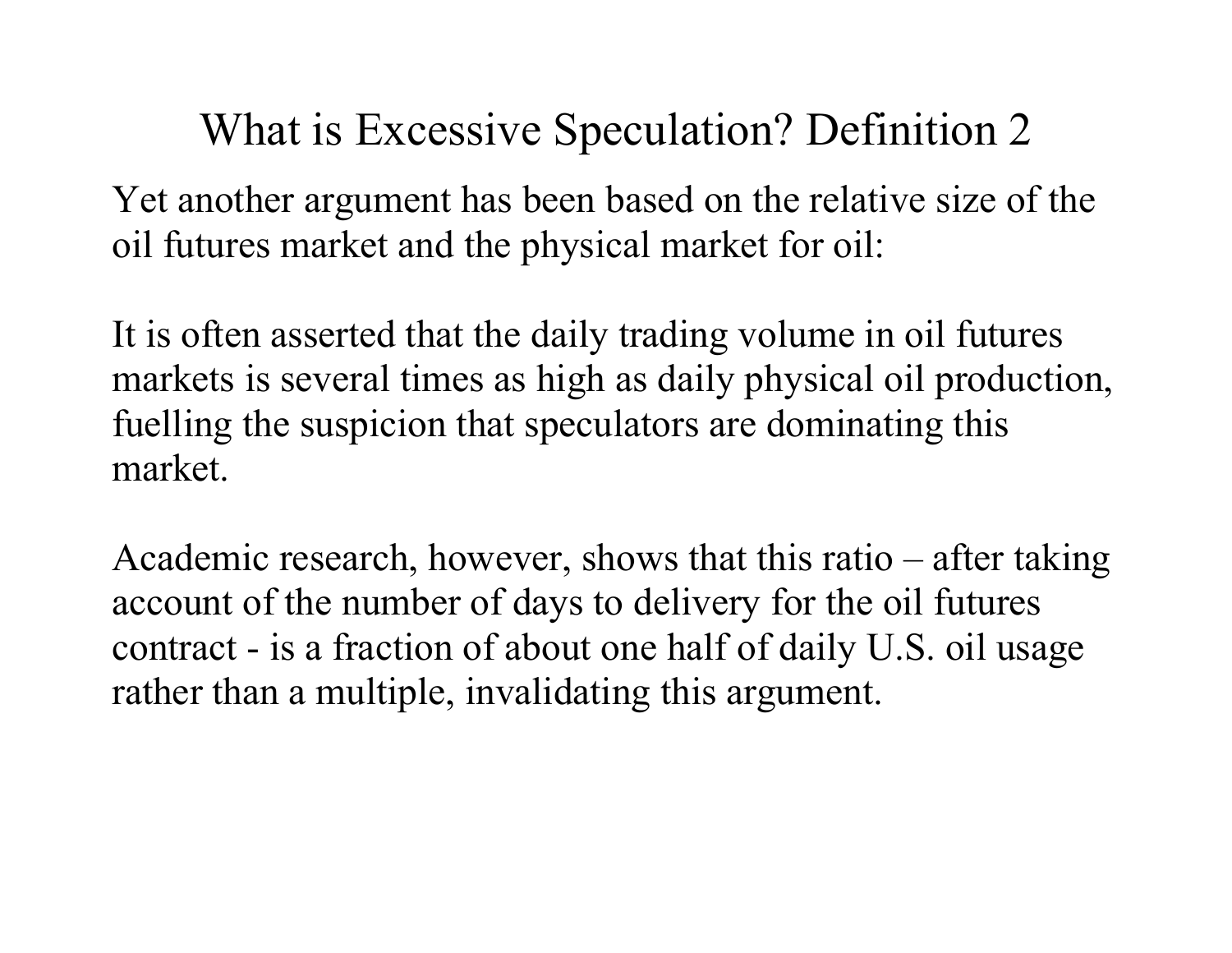An alternative approach has been to quantify speculation as an index measuring the percentage of speculation in excess of what is minimally necessary to meet short and long hedging demand (see Working 1960).

A high Working index number, however, does not necessarily indicate excessive speculation:

1. Index numbers for the oil market even at their peak remain in the midrange of historical experience for other commodity markets.

2. The correlation between the Working index of speculation and daily price changes is near zero.

3. No systematic co-movement between index and oil price.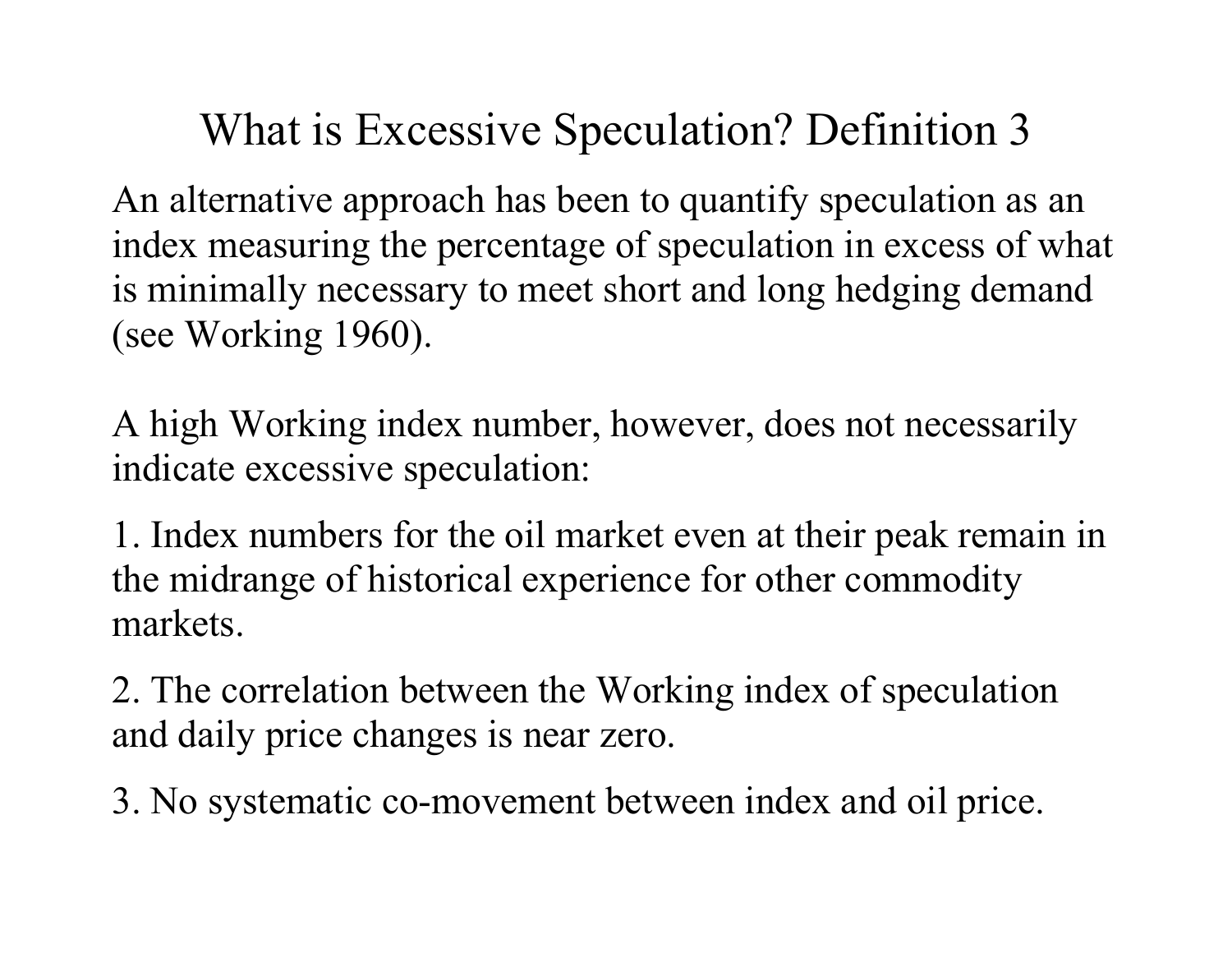Sometimes excessive speculation is equated with market manipulation.

It has been asserted that financial traders are herding the market into positions from which they can profit, resulting in excessively high oil prices in the spot market.

#### Problem:

1. Market manipulation and speculation are economically distinct phenomena. The increased financialization of oil markets does not by itself mean that market manipulation is on the rise.

2. There is no widespread evidence of market manipulation in oil futures markets.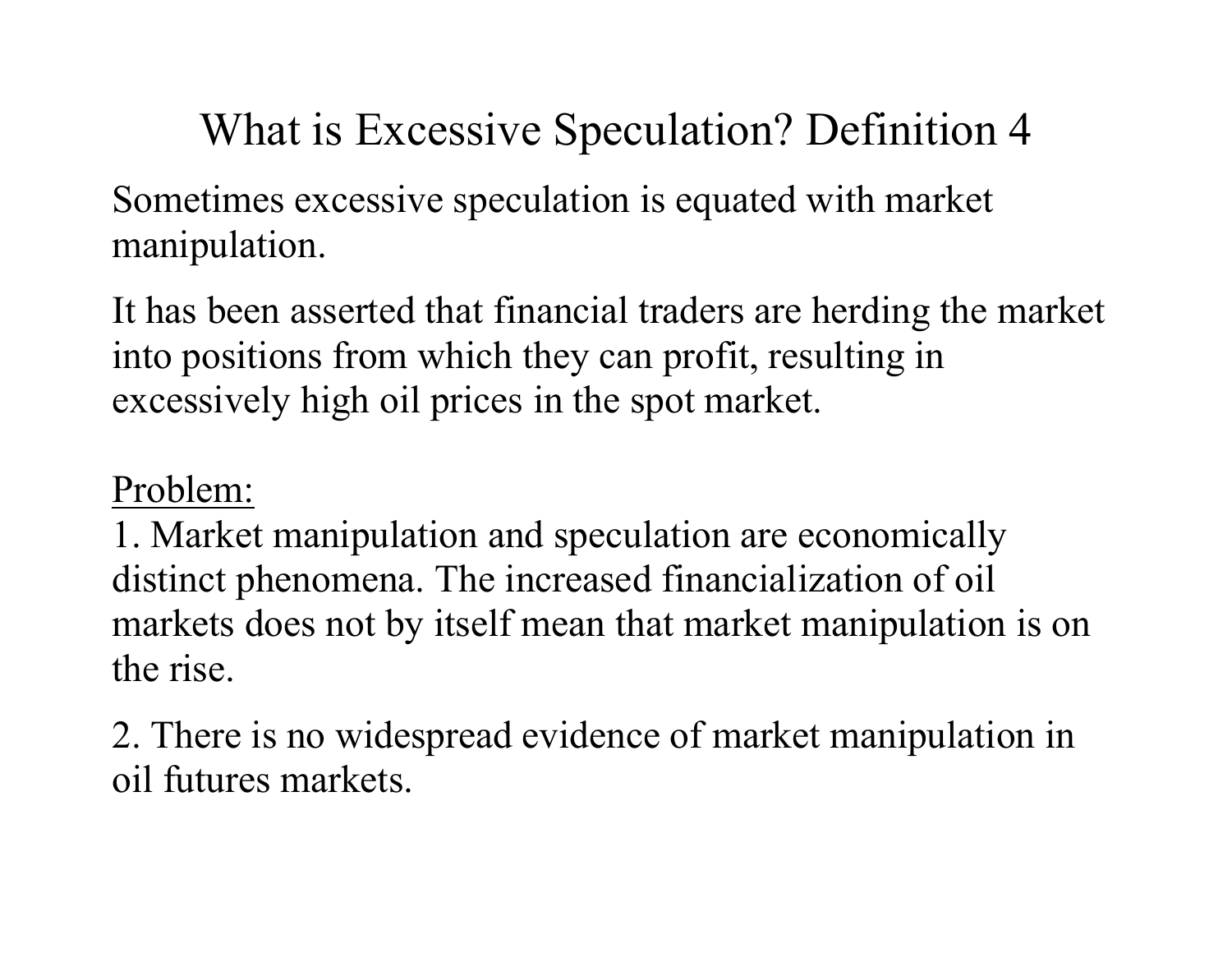# Conclusion

- There is no operational definition of excessive speculation.
- Indeed, existing academic studies have focused on indirect evidence of excessive speculation rather than direct evidence.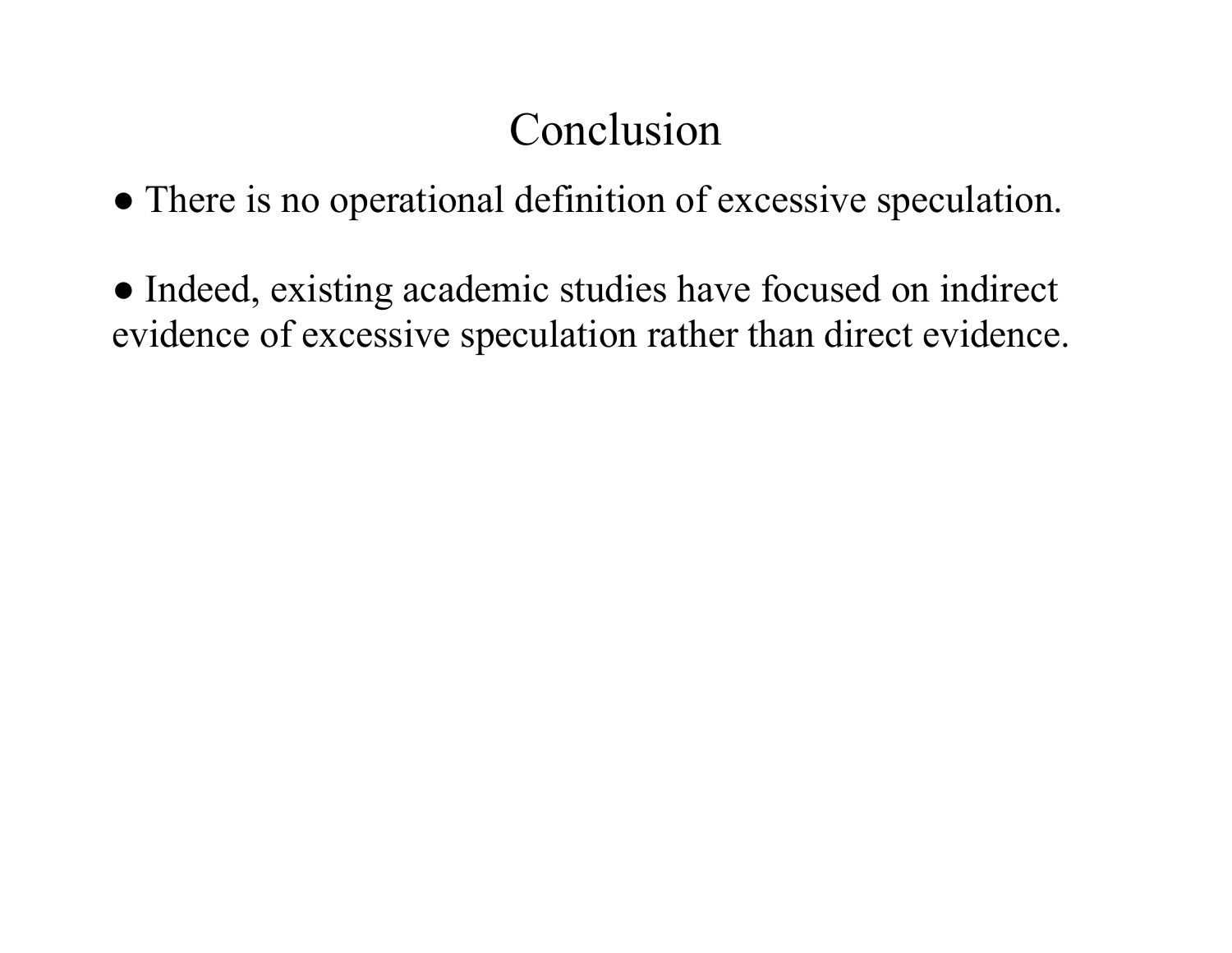#### 1. Exchange vs. Non-Exchange Traded Commodities



Source: Deutsche Bank, Commodities Weekly, 14 August 2009, Figure 2.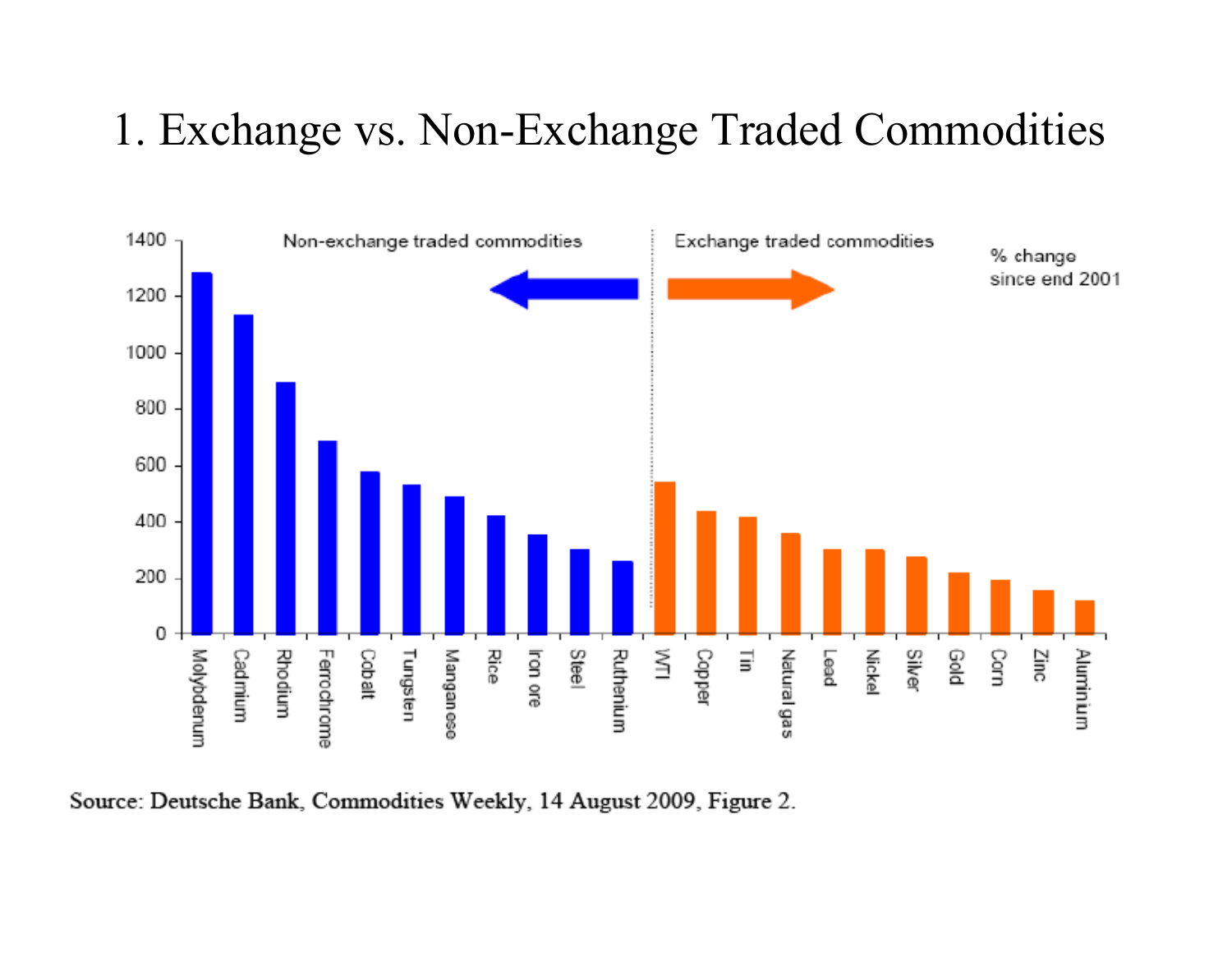### Price of Non-Exchange Traded Commodities and Price of Crude Oil



Source: Computations of the authors based on data in the *IEA Oil Market Report*, March 15, 2011.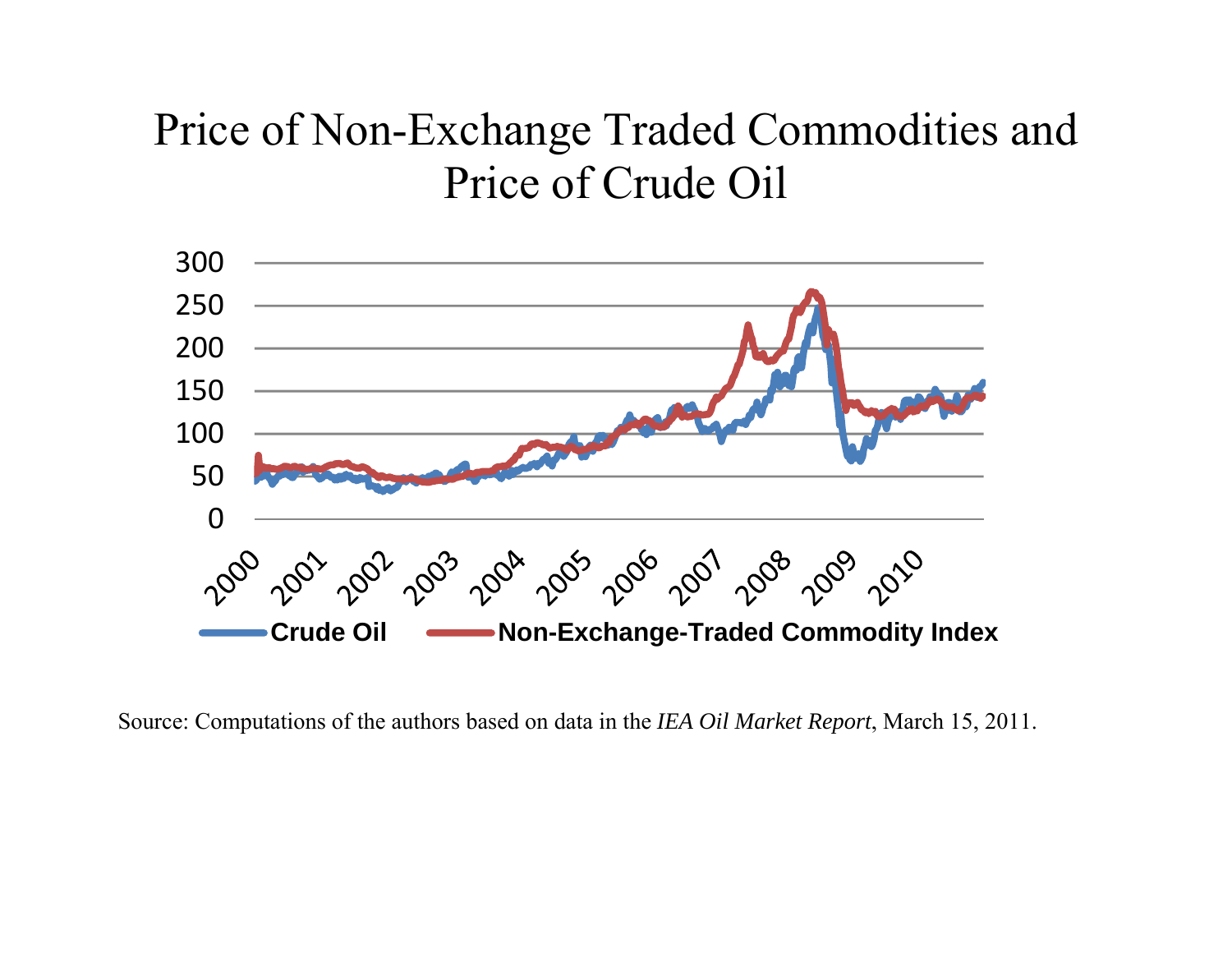### 2. Do Index Funds Cause Oil Price Increases?

Where is the smoking gun?

Singleton (mimeo 2011) reports that index fund trading helps predict higher returns on oil futures contracts.

Is Masters right after all?

Problems:

Dynamic correlation is not causation Very short sample Inappropriate Data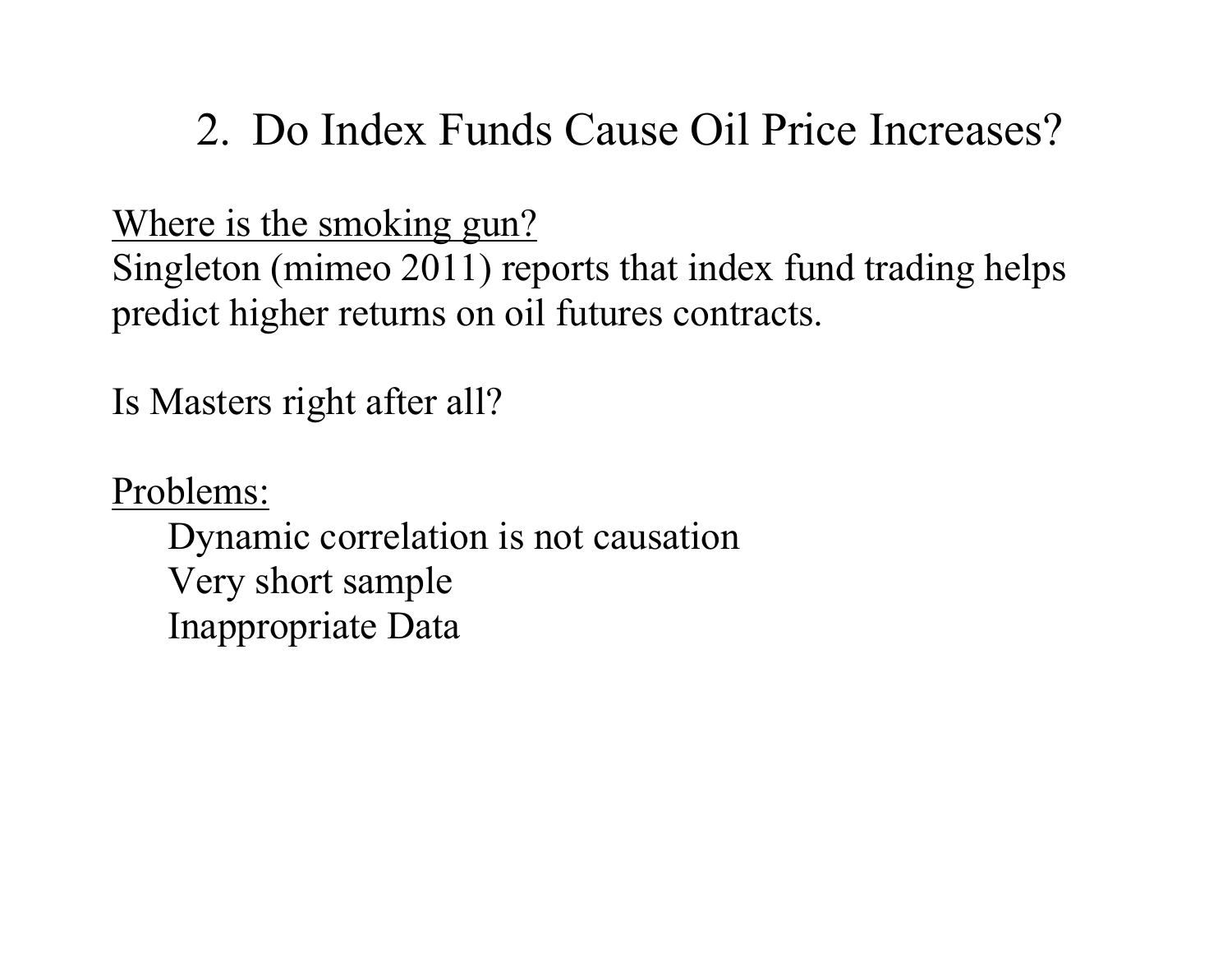# Problems with Singleton's Data

Irwin and Sanders (EnEc 2012):

- 1. Singleton's measure of index fund positions in oil futures is in fact inferred from CFTC data on agricultural futures, which subsequent research has shown to have little relation to the index funds' actual positions regarding oil.
- 2. The imputed data used by Singleton (and Masters) not only contain large absolute errors, but have near zero correlation with the best available estimates of actual positions taken by index funds in oil markets.

#### Büyük şahin and Harris (EnJ 2011):

Using appropriate data there is no evidence that the positions of hedge funds or other noncommercial investors predict changes in the futures price; rather prices predict positions.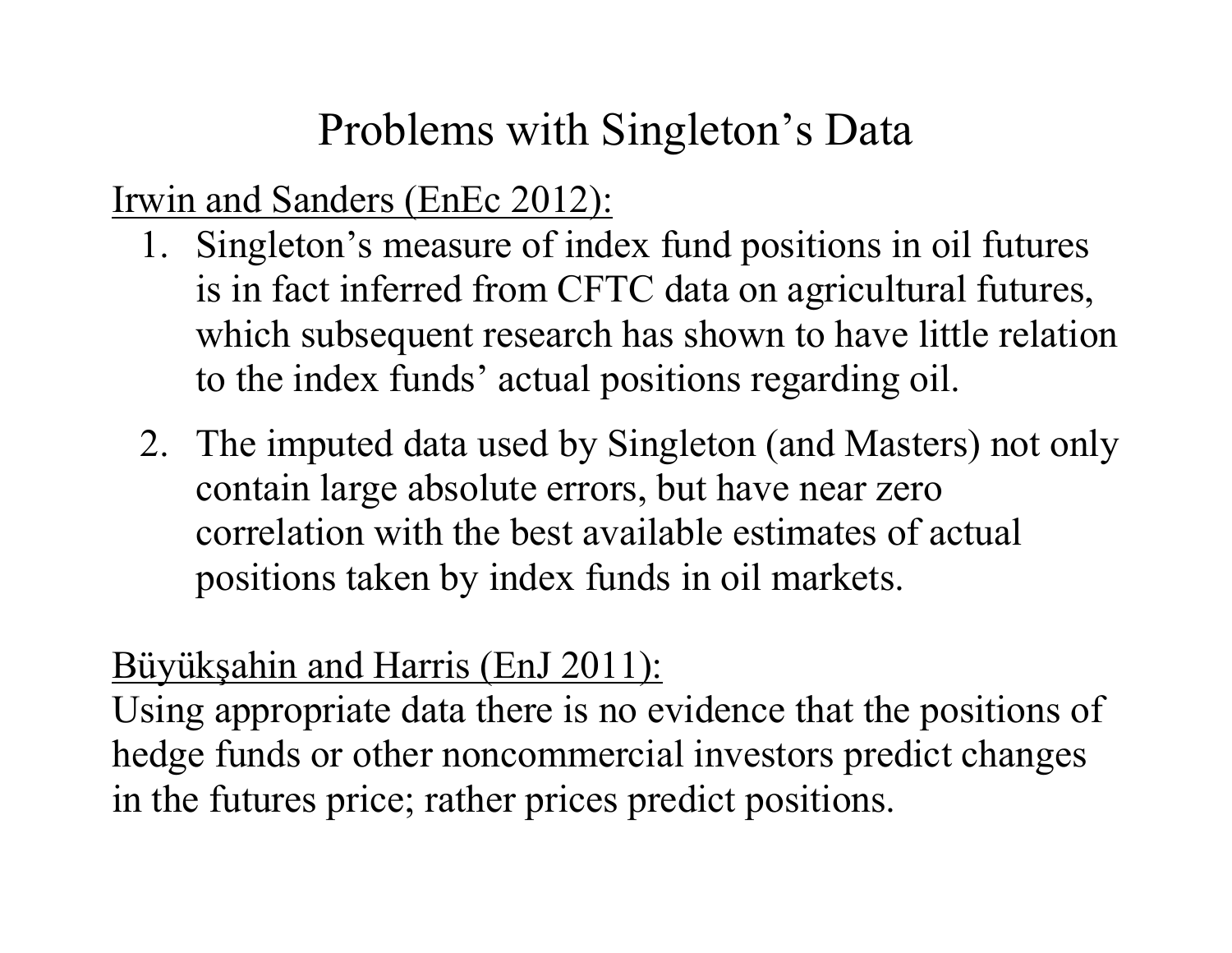### Comparison of WTI Crude Oil Net Long Positions Index Investment Data vs. Masters' Estimates



Source: Irwin and Sanders (2012).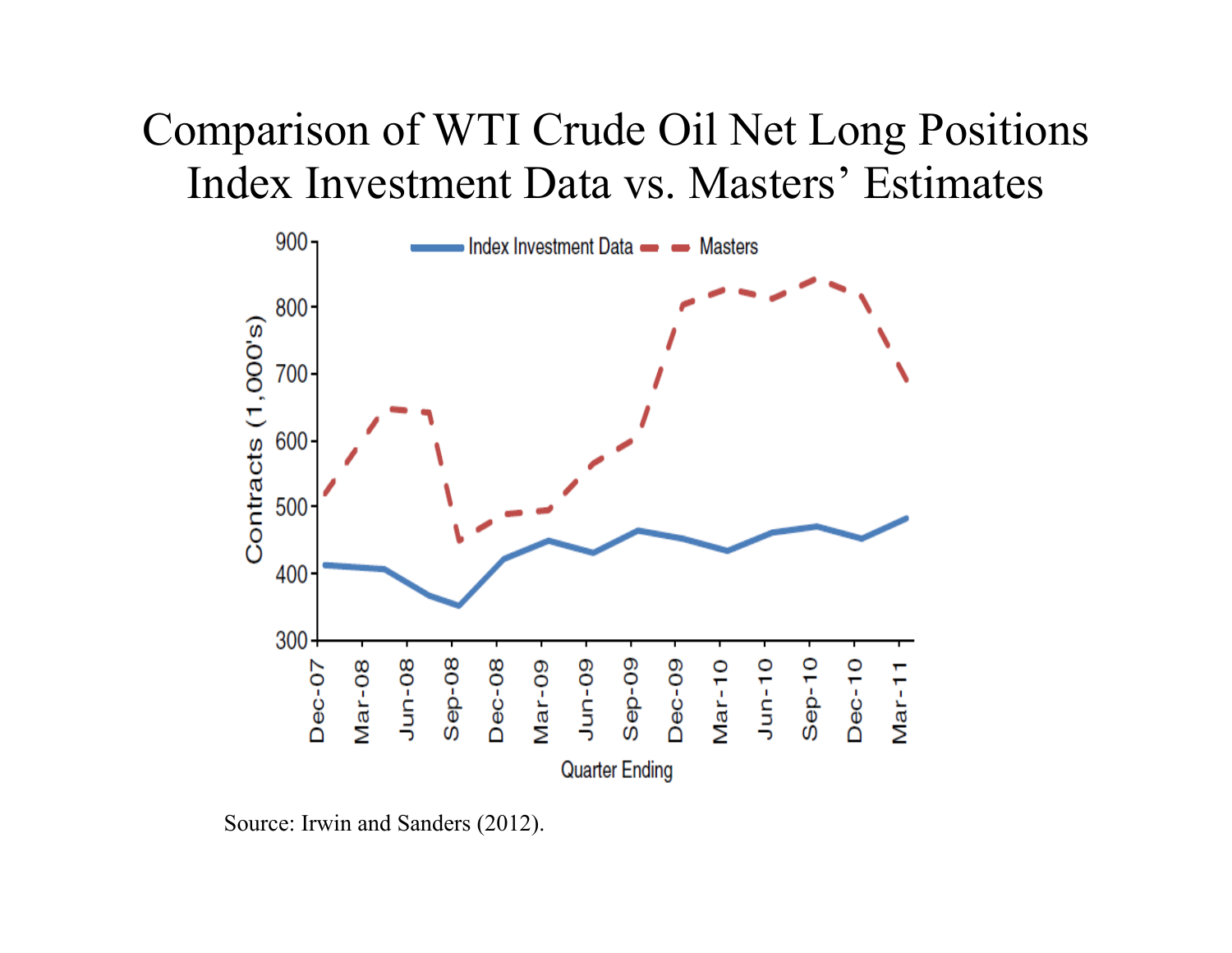Additional Evidence in Hamilton and Wu (2012)

• Agricultural index fund positions predict futures price for oil more accurately than futures price of agricultural commodities.

• Singleton's predictive correlation breaks down when sample is extended by two years.

• Agricultural index fund positions also predict the U.S. stock market. That result is obviously spurious.

 $\Rightarrow$  Singleton's results are driven by the 2008 recession.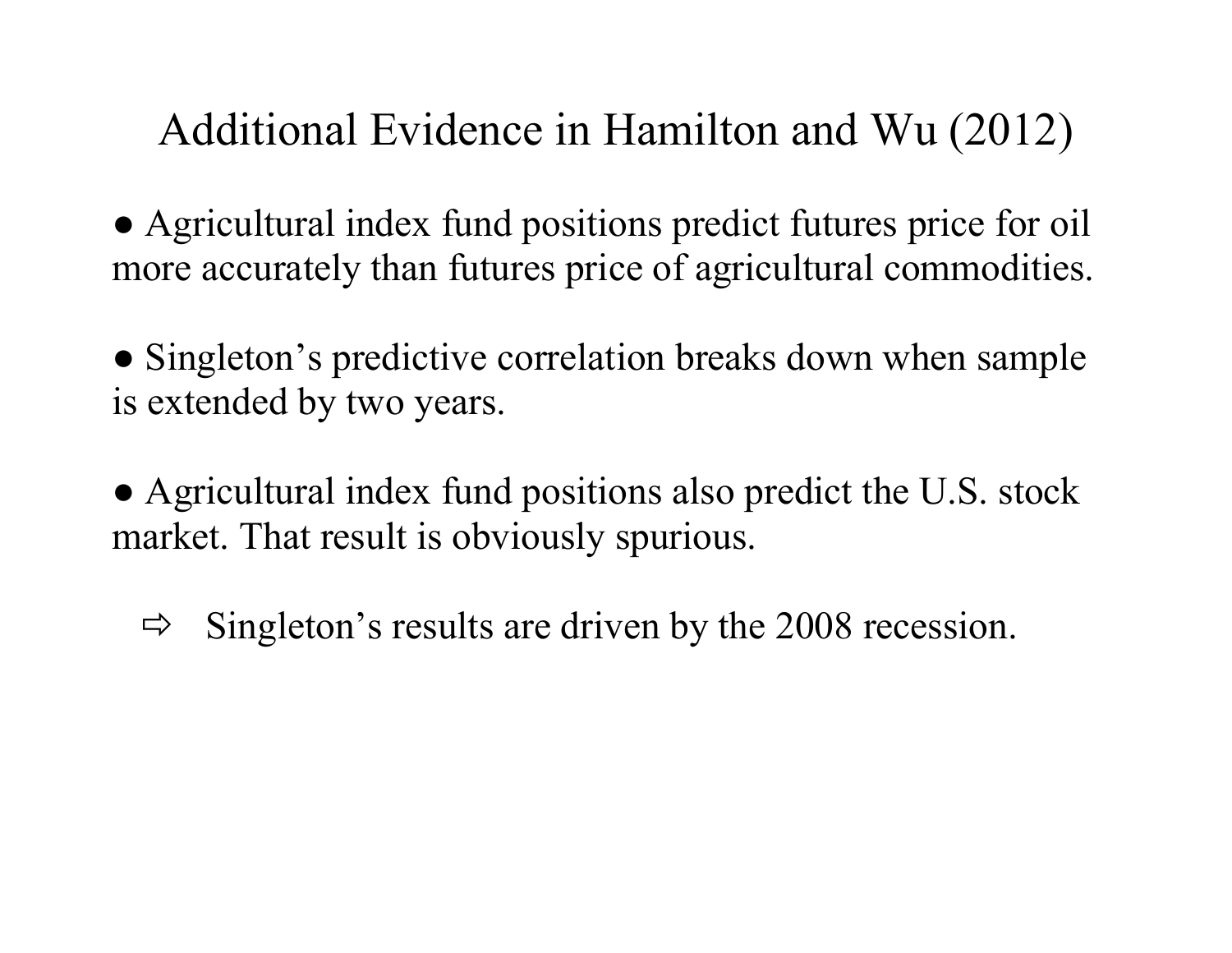Problems in Interpreting Predictive Correlations

● To the extent that any evidence of predictive power from index fund holdings to oil futures prices has been found, that evidence has not been based on rigorous real-time analysis and the extent of the *out-of-sample* gains has yet to be quantified.

● Evidence of predictability, if any, is not evidence of causation. This predictive power, if any, may arise simply from traders' positions responding to the underlying fundamentals of the oil market.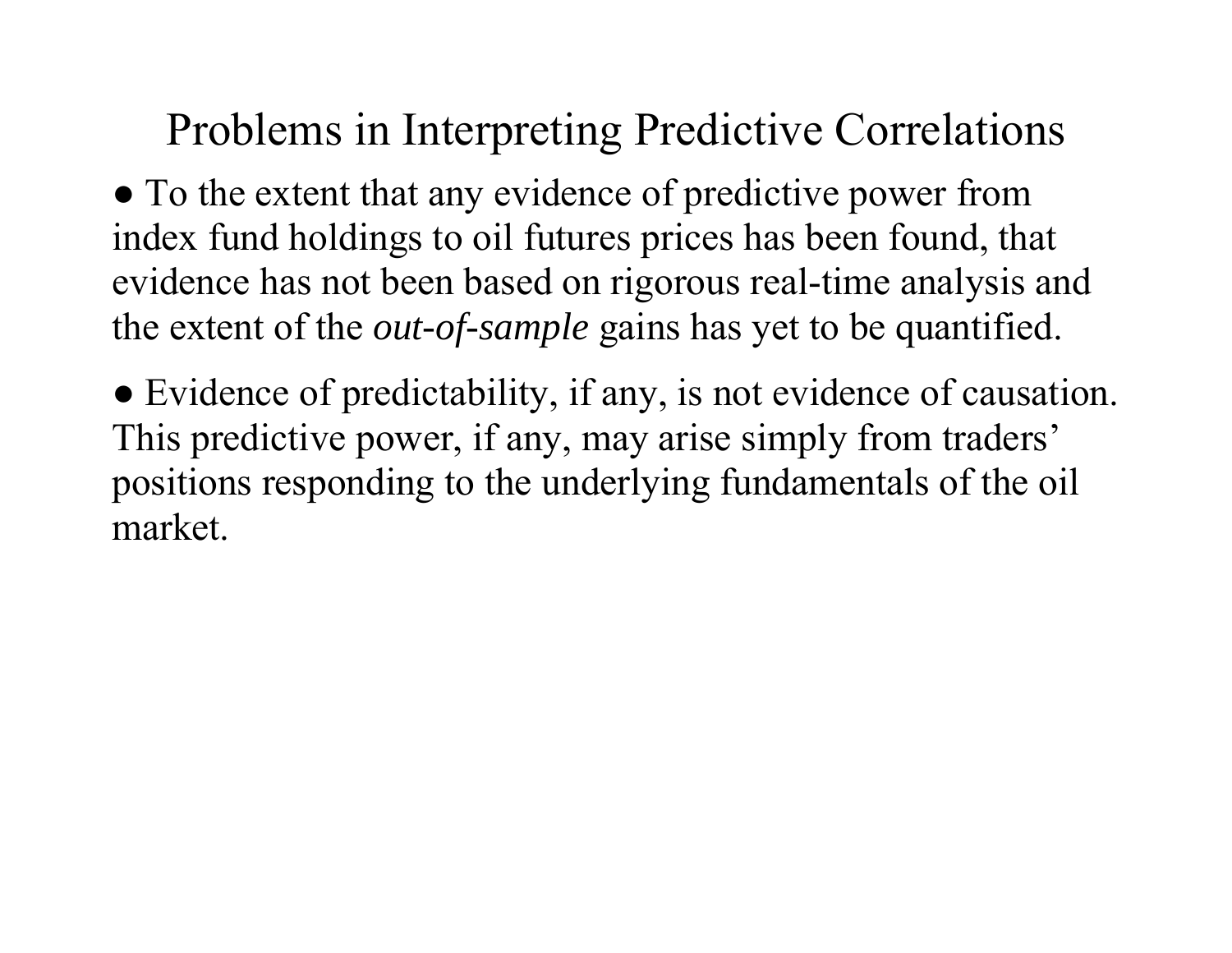# 3. Shifts in Inventory Demand after 2003?

• Kilian and Murphy (2011) find no evidence of a shift in the demand for above-ground inventories driving up the real price of oil after 2003.

• Nor is there evidence of an unusual accumulation of belowground oil inventories triggered by reductions in flow supply of crude oil.

#### Fattouh, Kilian and Mahadeva (2012):

Alternative studies that claim to have found evidence of financial speculation suffer from identification problems and are uninformative (e.g., Lombardi & Van Robays mimeo 2011; Juvenal and Petrella mimeo 2011).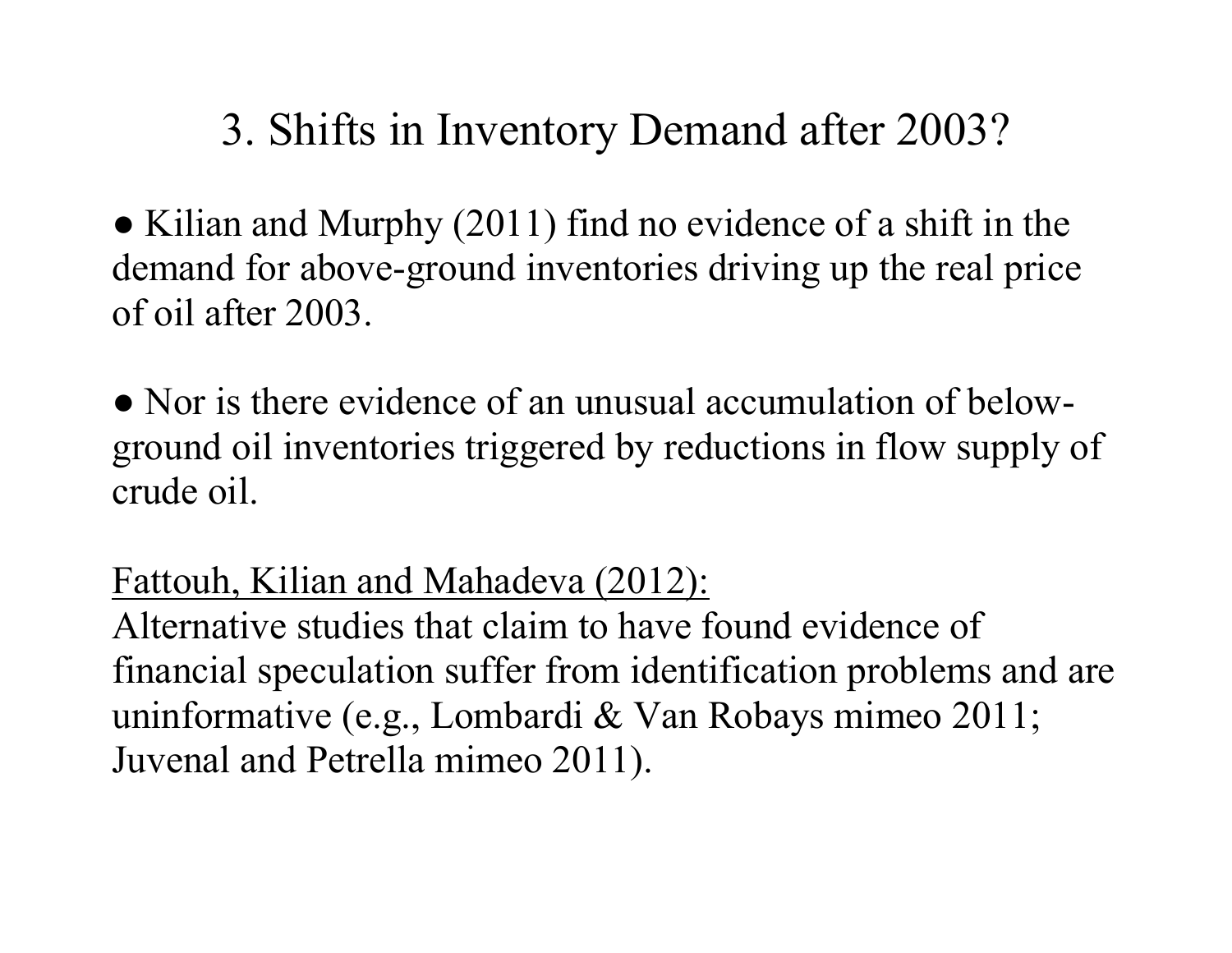# 4. Do Oil Futures Prices Predict Spot Prices?

● There is no evidence that oil futures prices significantly improve the out-of-sample accuracy of forecasts of the spot price of oil (Alquist, Kilian and Vigfusson, forthcoming: Hdbk. 2012).

This result holds whether one is forecasting the nominal price or the real price of oil.

• In contrast, there is evidence that models based on economic fundamentals help forecast the spot price of oil out of sample.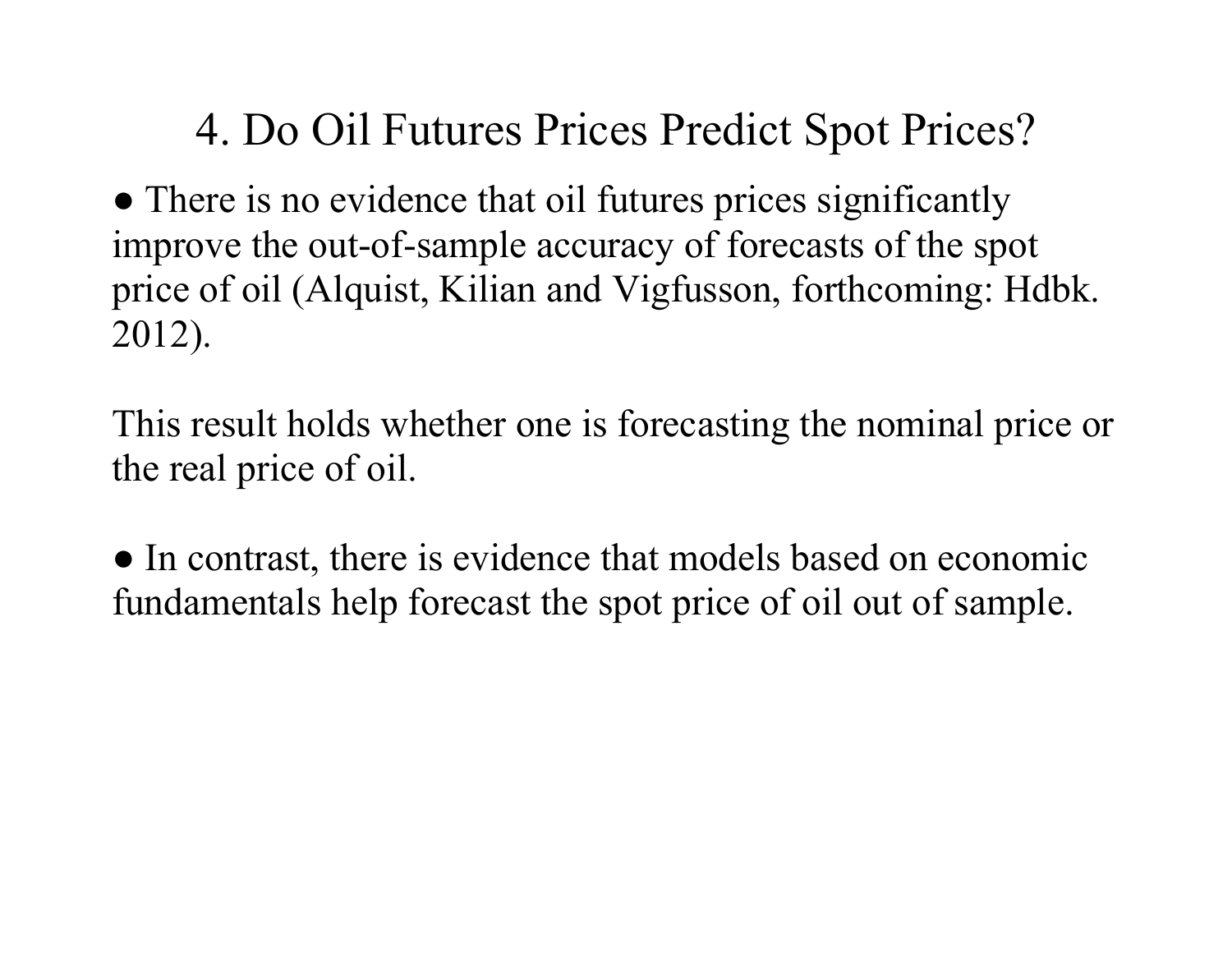# 5. Did Index Funds Cause the Oil Price-Inventory Relationship to Collapse?

- The oil price-inventory relationship tells us nothing about the quantitative importance of speculation in oil markets.
- The absence or presence of speculative pressures in the oil market cannot be inferred from studying oil inventory data without a fully specified structural model (see Alquist and Kilian JAE 2010; Kilian and Murphy 2010).
- Evidence of a breakdown of this relationship is based on inappropriate data.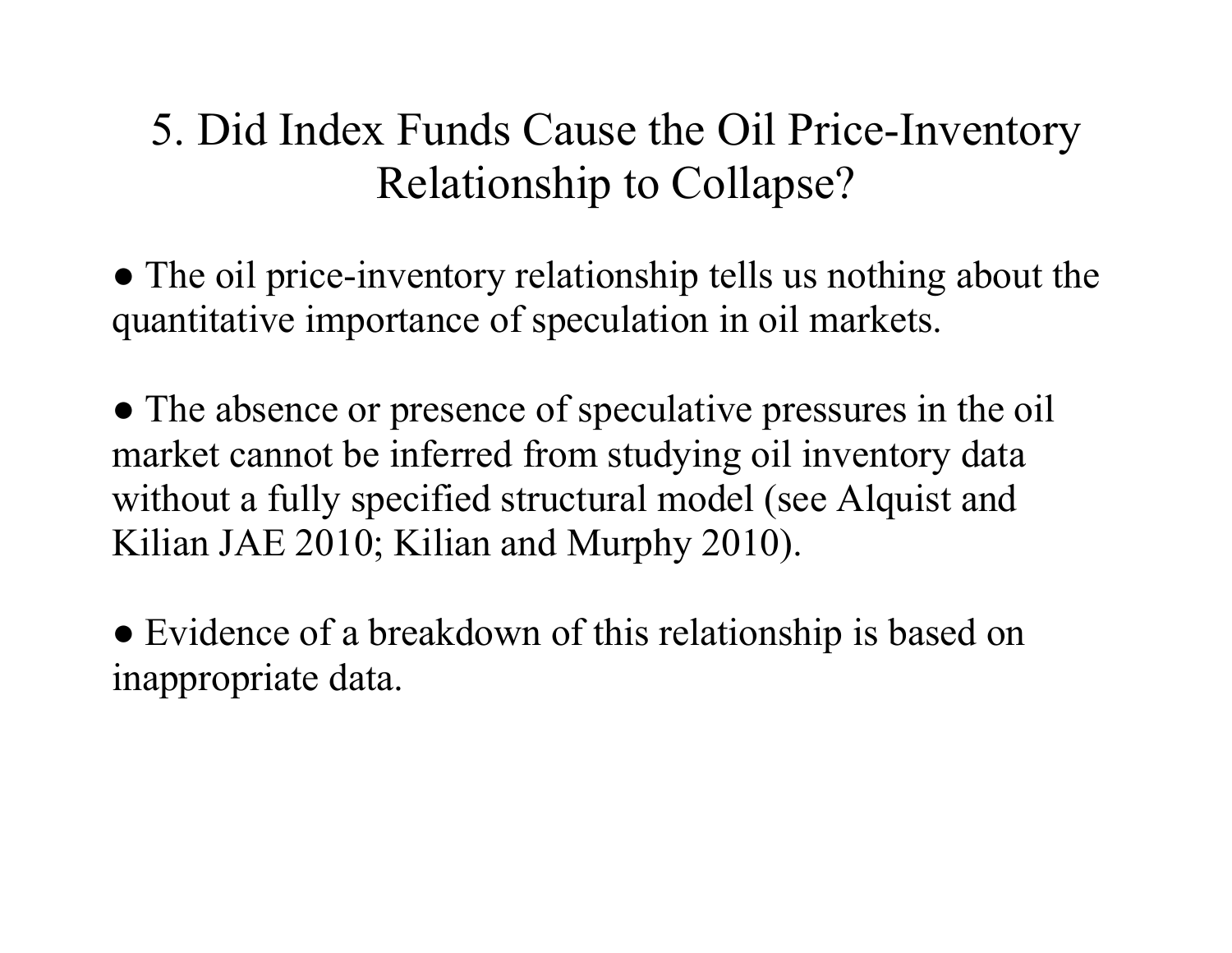### The Crude Oil Inventory-Oil Price Relationship

**US Commercial Crude Stocks vs. WTI**



Source: Computations of the authors based on EIA data.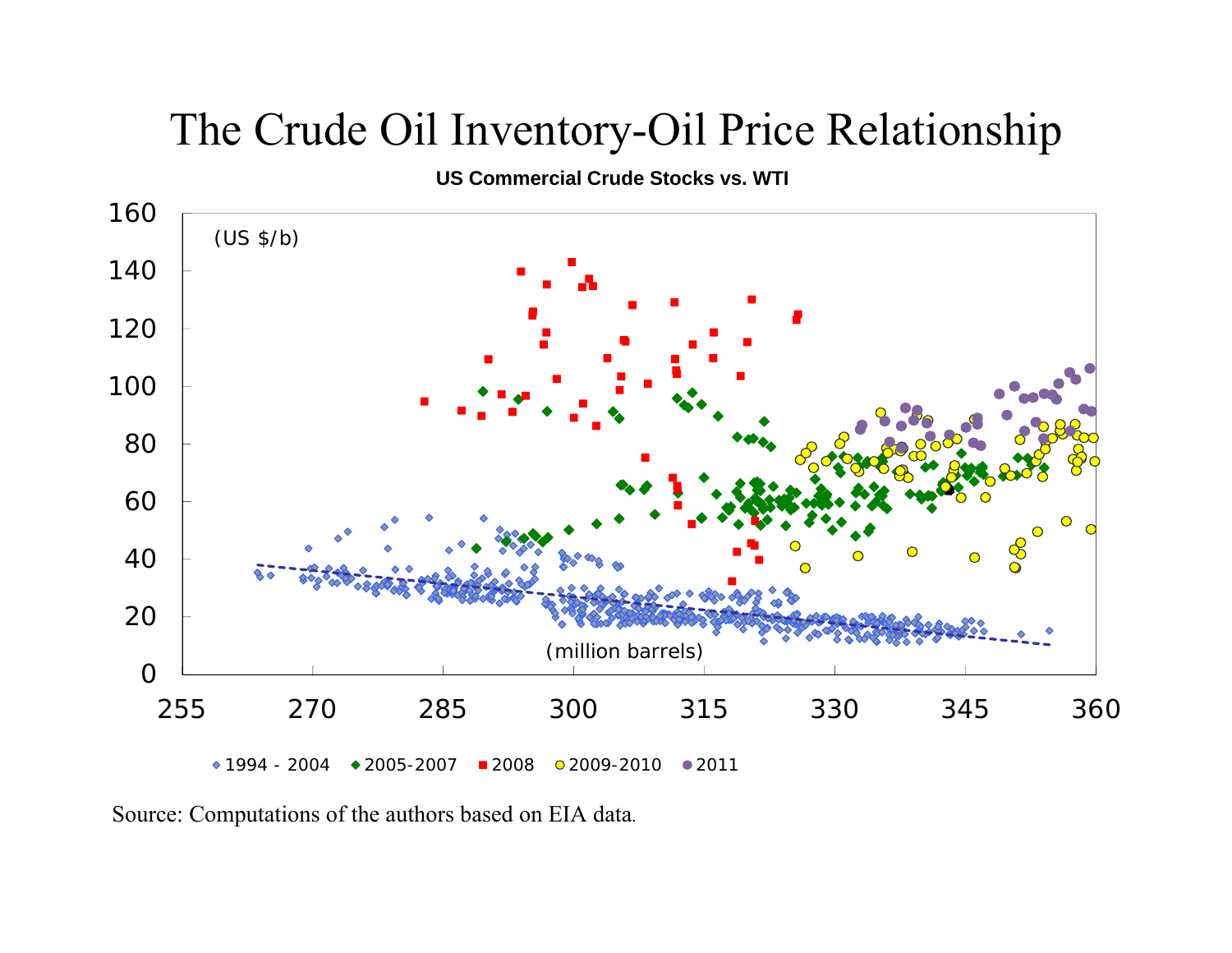6. Is There A Role for Time-Varying Risk Premia?

Recently developed theoretical and empirical models of timevarying risk premia may help enhance our understanding of fluctuations in oil prices.

Problems:

1. It is not clear how representative the underlying theoretical models are for the global market for crude oil.

2. Their ability to explain fluctuations in the price of oil has yet to be explored.

3. There is no systematic change in the time-varying risk premium (e.g., Hamilton and Wu 2011).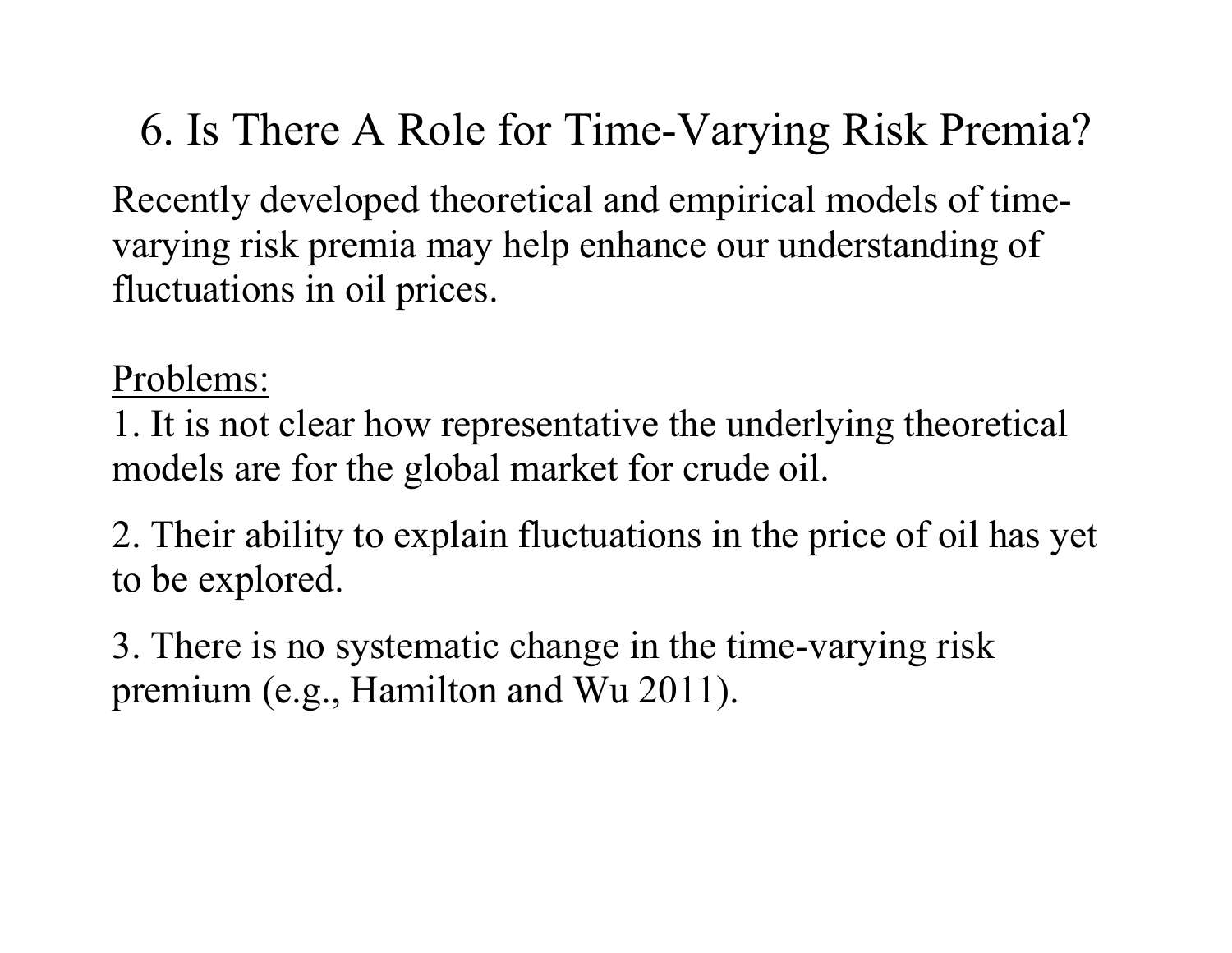7. Do Index Funds Cause Oil Price Volatility?

• High oil price volatility is not the problem for 2003 through mid-2008, but high oil prices.

• The literature has shown that the presence of index funds has, if anything, been associated with reduced oil price volatility.

• This view is also supported by historical analyses on the relationship between futures markets and price volatility.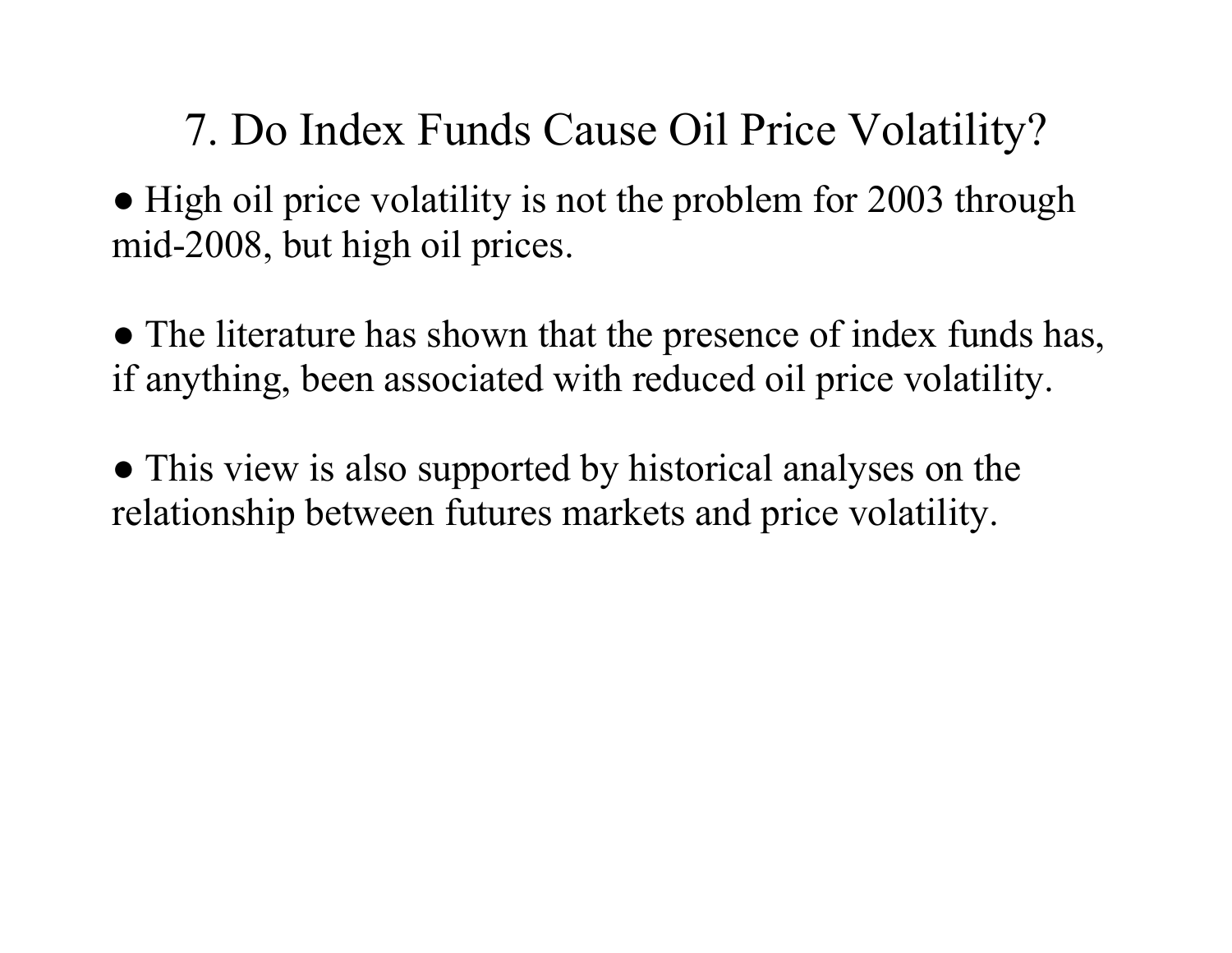# What is the Consensus?

● It is sometimes suggested that academics have failed to adequately address the issue of speculation in oil markets and that more research is needed to establish what seems obvious to many policymakers. This is not the case.

Rather extensive research has produced a near-consensus among academic experts that speculation has not been a key driver of recent oil price fluctuations. This finding has important implication for on-going policy efforts to regulate oil futures markets.

• Policy makers have misdiagnosed the problem and are confused about the objective of regulating oil futures markets.

Problem:

Regulation is more politically opportune than conservation.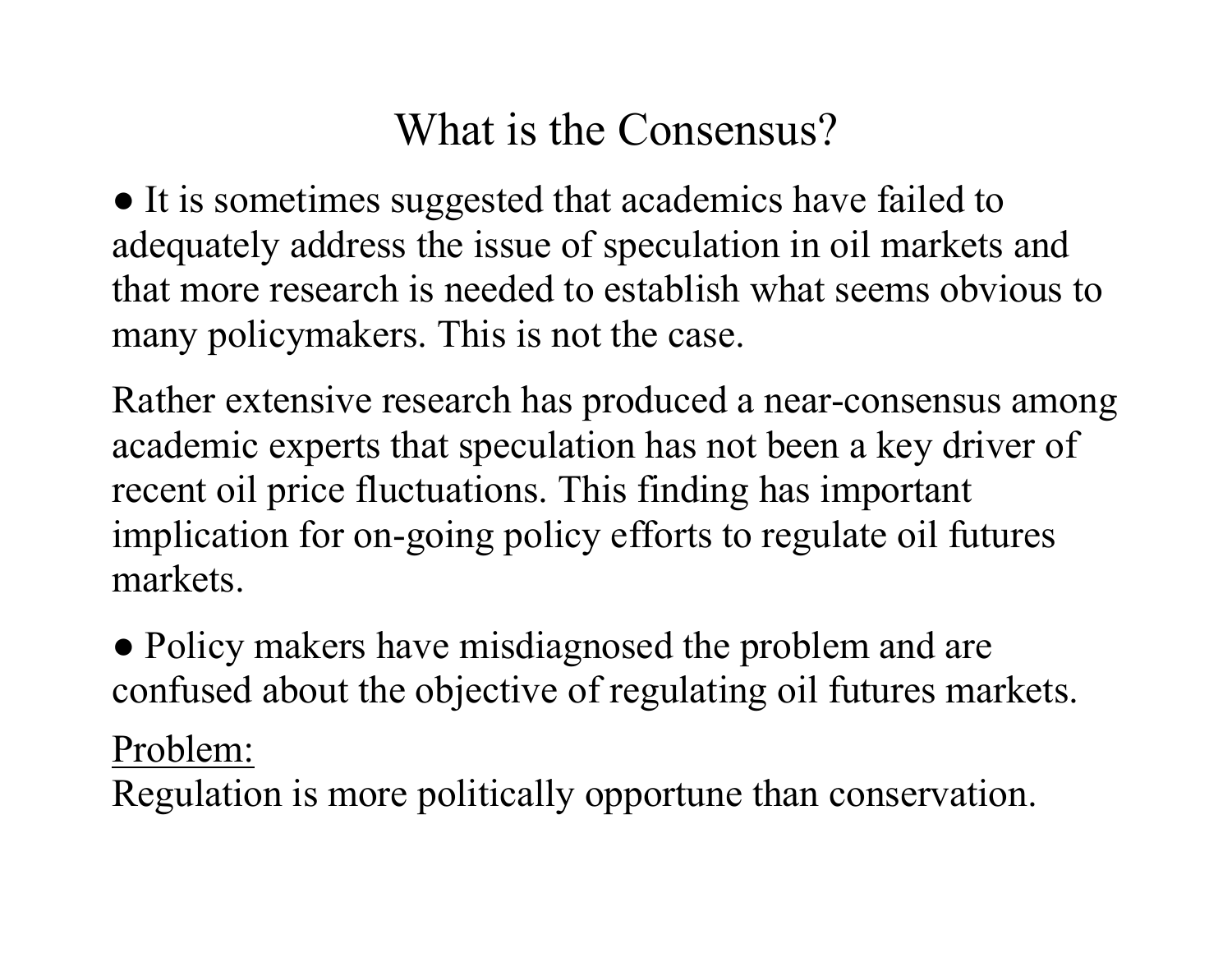# Real-Time Out-of-Sample Forecast Accuracy

Baumeister and Kilian (forthcoming: JBES):

The Kilian and Murphy oil market VAR model also is a better predictor of the real price of oil than the random walk (or oil futures prices for that matter):

• Large out-of-sample MSPE reductions relative to no-change forecast up to six months (up to 25% in real time); smaller reductions up to one year.

• High and statistically significant real-time directional accuracy for horizons up to one year (as high as to 65%).

- Model works especially well during financial crisis.
- Model allows construction of forecast scenarios and risk analysis.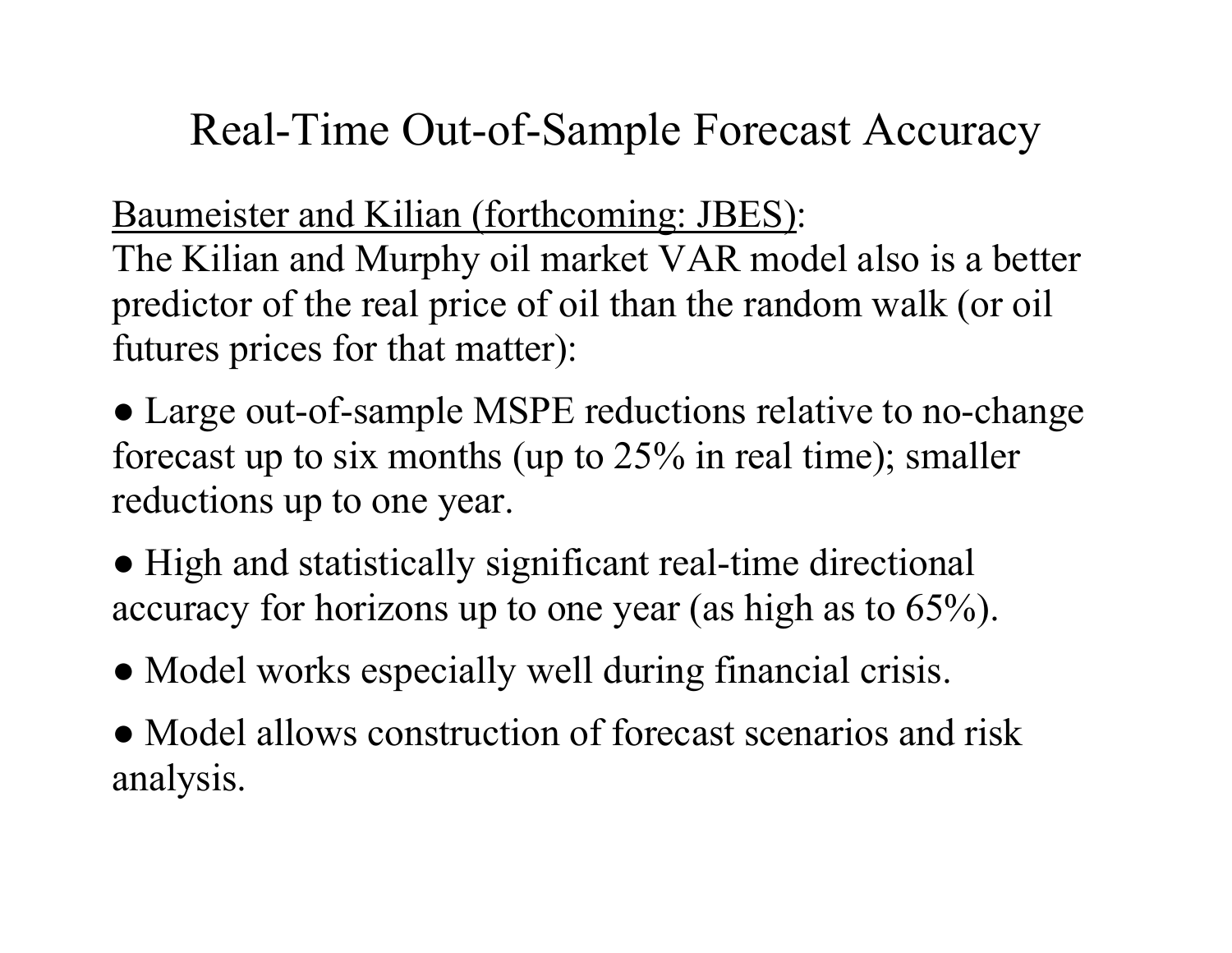# Real-Time Forecasts of Real U.S. Refiners' Acquisition Cost as of 2010.12

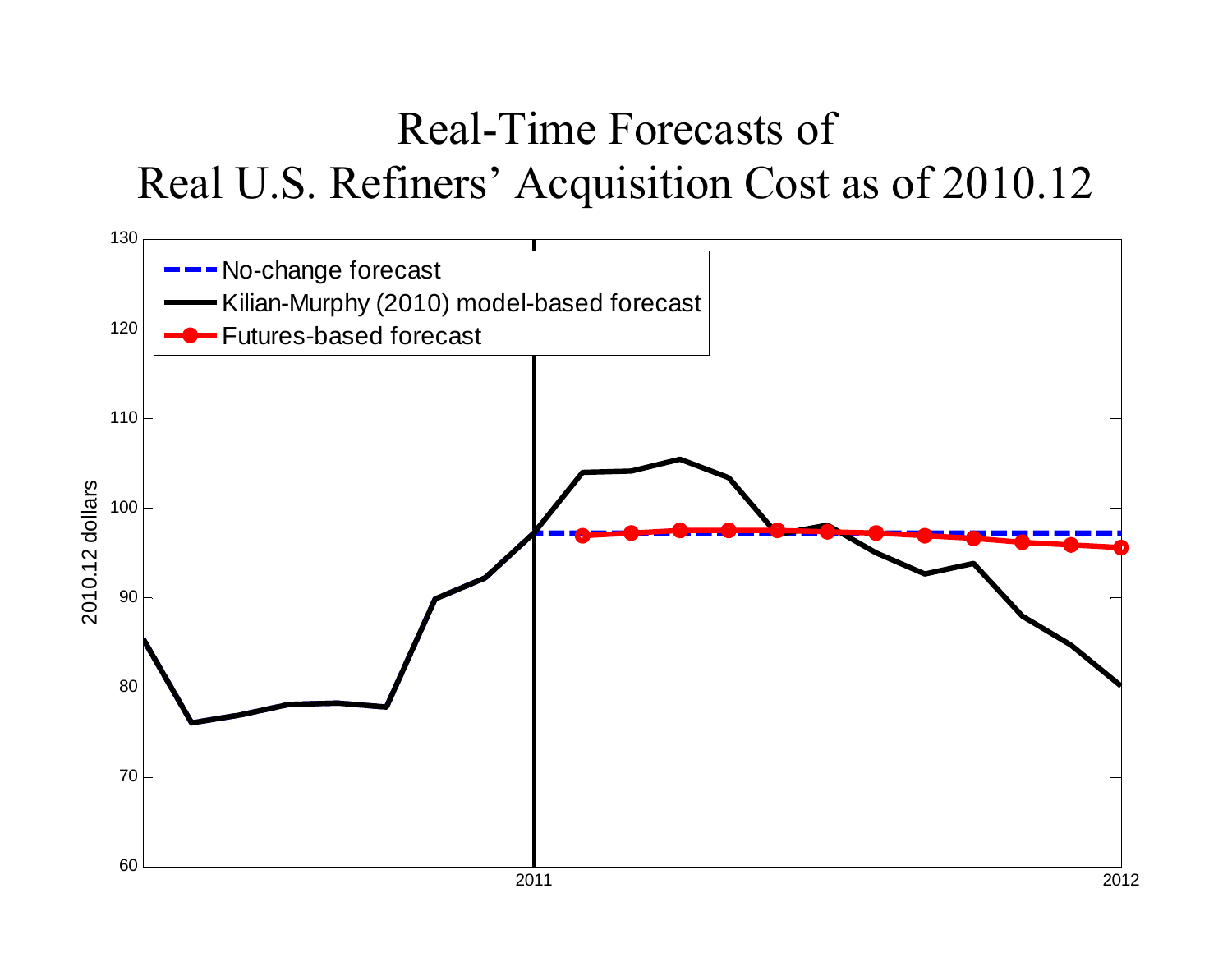### Forecast Scenario Analysis as of 2010.12

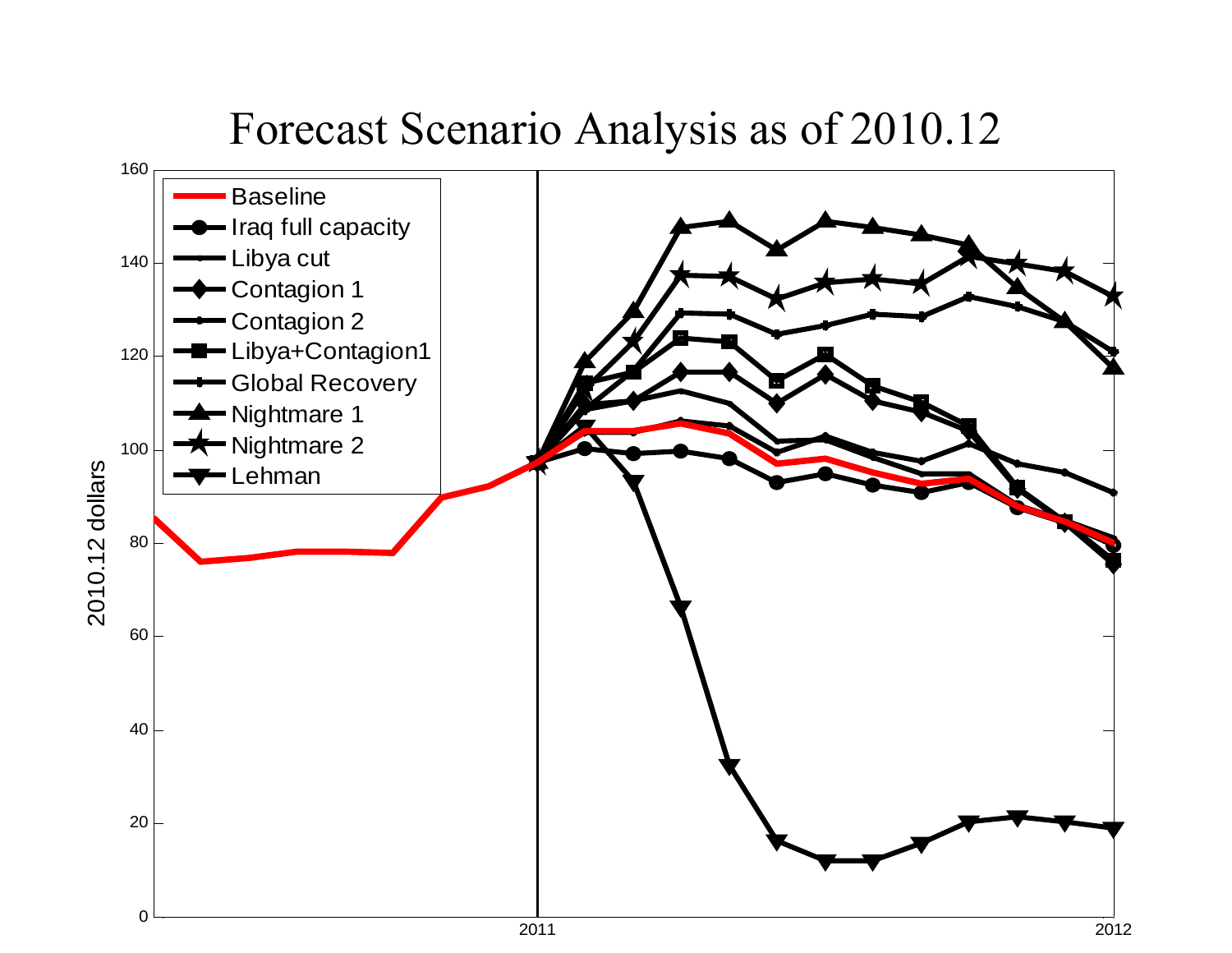#### **Real-Time Probability-Weighted 1-Year Ahead Predictive Densities for the Real Price of Oil as of 2010.12: An Illustrative Example**

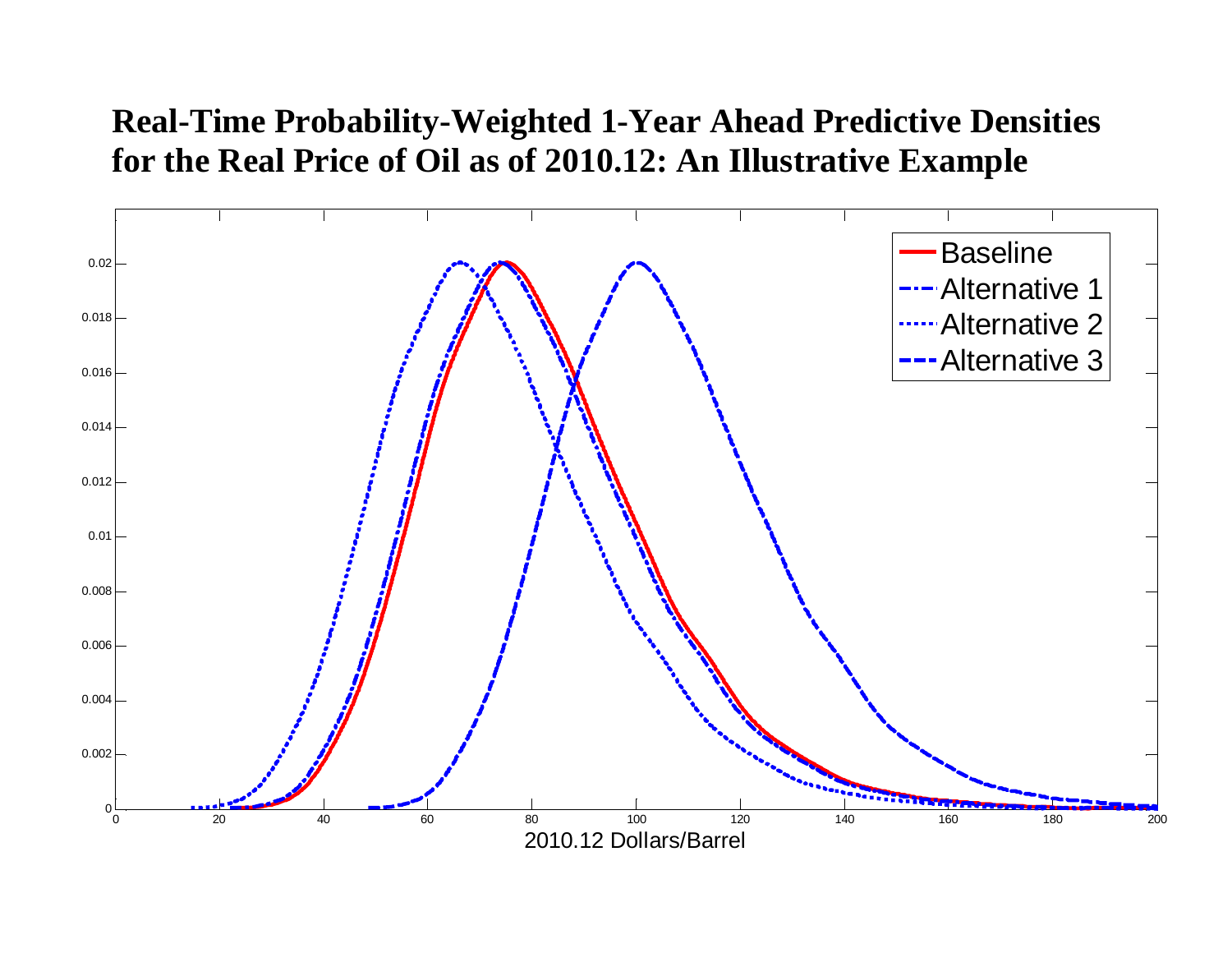| Scenario        |    |      | h $P(R_{t+h} > 100)$ $E(R_{t+h} - 100   R_{t+h} > 100)$ $E(R_{t+h} - 100   R_{t+h} > 100)$ |                            |
|-----------------|----|------|--------------------------------------------------------------------------------------------|----------------------------|
|                 |    |      |                                                                                            | $\times Pr(R_{t+h} > 100)$ |
| <b>Baseline</b> | 3  | 0.67 | 13.53                                                                                      | 9.06                       |
|                 | 6  | 0.46 | 17.09                                                                                      | 7.93                       |
|                 | 12 | 0.20 | 16.70                                                                                      | 3.27                       |
|                 | 24 | 0.23 | 23.13                                                                                      | 5.37                       |
|                 | 3  | 0.72 | 14.25                                                                                      | 10.19                      |
|                 | 6  | 0.41 | 16.63                                                                                      | 6.79                       |
|                 | 12 | 0.18 | 16.50                                                                                      | 3.02                       |
|                 | 24 | 0.21 | 22.93                                                                                      | 4.82                       |
| $\overline{2}$  | 3  | 0.61 | 12.72                                                                                      | 7.72                       |
|                 | 6  | 0.26 | 15.10                                                                                      | 3.89                       |
|                 | 12 | 0.12 | 15.81                                                                                      | 1.88                       |
|                 | 24 | 0.16 | 22.40                                                                                      | 3.60                       |
| 3               | 3  | 0.93 | 21.01                                                                                      | 19.54                      |
|                 | 6  | 0.74 | 21.82                                                                                      | 16.15                      |
|                 | 12 | 0.60 | 21.16                                                                                      | 12.64                      |
|                 | 24 | 0.47 | 25.56                                                                                      | 11.92                      |

#### **Risk Measures for Probability Weighted Forecast Scenarios Upside Risks**